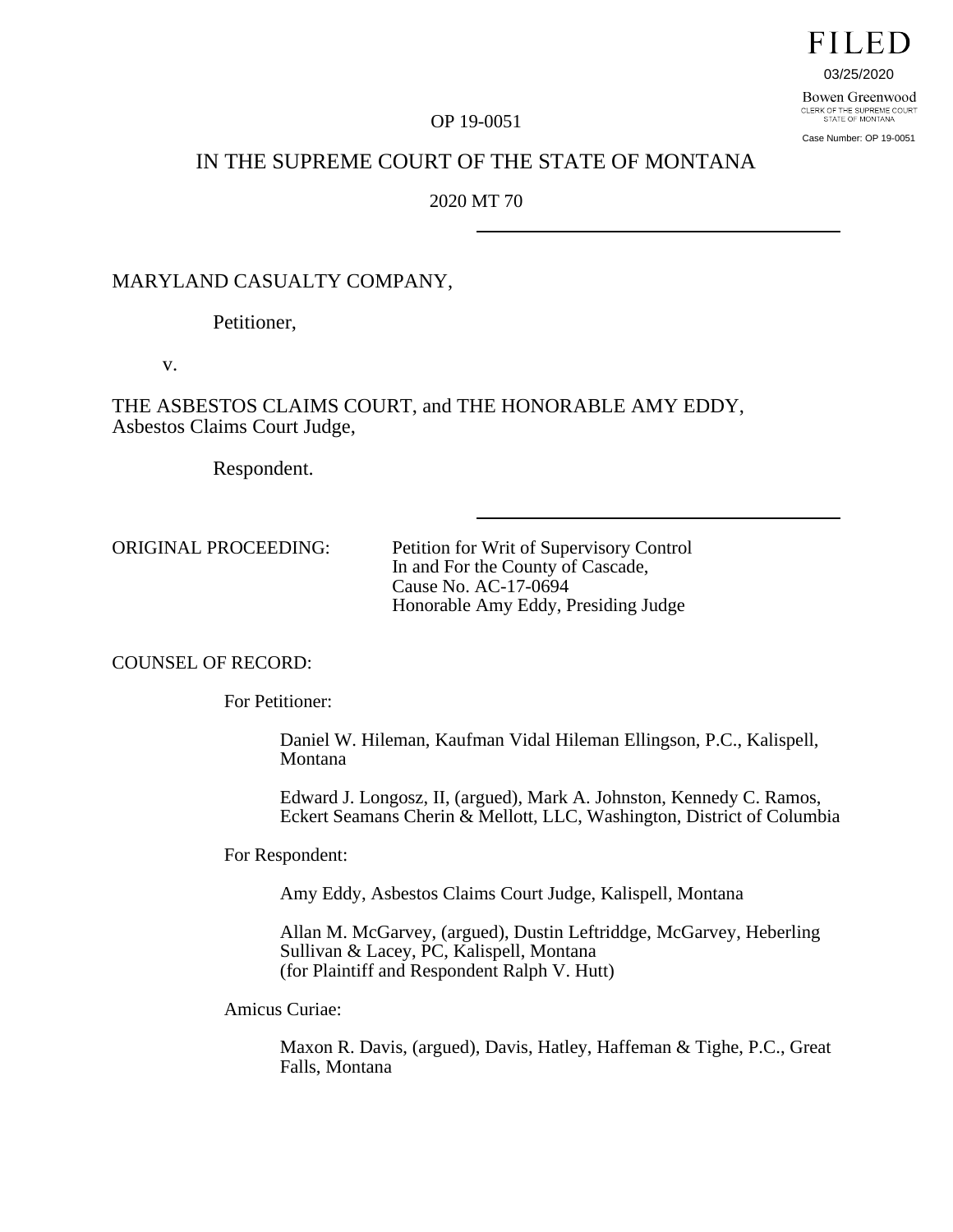Argued and Submitted: August 14, 2019

Decided: March 25, 2020

Filed:

 $\frac{1}{\sqrt{2}}\frac{1}{\sqrt{2}}\frac{1}{\sqrt{2}}\frac{1}{\sqrt{2}}\frac{1}{\sqrt{2}}\frac{1}{\sqrt{2}}\frac{1}{\sqrt{2}}\frac{1}{\sqrt{2}}\frac{1}{\sqrt{2}}\frac{1}{\sqrt{2}}\frac{1}{\sqrt{2}}\frac{1}{\sqrt{2}}\frac{1}{\sqrt{2}}\frac{1}{\sqrt{2}}\frac{1}{\sqrt{2}}\frac{1}{\sqrt{2}}\frac{1}{\sqrt{2}}\frac{1}{\sqrt{2}}\frac{1}{\sqrt{2}}\frac{1}{\sqrt{2}}\frac{1}{\sqrt{2}}\frac{1}{\sqrt{2}}$ Clerk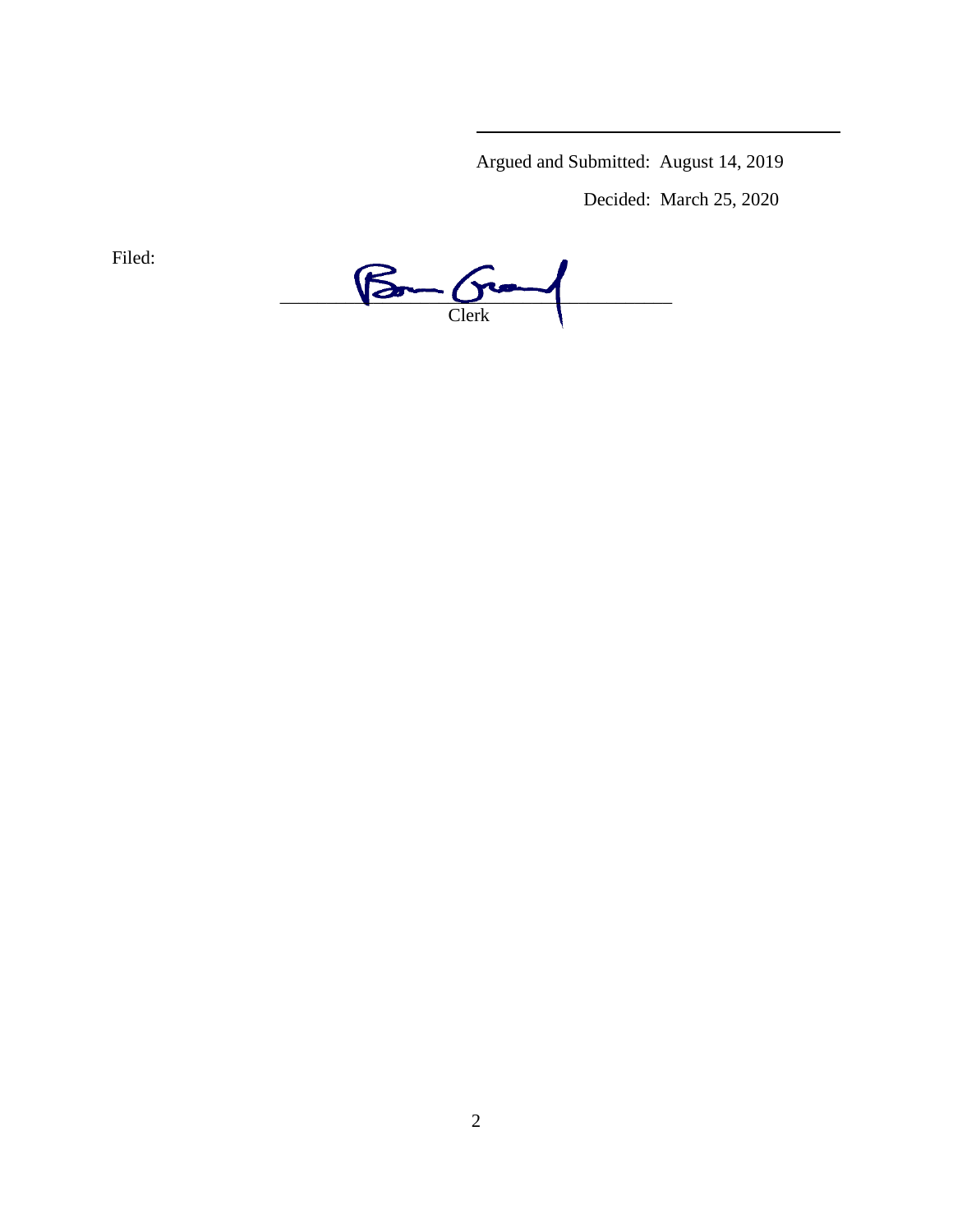Justice Dirk M. Sandefur delivered the Opinion of the Court.

¶1 We previously assumed supervisory control over proceedings pending before the Montana Asbestos Claims Court in the matter of *In re Asbestos Litigation*, Consolidated Case No. AC-17-0694, as applicable to *Hutt v. Maryland Casualty Co.*, Cause No. DDV-18-0175, Montana Eighth Judicial District Court. <sup>1</sup> We now address on extraordinary review the assertion of Petitioner-Defendant Maryland Casualty Company ("MCC") that the court erroneously concluded that MCC owed a duty of care to warn third-party employees of its insured (W.R. Grace and Company ("Grace")) of a known risk of airborne asbestos exposure in or about Grace facilities in and about Libby, Montana, between 1963 and 1970. We restate the dispositive issue as:

*Whether the Asbestos Court erroneously concluded that MCC had a common law duty to warn third parties of a known risk of harm caused by the conduct of its insured based merely on foreseeability of harm and related public policy?* 

¶2 We affirm and remand for further proceedings in accordance with this opinion.

# **PROCEDURAL AND FACTUAL BACKGROUND**

¶3 Vermiculite is a hydrous silicate mineral naturally occurring in asbestos-laden rock on Vermiculite Mountain in the Rainy Creek drainage of the Kootenai Forest about seven miles northeast of Libby, Montana. When heated, vermiculate expands and puffs

<sup>&</sup>lt;sup>1</sup> By order filed February 19, 2019, we assumed supervisory control on MCC's petition, stayed proceedings below, and ordered full briefing. Plaintiff Ralph Hutt was originally one of 884 plaintiffs in *Adams, et al. v. Maryland Casualty Co.*, No. DDV-16-0786, Montana Eighth Judicial District Court. Upon assuming jurisdiction over that matter in Consolidated Case No. AC-17-0694, the Asbestos Court selected the *Hutt* case as the lead case for guiding litigation and directed the filing of a separate complaint instituting the particular litigation (*Hutt v. Maryland Casualty Co.*, No. DDV-18-0175, Montana Eighth Judicial District Court) from which this controversy arises.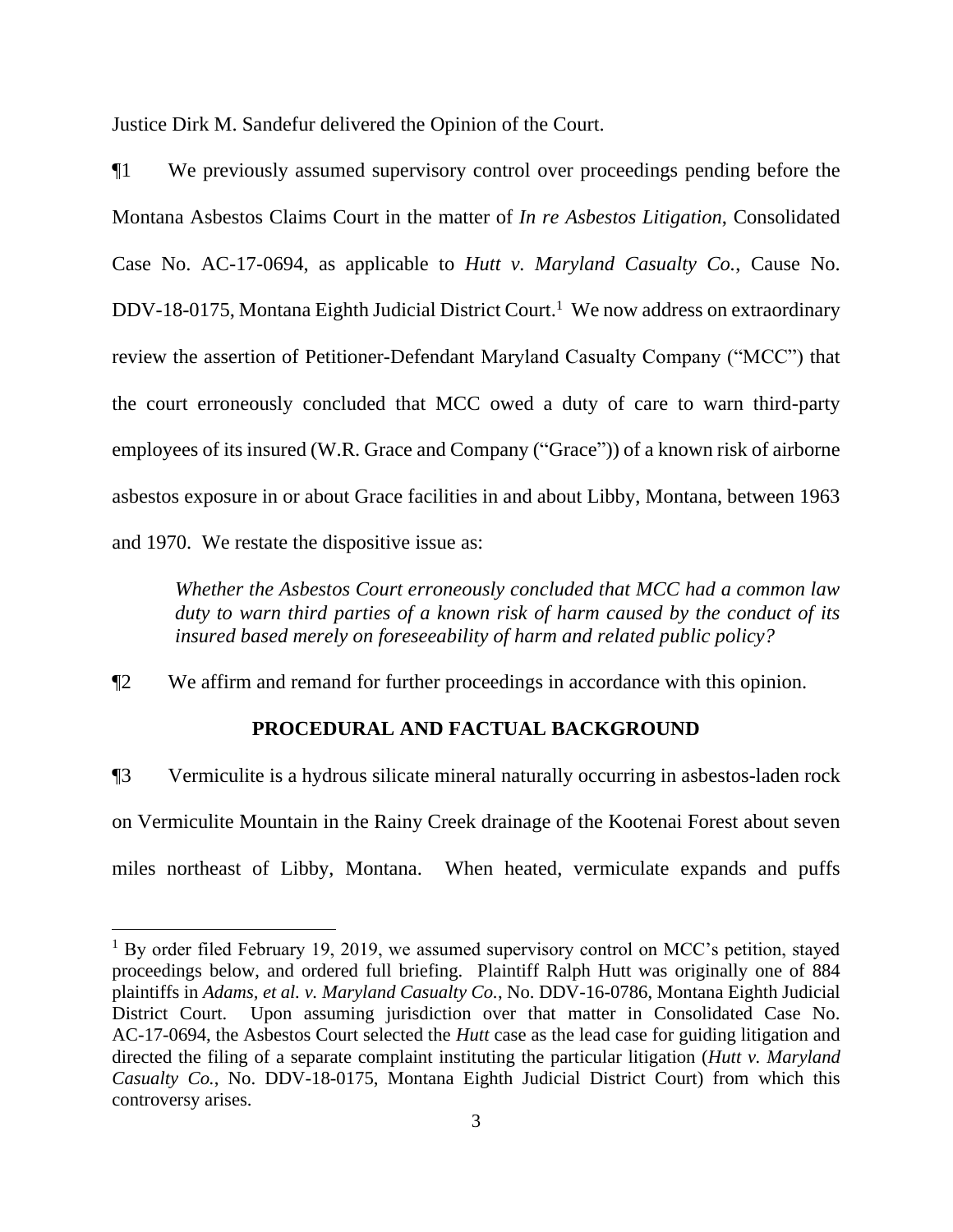(exfoliates) like popcorn. Exfoliated vermiculite has extraordinary thermal qualities useful for insulation, fire-proofing, and other commercial purposes. In the early 1920s, upon recognition of the economic potential of vermiculite and acquiring the mineral rights to large deposits on the top of Vermiculite Mountain, Edward Alley formed the Mineral Carbon and Insulating Company (rebranded as the Zonolite Company in 1923), which thereafter commenced large-scale vermiculite mining and processing operations in the Libby area. Grace acquired the Zonolite Company<sup>2</sup> in 1963 and continued its vermiculite mining and processing operations under Grace's Zonolite Division until ceasing Libby area operations in 1990.

# **Overview of Grace Vermiculite Extraction and Refining Process**

¶4 Zonolite/Grace extracted vermiculite ore from the mountaintop mine site using various open-pit mining techniques. It trucked the extracted ore a short distance to an adjacent reduction mill facility located below the mine site. The processed vermiculite concentrate was then transported down the mountain from the mill to a screening/loading facility site that straddled the Kootenai River near Highway 37.

¶5 At the mountainside mill, trucks dumped raw vermiculite ore into a large hopper. The ore passed through steel "grizzly" bars on the top of the hopper to separate out large waste rock. The ore then passed through a mechanical shaker-screen in the hopper to

 $2$  The original Zonolite Company merged with the Universal Insulation Company in 1939 to form the Universal Zonolite Insulation Company. In 1948, Universal Zonolite Insulation Company merged with the Vermiculite and Asbestos Company to reform as the Zonolite Company. *W. R. Grace File Review Summary: Chronological Order of Events*, Mont. Dep't of Envtl. Quality, https://perma.cc/85N3-M4YD, and of record *In re Asbestos Litigation*, Consolidated Case No. AC-17-0694.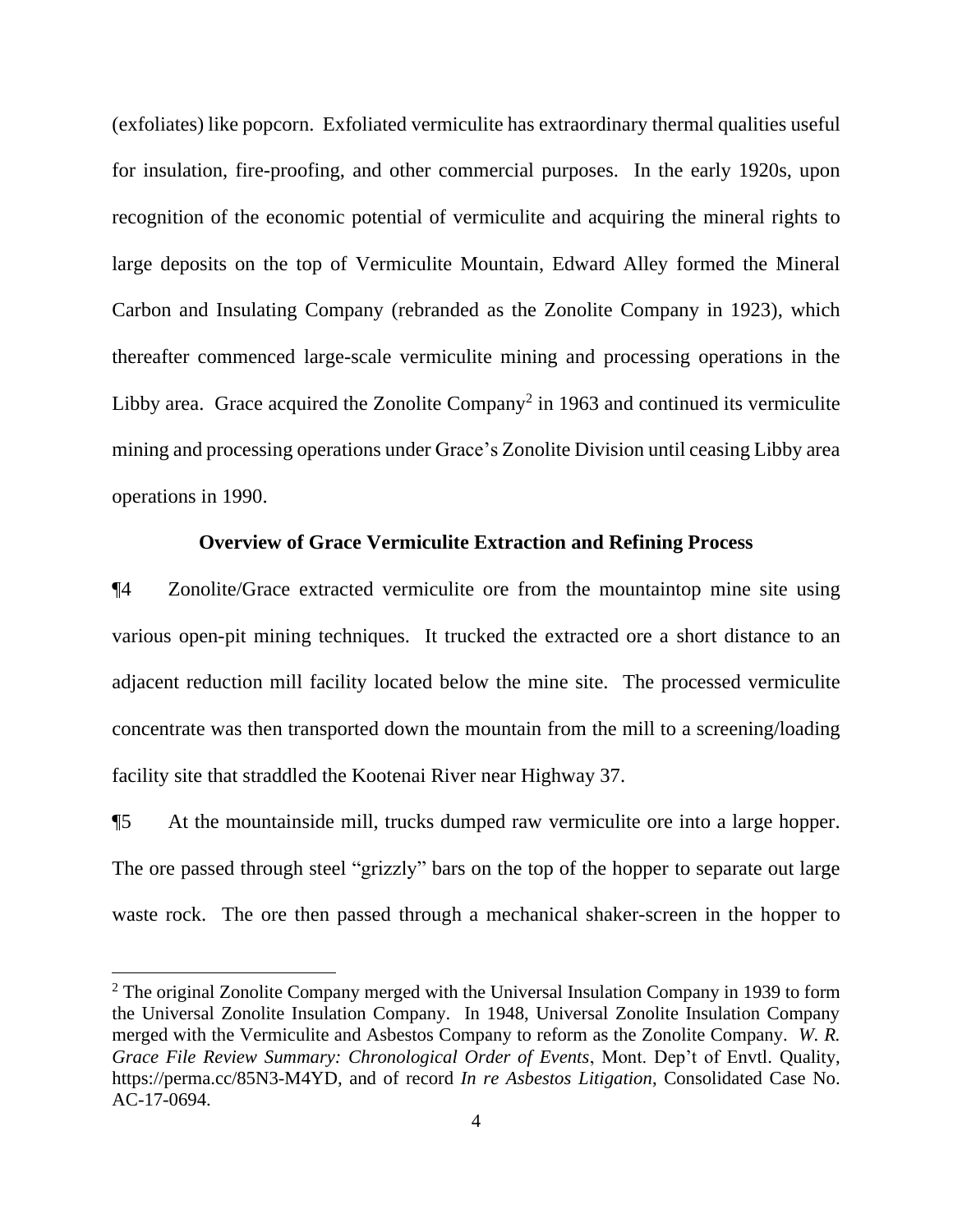screen out additional waste rock. From approximately 1922-1954, the hopper-screened ore passed through a dry-mill process that used series of mechanical screening operations to further breakdown the ore and separate the vermiculite from waste slag. In 1954, Zonolite Company added a preliminary open wet-mill process that used a series of wet mechanical screening operations to produce a mill mix for further processing through the original dry mill. The original wet- and dry-mill processes operated in tandem until 1974 when Grace replaced both with a new closed wet-milling process. Prior to installation of the closed wet-milling process in 1974, the mill operations produced a great deal of asbestos-laden airborne dust in and about the facility. The extent to which the subsequent processing and handling of milled concentrates generated additional asbestos dust is unclear on the record.

¶6 At the Kootenai River screening/loading facility, Zonolite/Grace screened out different sizes/grades of milled vermiculite concentrate and temporarily stored them in large metal silos on the highway side of the river. For rail transportation, a conveyor system transported milled concentrates from the storage silos across the river to a rail car loading facility on a GN/BNSF rail spur line.<sup>3</sup> The loading facility loaded the bulk of the screened vermiculite concentrates into open rail cars for transportation to the Libby rail yard, train staging, and bulk shipment to vermiculite expanding/exfoliation plants around the country. Zonolite/Grace also shipped smaller quantities of vermiculite concentrate by truck or rail from the screening/loading facility to its 19-acre export area site in downtown Libby.

<sup>&</sup>lt;sup>3</sup> The Great Northern Railroad, and its successors (Burlington Northern Railroad, Burlington Northern Santa Fe Railroad, and BNSF Railway Company), owned and operated the Libby rail yard and involved rail lines at all times pertinent.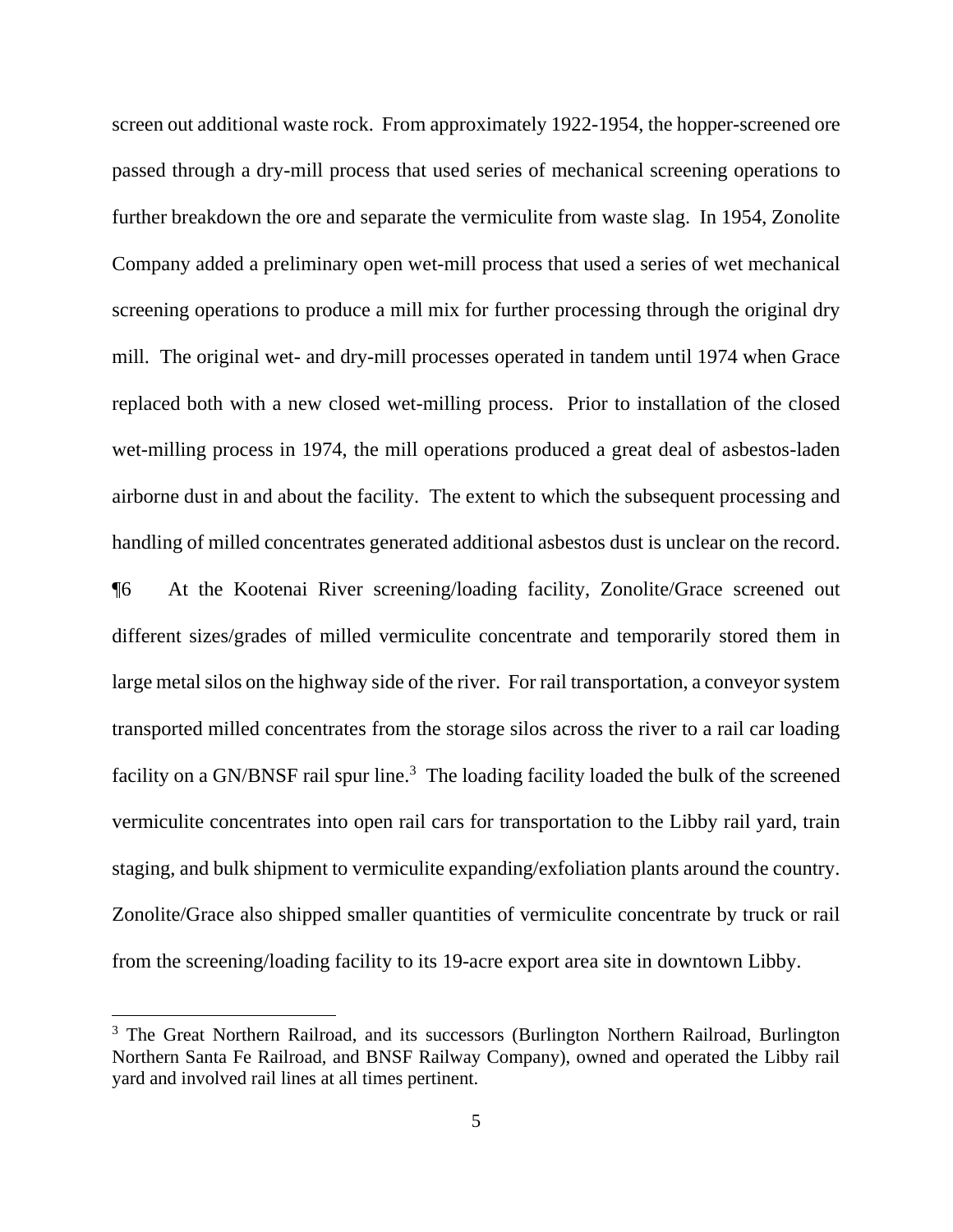¶7 At the Libby export facility site, Grace operated a heat-processing exfoliation facility from 1963-1969 that converted vermiculite concentrate into an end-use Zonolite product.<sup>4</sup> Also present on the export area site were various offices, a bagging facility, temporary storage facilities, and related operation areas. The bagging facility bagged exfoliated Zonolite product (1963-1969) and vermiculite concentrates (1963-1990) for special order shipments.

### **Co-Occurrence of Vermiculite and Amphibole Asbestos—Resulting Risk**

¶8 Though not all vermiculite naturally occurs with asbestos, the United States Geological Service ("USGS") reported in 1929 that the vermiculite found on Vermiculite Mountain naturally occurs in rock mixed with amphibole asbestos.<sup>5</sup> Based on the silicate nature of vermiculite and co-occurrence of hazardous asbestos, the Industrial Hygiene Division of the Montana Board of Health regularly conducted industrial hygiene inspections and studies at Zonolite/Grace facilities in the Libby area. In the period of 1956-1963, various Board of Health studies repeatedly reported that excessively high levels of airborne dust in or about the Zonolite/Grace facilities and operations, particularly the mill facility, created a significant risk of silicosis and asbestos-related disease to

<sup>&</sup>lt;sup>4</sup> It is unclear on the limited record when Zonolite first conducted expansion/exfoliation processing in Libby—apparently sometime in the late 1940s or 1950s. Grace continued the preexisting exfoliation facility in operation on the Libby export area site until 1969.

<sup>5</sup> J.T. Pardee & E.S. Larsen, *Deposits of Vermiculite and Other Minerals in the Rainy Creek District, Near Libby, Montana*, United States Geological Services Bulletin 805, 17-28 (1920). *See also Progress Report on Geologic Investigations in the Kootenai-Flathead Area, Northwest Montana*, Montana Bureau of Mines, Bulletin 12, 38-39 (July 1959).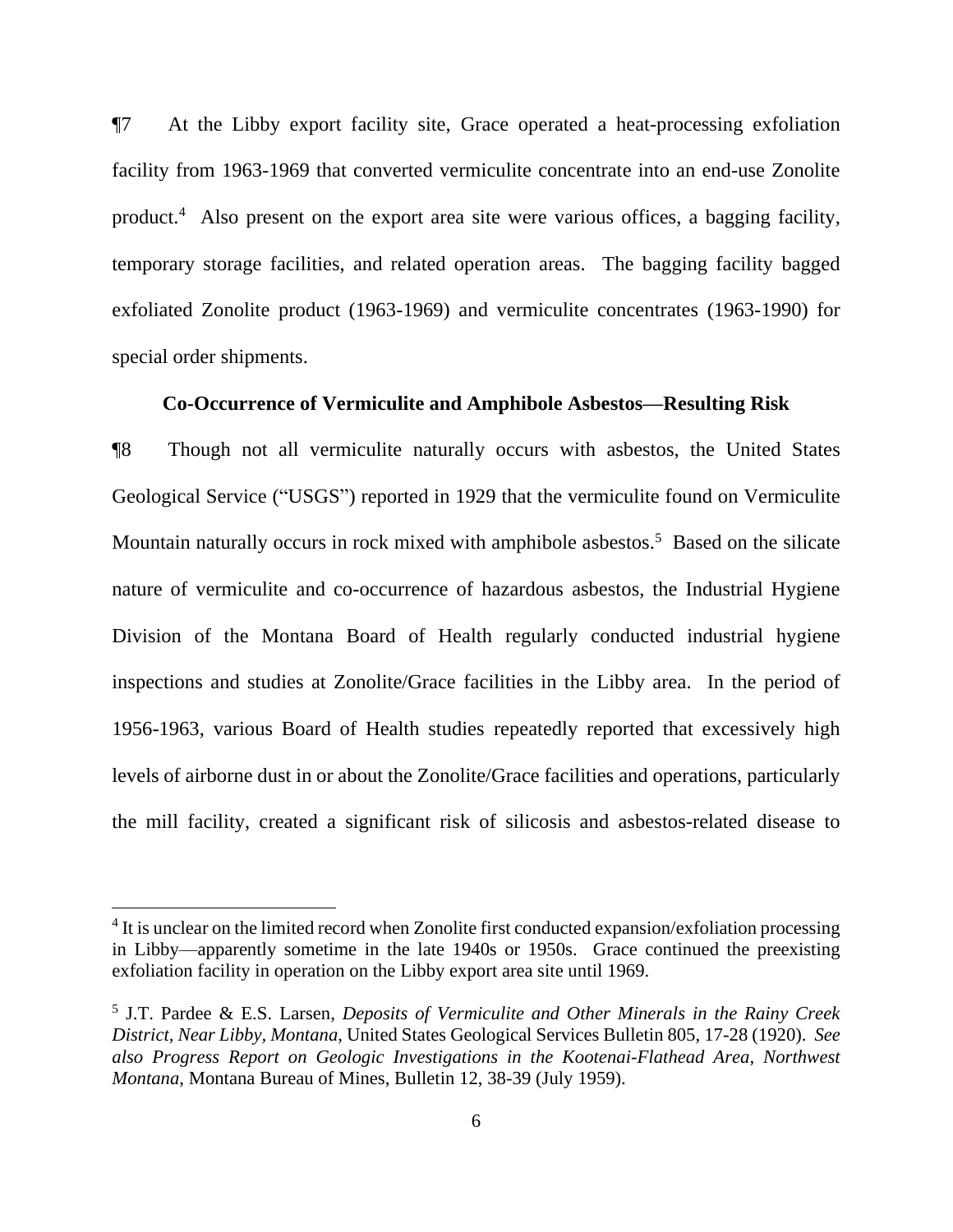exposed workers.<sup>6</sup> Despite warnings and dust control recommendations in earlier Board of Health reports since at least 1956, the 1962 report noted Zonolite's continuing disregard of the Board's recommendations. From 1963-1974, Board of Health inspectors continued to regularly inspect and report to Grace on the ongoing asbestos-related disease hazard caused by the high levels of asbestos-laden dust in and about its Libby area facilities and operations.

# **MCC Involvement as a Workers' Compensation Insurer**

¶9 From 1963-1973, Grace acquired statutorily required workers' compensation insurance coverage for its Zonolite Division operations from MCC. *Inter alia*, Grace's MCC workers' compensation insurance policy included the following limiting language regarding MCC's right and role in conducting related inspections of Grace's Zonolite Division facilities and operations:

We have the right, but are not obliged to inspect your workplaces at any time. Our inspections are not safety inspections. They relate only to the insurability of the workplaces and the premiums to be charged. We may give you reports on the conditions we find. We may also recommend changes. While they may help reduce losses, we do not undertake to perform the duty of any person to provide for the health or safety of your employees or the public. We do not warrant that your workplaces are safe or healthful or that they comply with laws, regulations, codes or standards. Insurance rate service organizations have the same rights we have under this provision.

MCC conducted its first site inspection of Grace's Libby area Zonolite Division facilities

and operations in July 1964. In accordance with the foregoing policy language, MCC was

<sup>6</sup> Quoting Phillip Ellman, *Pulmonary Asbestosis*, XV J. of Indus. Hygiene 165 (July 1933), the 1959 Board of Health report noted that "[i]nhalation of asbestos dust must be expected sooner or later to produce pulmonary fibrosis . . . . Pulmonary asbestosis, once established, is a progressive disease with a bad prognosis; its treatment can only be symptomatic."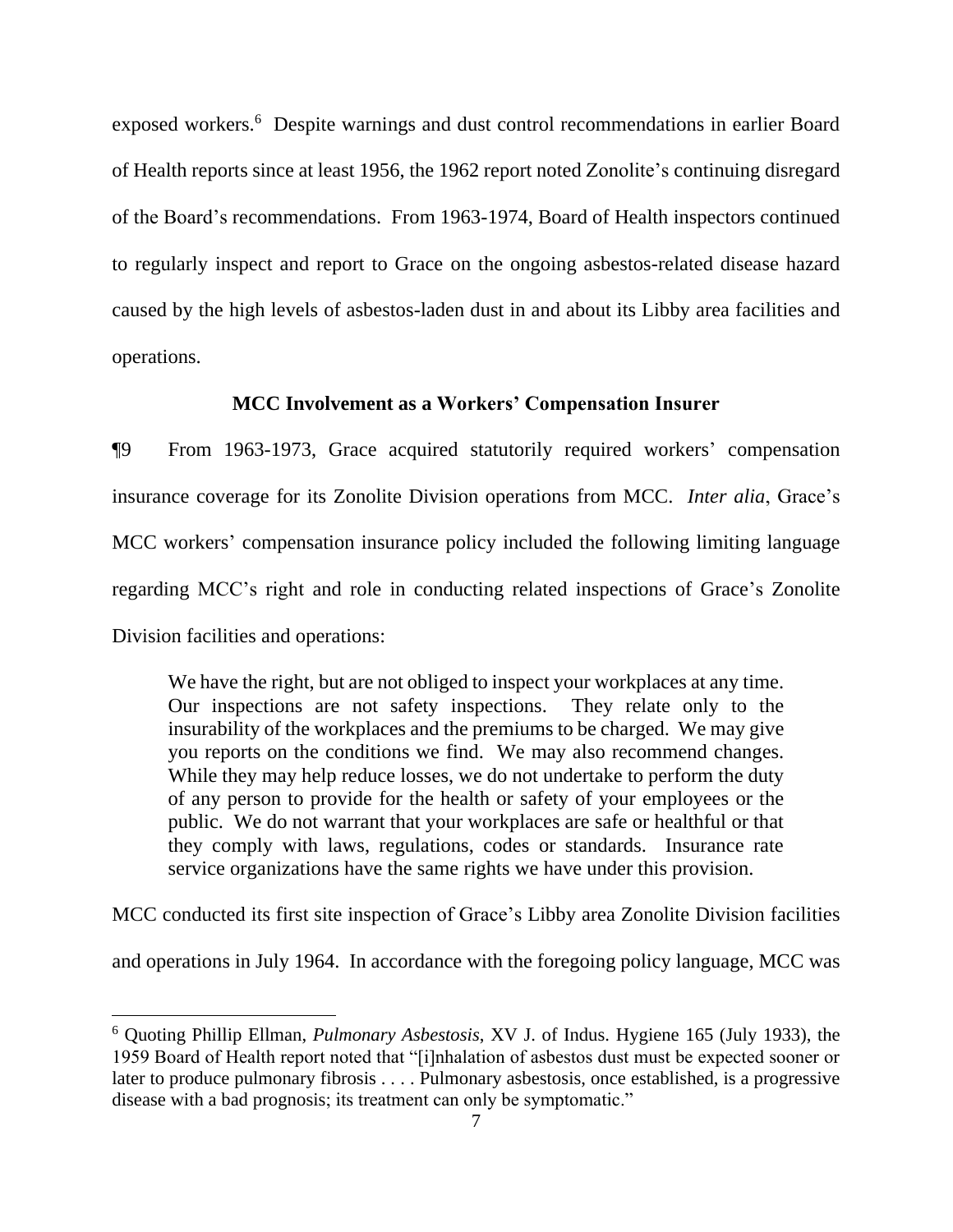thereafter actively involved in inspecting, monitoring, and consulting with Grace regarding the ongoing asbestos dust problem in and about its Libby area facilities and operations.

¶10 The available documentary record from 1963-1973, as supplemented by the deposition record in this case, clearly indicates that the asbestos dust hazard in and about Grace's Libby area facilities and operations was an ever-present concern to Grace, MCC, and other involved government and private entities and individuals from 1963 forward.<sup>7</sup> Grace repeatedly received and considered dust hazard notices, warnings, and recommendations from the Montana Board of Health and other government and private entities including MCC. Grace continued the practice, started by Zonolite Company in 1956 and expanded in 1959, of requiring pre-employment physical examinations, with chest x-ray screening, of Zonolite Division workers for adverse lung conditions and respiratory ailments. In addition to the information and assistance provided by the Montana Board of Health, MCC, and others, Grace independently conducted its own workplace air quality monitoring/sampling and safety inspections between 1963 and 1974. ¶11 In August 1964, a Libby doctor (Dr. Woodrow Nelson) wrote to Grace advising of his observation and concern that Grace workers were developing adverse lung conditions associated with workplace asbestos exposure. Grace acknowledged Nelson's concern and

advised that it had referred his report to its workers' compensation insurance carrier (MCC)

<sup>&</sup>lt;sup>7</sup> In addition to available documentary evidence, Grace's designated M. R. Civ. P. 30(b)(6) ("Rule" 30(b)(6)") representative testified that dust was a "grave concern" at the Zonolite mill throughout the period of 1964-1969.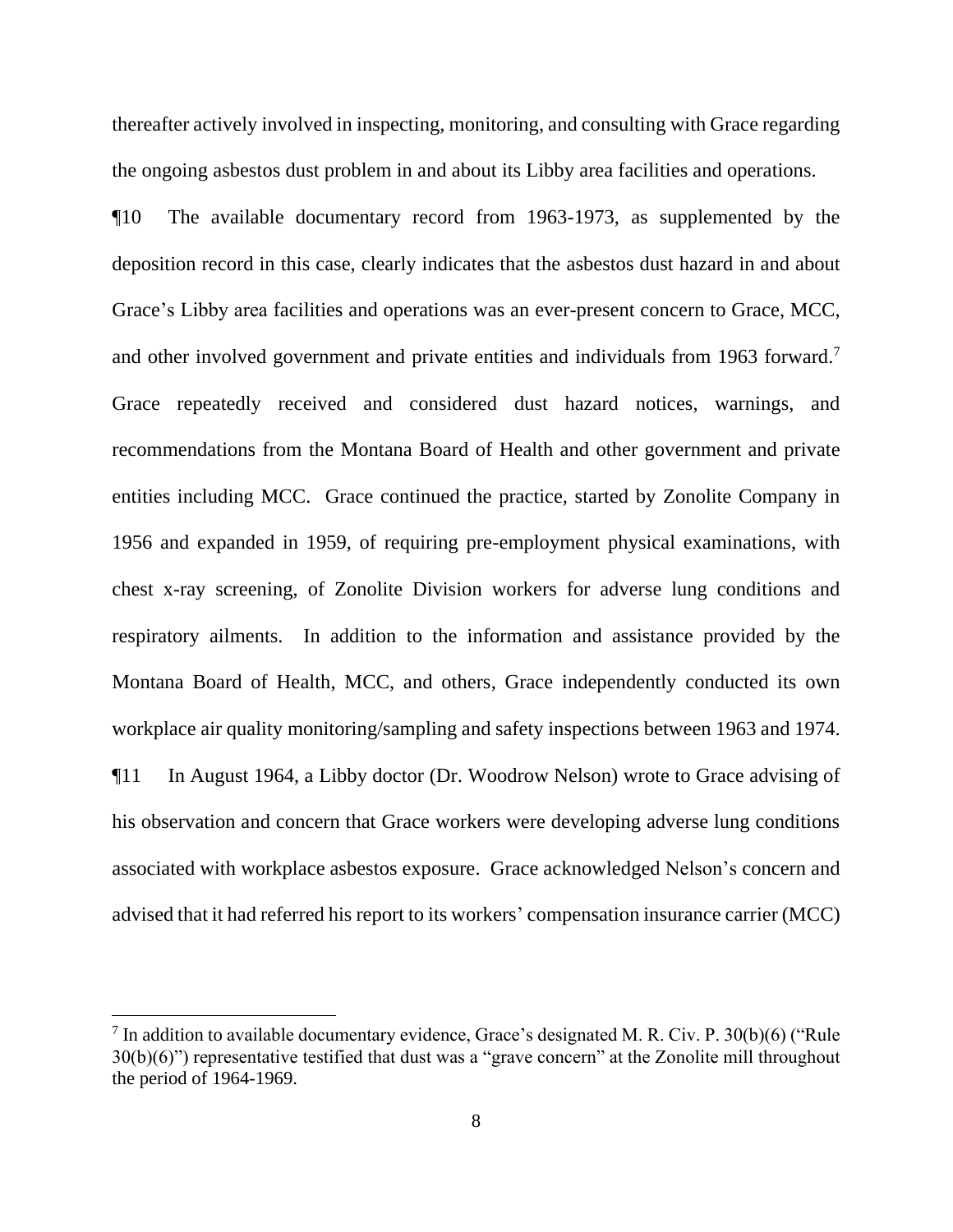for medical review and consideration.<sup>8</sup> Grace further advised Nelson that it was "definitely interested in the welfare of its employees" and that MCC would be "formulating a program for [hazardous dust] control and prevention" at Zonolite Division facilities. Internal MCC correspondence from September 14, 1964, indicates that, upon receipt of Dr. Nelson's report, MCC referred the report, together with its Accident Prevention Department/Engineering Division file regarding Grace's Libby operations, to MCC's Medical Director (Dr. Robert Chenowith). The next day, MCC notified Grace's procuring insurance agent that the Zonolite Division "dust problem has been referred to our Engineering Division and they in conjunction with our Medical Division are presently formulating a program for control and prevention."

¶12 On September 24, 1964, the assigned MCC Accident Prevention Department/Engineering Department Supervisor (Larry Park) corresponded with his supervisor (W.C. Trimmer) regarding MCC's "proposed safety program" for Grace's Zonolite operations. In reference to the then underway drafting of the proposed program by another MCC official or agent, Park outlined various dust control measures that he recommended for inclusion in the program. *Inter alia*, the internal correspondence noted that the anticipated:

aim [of] the program will be to see that everything practical is done to control dust, protect personnel who are exposed to dust which cannot be controlled, and follow through with periodic [x]-rays of persons exposed to discover any incidents of lung damage or fibrous growth in the lung which may decrease breathing function.

<sup>&</sup>lt;sup>8</sup> An internal Grace document, dated August 31, 1964, noted that Dr. Nelson had "potentially uncovered a potential health problem at the Libby mine and mill which could increase our insurance costs and endanger our employees."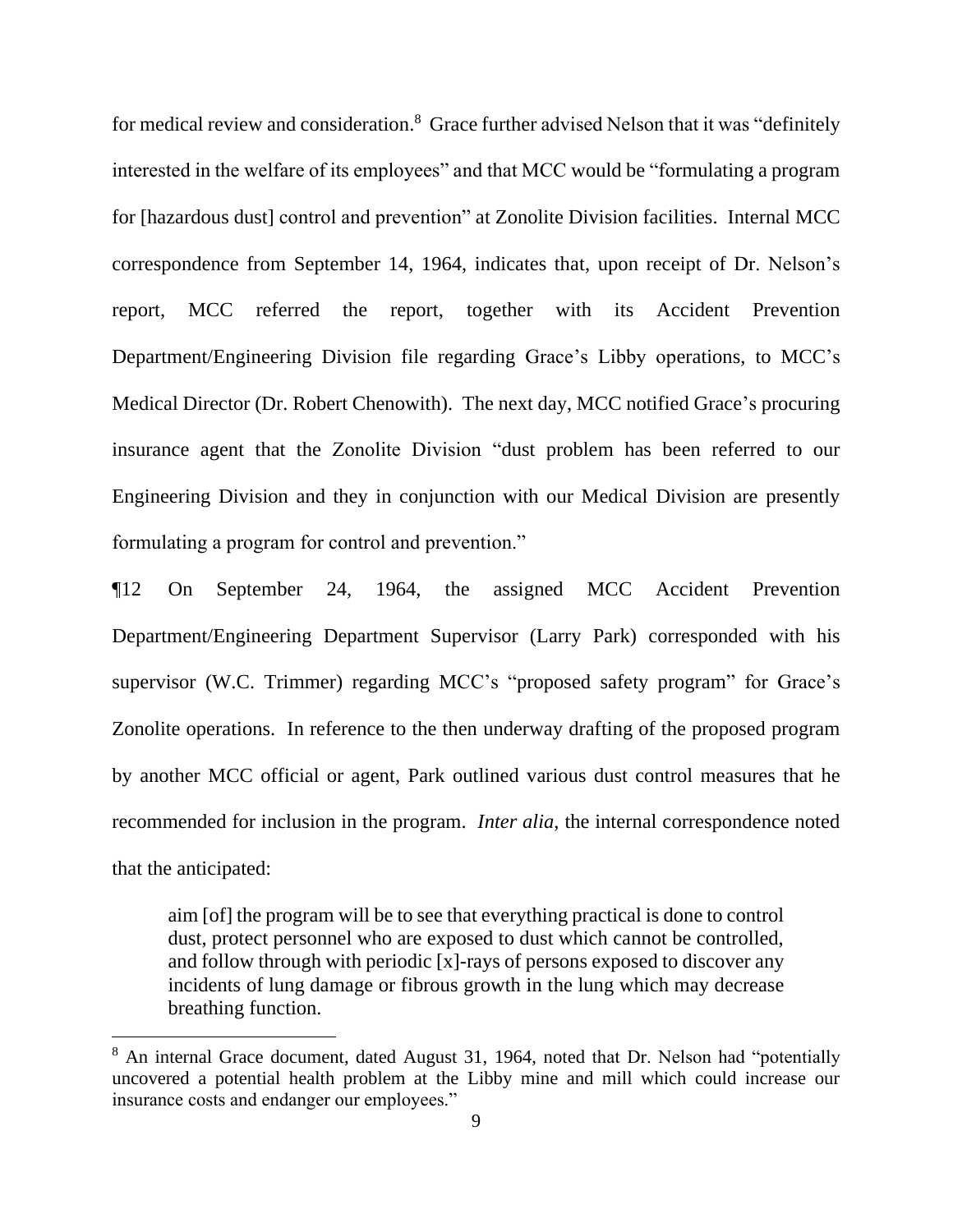The correspondence further noted MCC's desire to have the program "utilize local health authorities . . . [and] their records" regarding lung hazards and "to investigate" whether Grace "operations are in conformity with" prior inspections and recommendations made by the Montana Bureau of Mines. Subsequent internal correspondence, dated October 7, 1964, indicated MCC's internal expectation that "the contemplated program" for "prevention and control of dust conditions . . . will be most comprehensive[,] covering all phases of accident prevention as well as industrial hygiene as they relate to [Grace's] Zonolite operations."

¶13 Viewed in the light most favorable to Hutt, the evidentiary record indicates that, in consultation and cooperation with Grace and based on industry standards specified by third-party authorities, MCC ultimately produced a proposed dust control and safety program for consideration and implementation by Grace. The program included recommended: (1) dust control and prevention measures; (2) monitoring and evaluation of worker lung conditions; (3) development and implementation of workplace safety measures; and (4) measures for administration of workers' compensation and occupational disease claims. While it is unclear on the record presented to what extent Grace actually implemented all of MCC's recommendations, the record clearly indicates that Grace subsequently expanded its employee health screening program in 1964 to further require annual x-ray screening of all Zonolite Division employees and to provide for more frequent x-ray screening of selected employees on a discretionary case basis. MCC asserts that Grace made the results of its employee x-ray screening available to each employee's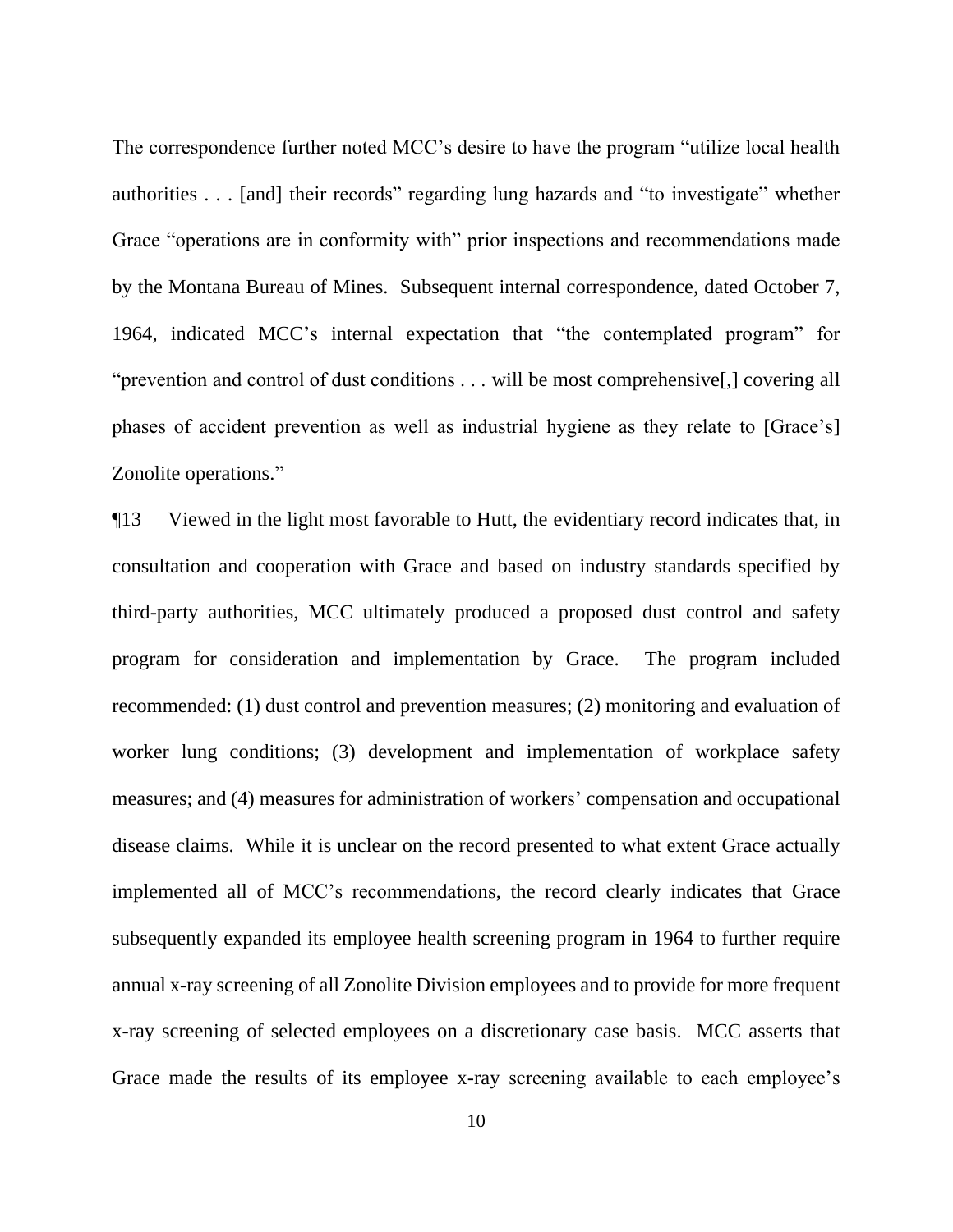personal physician and counseled employees to consult with their respective physicians regarding the results.<sup>9</sup> MCC further asserts that, in 1970, Grace instituted post-screening meetings with individual employees to directly advise them of their x-ray screening results and recommend further medical evaluation.<sup>10</sup> However, documentary evidence indicates that Grace specifically rejected MCC's recommendation, based on contemporary industry standards for asbestos-laden dust, that Grace establish and maintain workplace dust levels at no more than 5 million particles per cubic foot (5 mppcf). In internal correspondence, a Grace Zonolite Division Manager explained that:

For our own purposes, we have voluntarily set our standards at 10 mppcf total dust. . . . I can see no reason for further limitations . . . . [MCC's] recommendations are unreasonable and impossible and unnecessary.

¶14 Manifesting both parties' specific awareness of the asbestos dust hazard, the MCC-Grace workers' compensation insurance policy included a special asbestosis coverage endorsement. Incident to the provision of general and special workers' compensation insurance coverage to Grace, MCC also provided substantial risk management support and guidance to Grace from 1963-1974 including: (1) the assignment of various personnel (i.e., Park, Chenowith, and two safety/loss control inspectors) to investigate, monitor, and report on the problem; (2) recommendation of a related workplace

<sup>&</sup>lt;sup>9</sup> In correspondence following an on-site inspection in 1966, MCC's assigned Accident Prevention Supervisor (Park) commended Grace for its implementation of certain aspects of the new dust control/safety plan previously recommended by MCC. In 1967, Park again positively noted Grace's implementation of various recommended dust control measures.

 $10$  Hutt no longer worked for Grace at the time it purportedly instituted post-screening meetings with individual employees.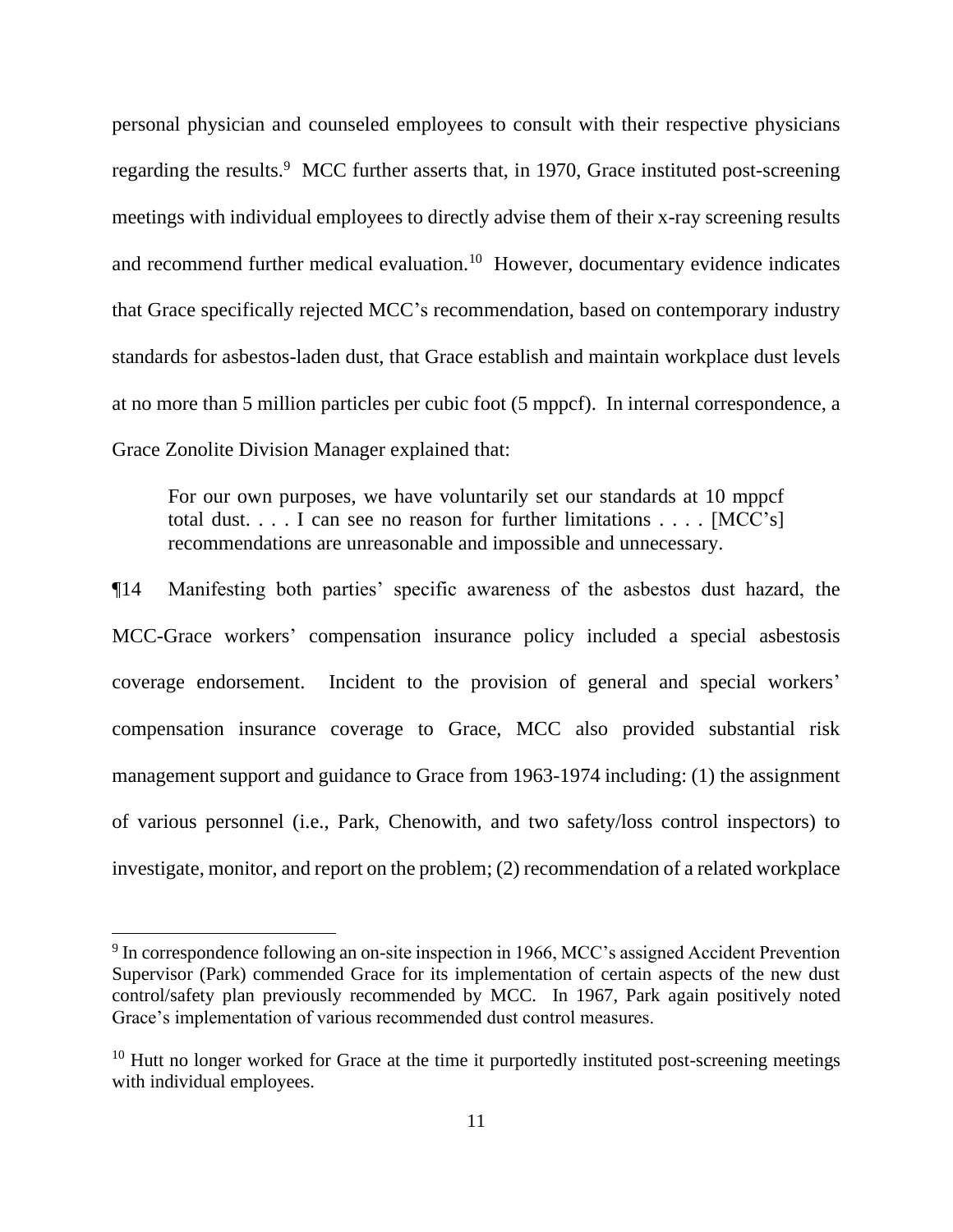safety program for implementation by Grace; and (3) consulting medical review of worker x-ray screens thereunder, with recommendation for additional x-ray monitoring of specific employees on a case basis. In addition to consideration of Dr. Nelson's report to Grace, Dr. Chenowith reviewed the Grace-required x-ray screens/surveys of Zonolite Division workers and, on at least one occasion, forwarded them to an independent medical expert (Dr. William S. Spicer of the University of Maryland Medical School) who concurred in the asbestosis hazard.<sup>11</sup> From 1964 forward, MCC conducted quarterly on-site inspections of Zonolite Division facilities and operations due to its awareness of the "unusually high incidence (approximately one-third) of basilar fibrosis" observed in the 1959 x-ray screening of Zonolite Company employees and similar observation in 1964 of "important increases" in "inciden[ce] of chronic respiratory disease . . . in Zonolite employees who had prolonged exposure to dust."<sup>12</sup>

¶15 Internal MCC documents from the period of 1966-1967 further manifest the state of MCC's knowledge and awareness of the asbestos dust hazard in Grace's Zonolite operations. A September 7, 1966 communication from MCC Accident Prevention Supervisor Park expressed continuing concerns regarding the results of the x-ray monitoring of Grace workers from 1965-1966. In November 1967, in an internal MCC

<sup>&</sup>lt;sup>11</sup> Upon review of Zonolite employee x-ray screens forwarded by Dr. Chenowith, Dr. Spicer opined that the ongoing dust exposure in the Zonolite Division workplace and resulting adverse effects on workers was an "important health problem" likely to be twice as pervasive as then-indicated on the limited data available.

 $12$  On each occasion, MCC loss control inspectors met with Grace management personnel, toured the facilities, and provided oral and written risk management recommendations.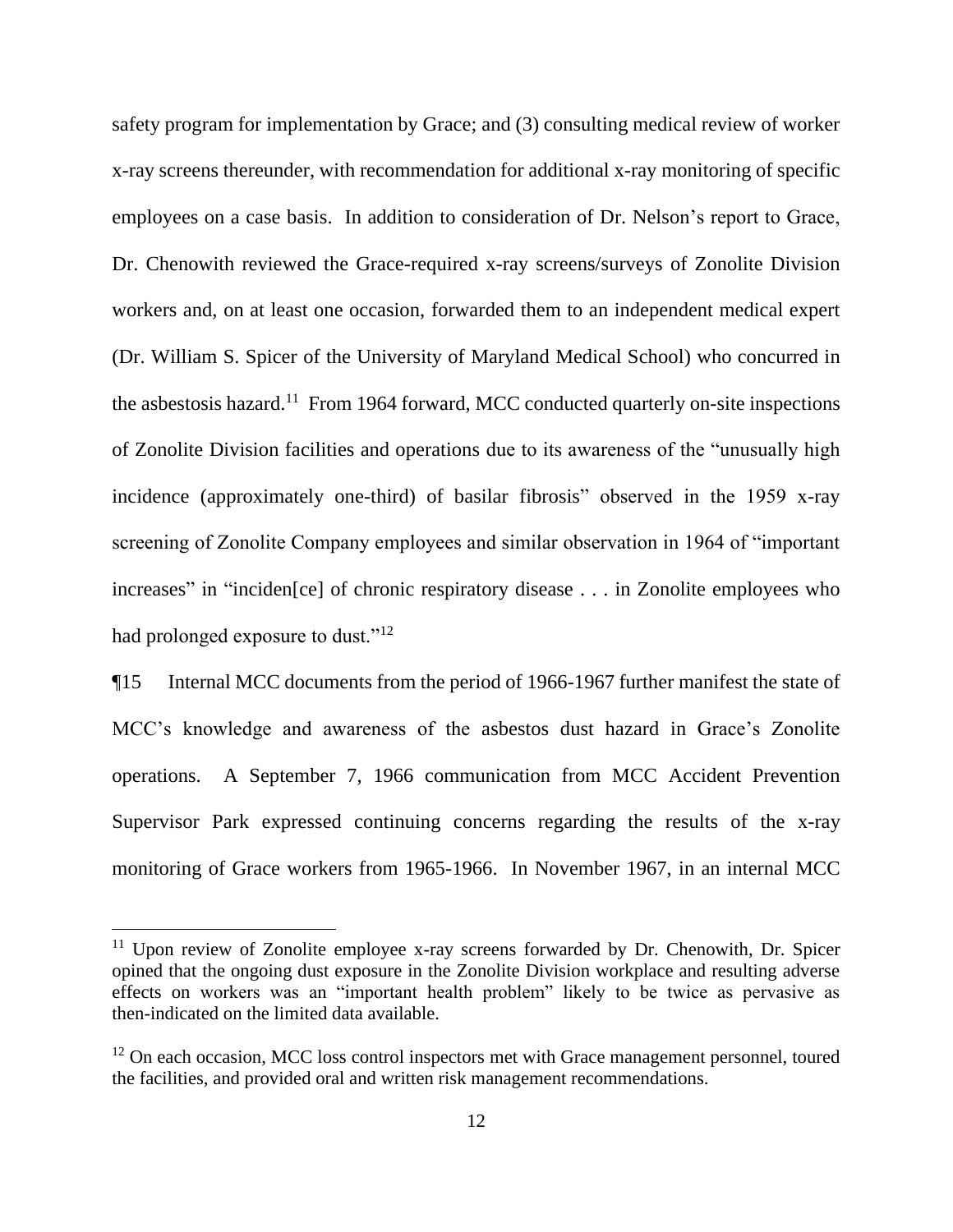memorandum regarding a workers' compensation claim pending against Grace, assigned insurance defense counsel noted the ongoing health hazard resulting from Grace's inability or unwillingness to reduce asbestos-laden dust levels at the Zonolite mill below the recommended industry standard of 5 mppcf. Counsel further noted Grace's disregard of the significant body of information about the risk "furnished by" State Board of Health reports between 1956 and 1963<sup>13</sup> and counsel's only recent awareness of the high incidence of significant "lung abnormalities" found in ongoing chest x-ray screening of Zonolite Division employees since 1963-1964. Counsel noted that the extent and severity of the asbestos-related adverse health effects on Grace workers would make it "necessary to expose the entire situation to the Industrial Accident Board, whose records may well be available to unions and the general public."<sup>14</sup> Counsel thus recommended that MCC and Grace settle the claim to avoid "the necessity of expos[ing] of all of the more damaging aspects of our own situation."

¶16 The documentary record further manifests that MCC was also contemporaneously aware that on-site testing by the U.S. Department of Public Health indicated that the asbestos fiber content airborne dust at the Zonolite mill was between 60-80%—a level significantly higher than the limit deemed safe by that agency. The record indicates that

<sup>&</sup>lt;sup>13</sup> Counsel stated further that "it has even occurred to me that [Grace's] inability to curb the problem at the State Board's recommendations through the years, might be alleged at least to have constituted willful and wanton conduct on its part."

<sup>&</sup>lt;sup>14</sup> Counsel further observed that it "now must be considered" that the facts that "a great many of [Grace] employees suffer from lung abnormalities and [that] a good many of them have probably never been in the mill . . . means that they are contracting the disease in the yard or in fact at any point where a dust condition may exist."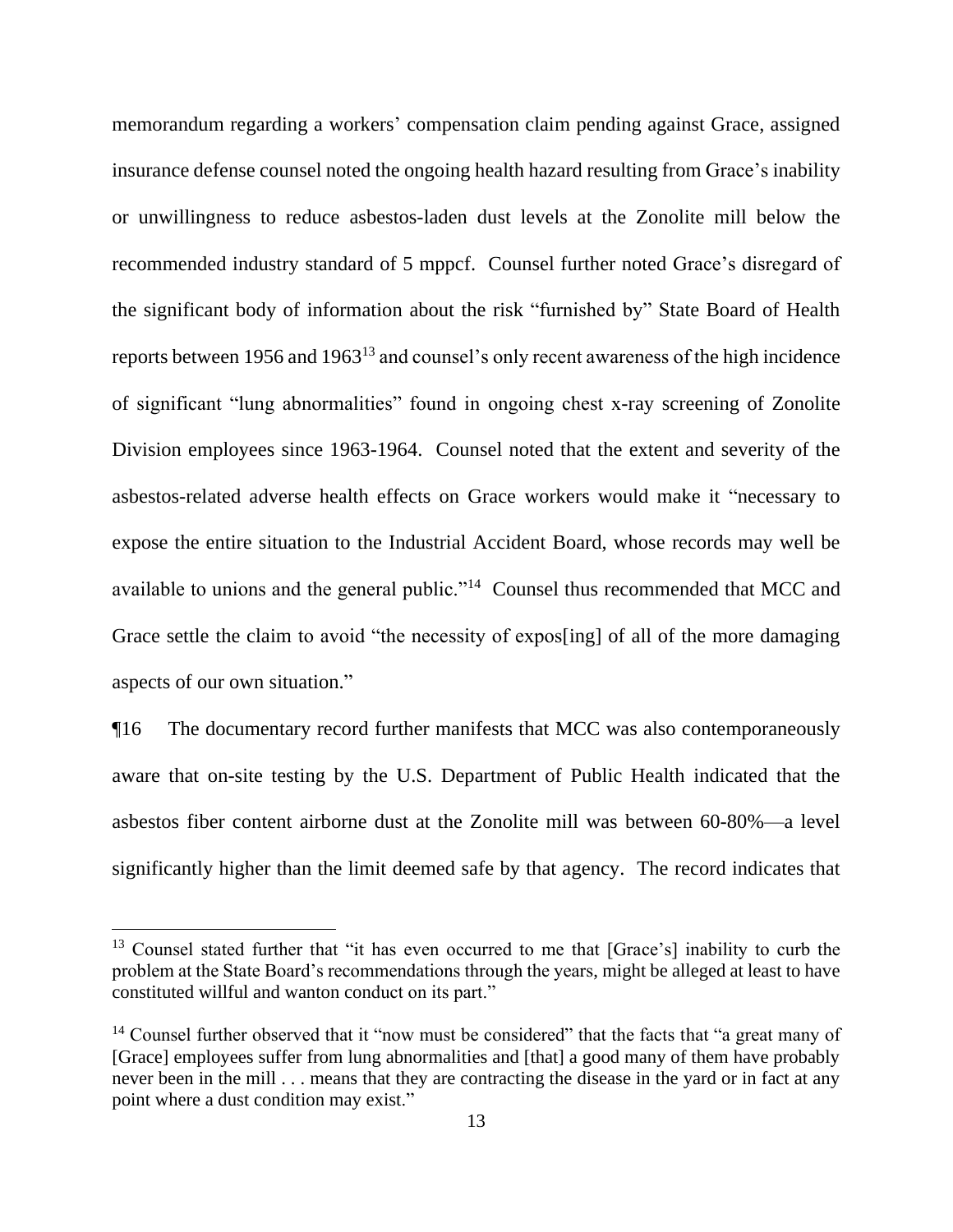MCC was aware of a similar finding in a Montana Board of Health study. MCC documents indicate that it was specifically aware that asbestos-laden dust levels at the Zonolite Division mill continued to exceed industry standards throughout the period of 1967-1969. ¶17 Through its corporate representative designated in this case pursuant to M. R. Civ. P. 30(b)(6), MCC acknowledged and admitted that warnings to employees of workplace hazards, particularly latent health hazards, should have been an essential element of any workplace safety program that would comply with generally accepted industrial hygiene standards. In that vein, there is no record evidence that, prior to 1972, MCC ever recommended that Grace in any manner warn Zonolite Division employees of the health hazard posed by exposure to asbestos-laden dust in Zonolite Division workplaces. It is undisputed that MCC made no independent effort to warn Grace workers of the asbestos dust hazard in and about Grace's Libby area facilities and operations.

#### **Ralph Hutt's Experience at Grace and Claims Against MCC**

¶18 Ralph Hutt worked in Grace's Zonolite Division for approximately 18 months in 1968-1969. He worked at the mountainside mill but also "ran the transfer point" and operated equipment at the mine site near the waste dump. Hutt gave unrebutted testimony that a Grace supervisor provided him a paper respirator/mask that he could "wear if [he] wanted or not" because "it was just dust" and would not hurt him. He testified further that he requested that Grace equip him with a safer air respirator, but that Grace denied the request. The evidentiary record indicates that Hutt first experienced respiratory problems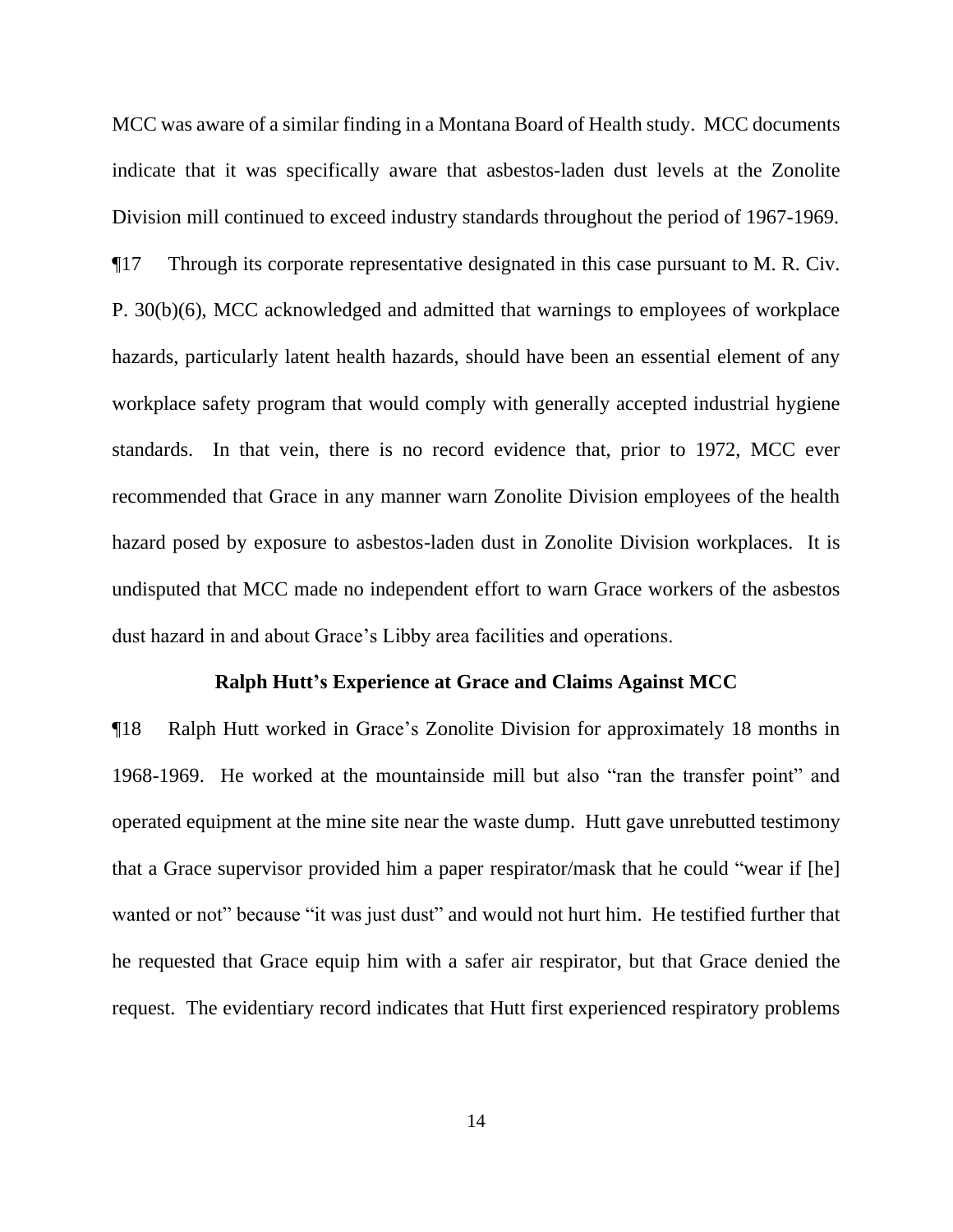in 1990 while working at altitude as a logger. He testified that respiratory difficulty ultimately forced him to leave that job.

¶19 In October 1969, after review of forwarded radiological reports regarding Grace workers, MCC recommended that Grace increase the x-ray screening frequency of sixty employees, including Hutt, from once a year to every six months to better track their progression of respiratory disease. The typewritten MCC recommendation included a handwritten note to Grace's safety administrator that "all of these men have fibrotic changes" but can "safely" continue working if protected "against high dust concentrations"— "our criteria for [dust] control by respirator protection" must be 5 mppcf. However, Grace's safety administrator rejected MCC's recommendation, stating:

I question the idea of a repeat [x]-ray examination in six months of the sixty employees listed in your letter. . . . The best approach to the overall problem, I think, is one of dust control.

The Grace official further reasoned that "there have been no [substantial] changes since the previous [x]-ray," only one of the sixty employees was "strongly suspected" of an actual increase of disease, and, given the slow progression rate of the disease, "how much change can there possibly be and how much can we learn in a six-month interval?" The Grace official further stated that, even if x-rays showed a negative change, Grace had no dust-free jobs and could not just terminate the listed employees for that reason.

¶20 Hutt recalls undergoing a Grace-directed chest x-ray before his hiring and another prior to leaving his employment. He has no recollection, however, of Grace ever informing him of the results of those x-rays or any indication of an asbestos related disease. Hutt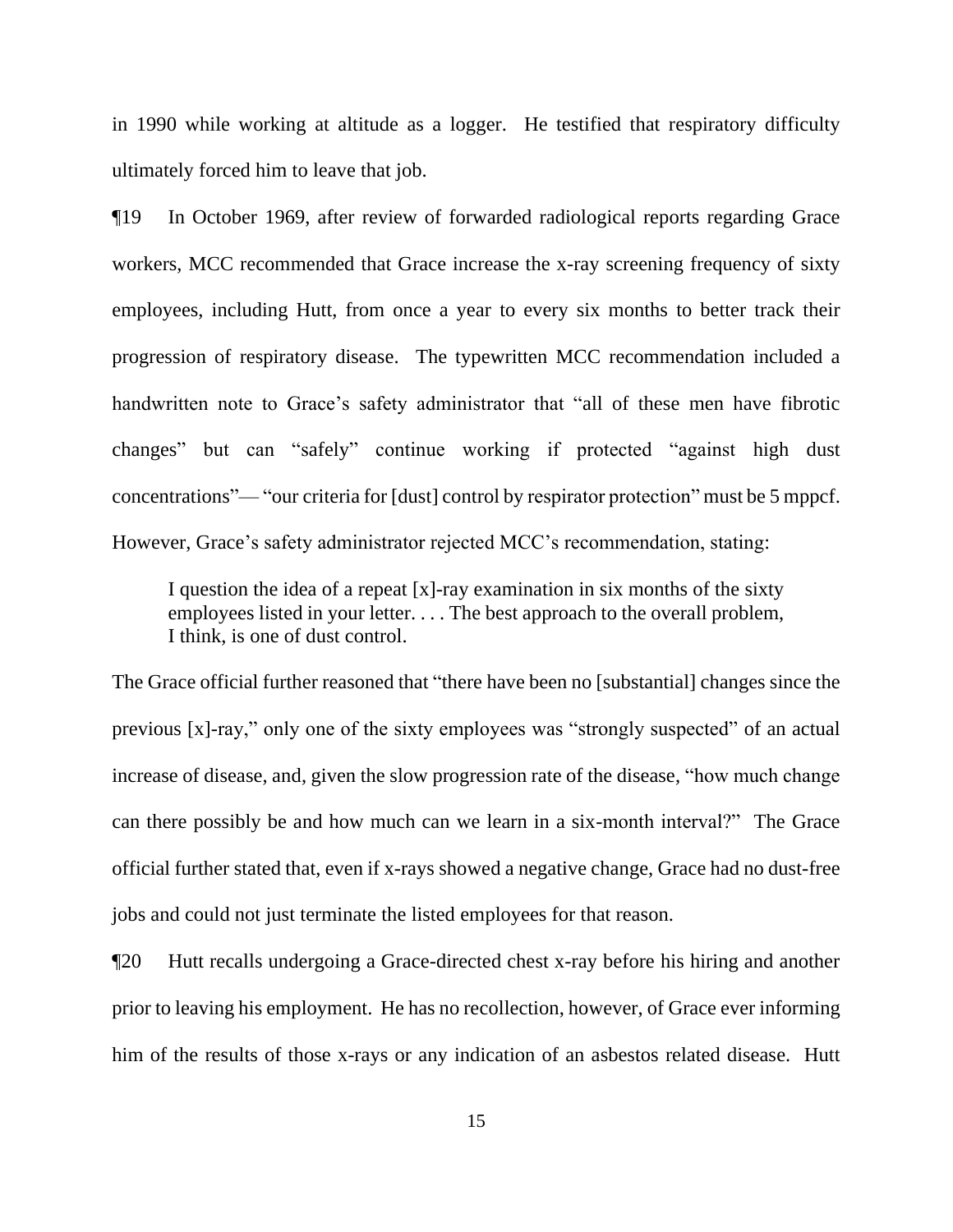alleges his workplace exposure to asbestos dust during his 18-month term of employment caused him to suffer an incurable asbestos-related respiratory disease. He subsequently asserted various claims for relief against MCC including negligent causation of workplace injury and various tort claims singularly characterized by the Asbestos Court as a common law insurance bad faith claim.

¶21 Following substantial discovery, the parties filed cross-motions pursuant to M. R. Civ. P. 56 regarding Hutt's negligence and common law bad faith claims. In response, MCC asserted that: (1) Hutt's common law bad faith claim was insufficient as a matter of law on the Rule 56 record; (2) the applicable three-year statute of limitations<sup>15</sup> time-barred the negligence claim; and (3) MCC in any event owed no duty of care to protect Hutt against injury caused by the conduct of Grace. Upon consideration of the parties' cross-motions, the Asbestos Court ultimately granted MCC summary judgment on Hutt's insurance bad faith claim based on the fact that he never asserted a predicate workers' compensation claim. On the stated ground that genuine issues of material fact remained "as to when Hutt, in the exercise of due diligence, knew or should have discovered that he had an asbestos<sup>[-]</sup>related disease," the Court denied both parties summary judgment on whether the applicable statute of limitations time-barred the negligence claim. However, on the stated ground that MCC owed him and other Grace workers a legal duty of care based on foreseeability of the risk of harm and related public policy considerations, the court granted Hutt summary judgment on the duty element of his negligence claim. We

<sup>&</sup>lt;sup>15</sup> Section 27-2-204, MCA.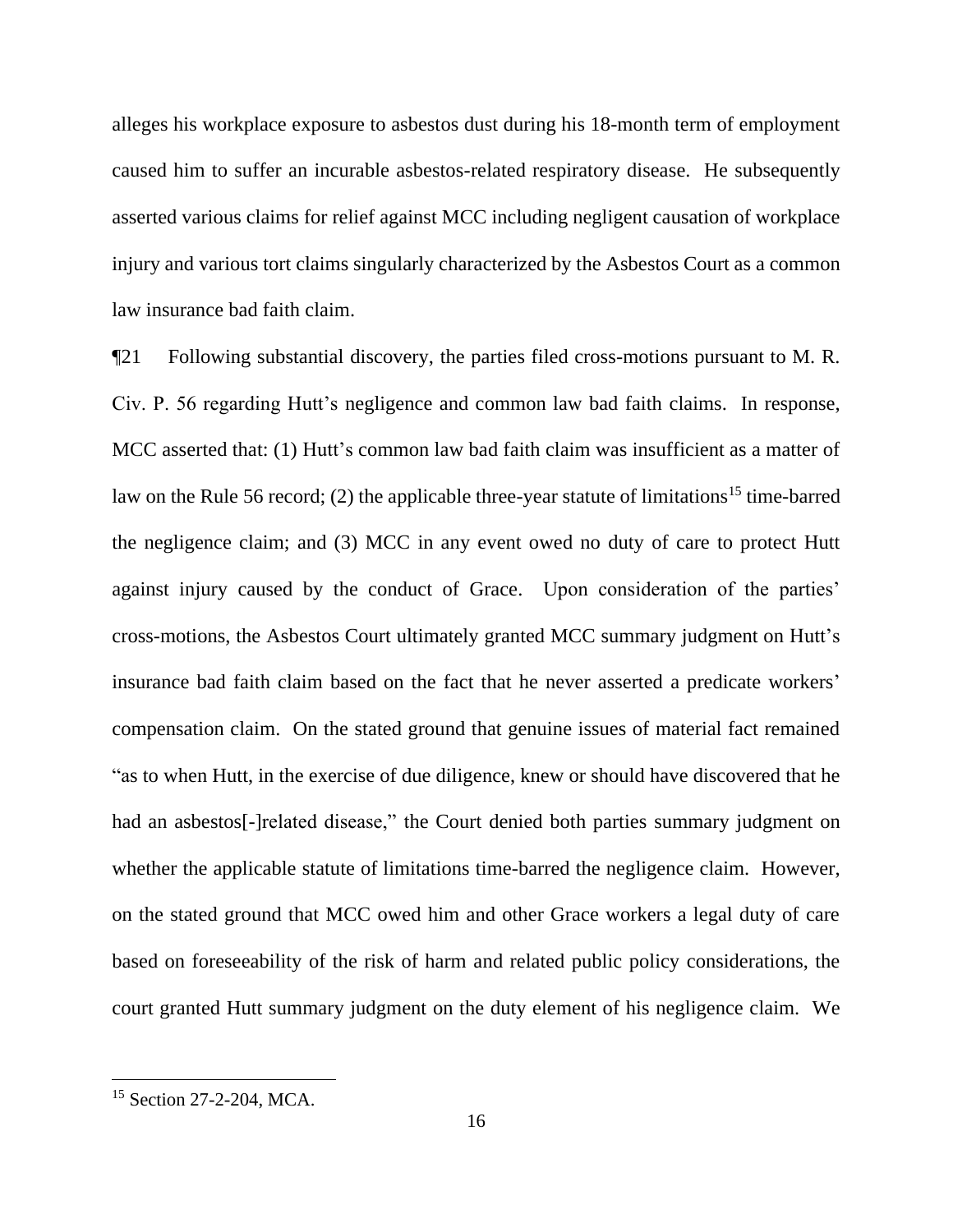previously assumed supervisory control and now address MCC's assertion of error regarding the duty element of the negligence claim.

# **STANDARDS OF REVIEW**

¶22 We review summary judgment rulings de novo for conformance to M. R. Civ. P. 56. *Dick Anderson Constr., Inc. v. Monroe Prop. Co.*, 2011 MT 138, ¶ 16, 361 Mont. 30, 255 P.3d 1257. Summary judgment is proper only when there is no genuine issue of material fact and the moving party is entitled to judgment as a matter of law. M. R. Civ. P.  $56(c)(3)$ . The questions of whether a genuine issue of material fact exists or whether a party is entitled to judgment as a matter of law are conclusions of law subject to de novo review for correctness. *Dick Anderson Constr.*, ¶ 16.

# **DISCUSSION**

¶23 *Whether the Asbestos Court erroneously concluded that MCC had a common law duty to warn third parties of a known risk of harm caused by the conduct of its insured based merely on foreseeability of harm and related public policy?*

¶24 In denying MCC summary judgment on the duty element of Hutt's negligence claim, the Asbestos Court concluded that:

under circumstances where a workers' compensation insurer has developed a Safety Program, of which a duty to warn employees of hazards is an essential component; and through its own affirmative action of engaging in medical monitoring of workers has actual knowledge a known hazard is injuring workers, the workers' compensation insurer has a common law duty to warn workers of the hazard.

MCC asserts there is no common law duty to warn another of a risk of harm directly caused

by a third party based merely on foreseeability of harm and related public policy. In the

absence of a special relationship giving rise to a special duty of care, MCC asserts that no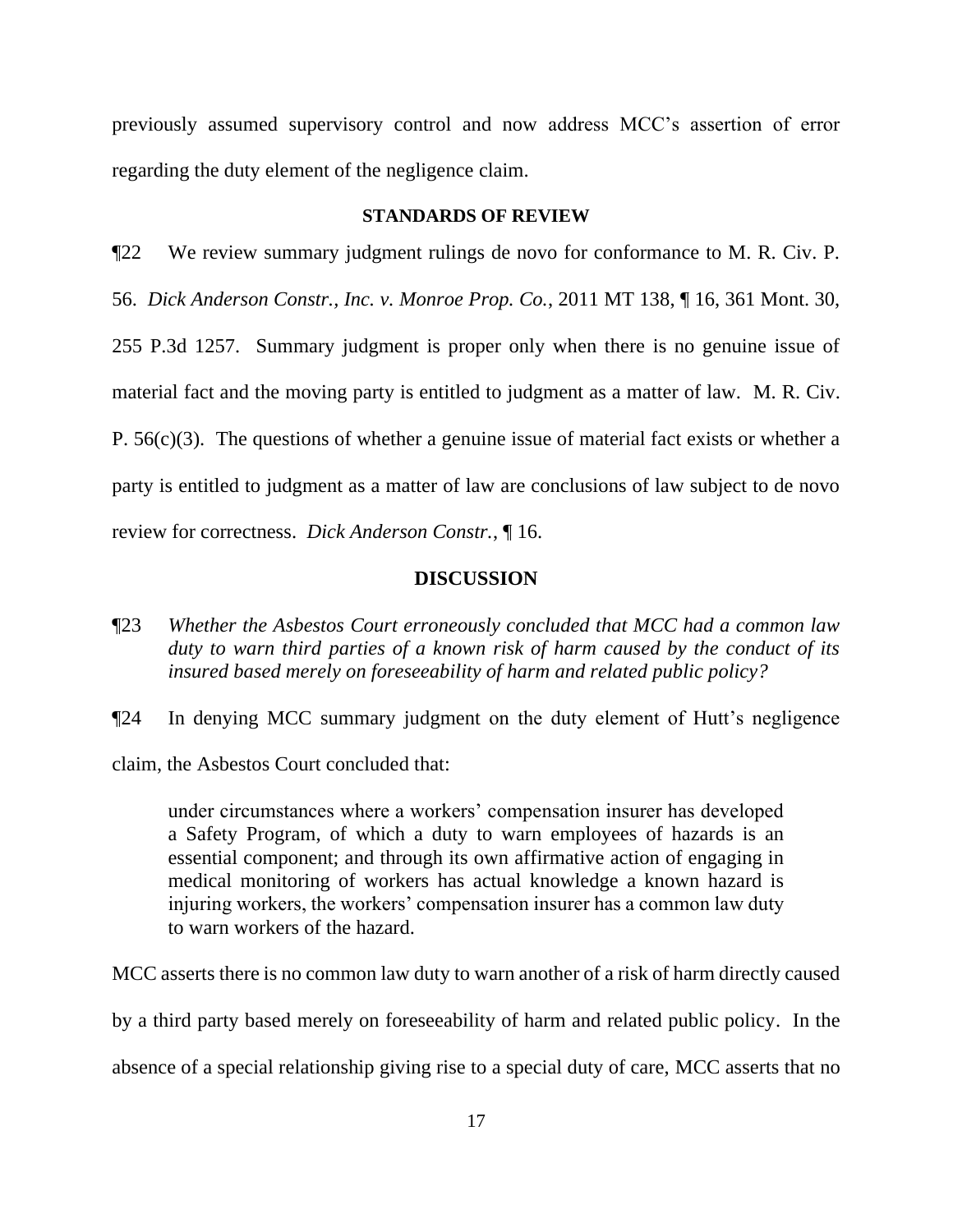special duty to warn another of a foreseeable risk caused by a third party exists except under the criteria specified in Restatement (Second) of Torts § 324A (Am. Law Inst. 1965). MCC accordingly asserts that it is entitled to judgment as a matter of law on the duty element of Hutt's negligence claim because none of the special circumstances giving rise to a special duty of care under Restatement § 324A are present on the Rule 56 factual record in this case. Hutt contrarily asserts that the Asbestos Court correctly concluded that MCC owed him and other Grace workers a duty of care based on the foreseeability of harm and related public policy considerations. He asserts that application of Restatement § 324A is unnecessary and contrary to existing Montana law. As a fallback, he asserts that the Court's ruling was consistent with Restatement § 324A in any event.

 $\P$ 25 As reflected in early Montana statutes<sup>16</sup> and except as otherwise provided by statute, negligence is a common law cause of action or claim for relief. *See Palsgraf v. Long Island R.R. Co.*, 162 N.E. 99, 99-100 (N.Y. 1928); *Beinhorn v. Griswold*, 27 Mont. 79, 90, 69 P. 557, 559 (1902) (noting that § 2296 Civ. C. 1895 was merely "declaratory of the common law"); W. Page Keeton et al., *Prosser & Keeton On The Law Torts* §§ 28, 30 at 160-61, 164-65 (5th ed. 1984). *Accord Bassett v. Lamantia*, 2018 MT 119, ¶ 24, 391 Mont. 309, 417 P.3d 299 (noting that §§ 27-1-701 and 28-1-201, MCA, "are consistent with" the common law duty of reasonable care). The essential elements of a negligence claim are: (1) a legal duty owed by the tortfeasor to the claimant; (2) breach of that duty;

<sup>&</sup>lt;sup>16</sup> In 1895, Montana codified 1865 formulations of common law duty and negligence theory from earlier California enactments of David Dudley Field's proposed, but never-enacted, New York Civil Code (1865). *See, e.g.*, §§ 1-1-204(4) , 27-1-317, 27-1-701, and 28-1-201, MCA.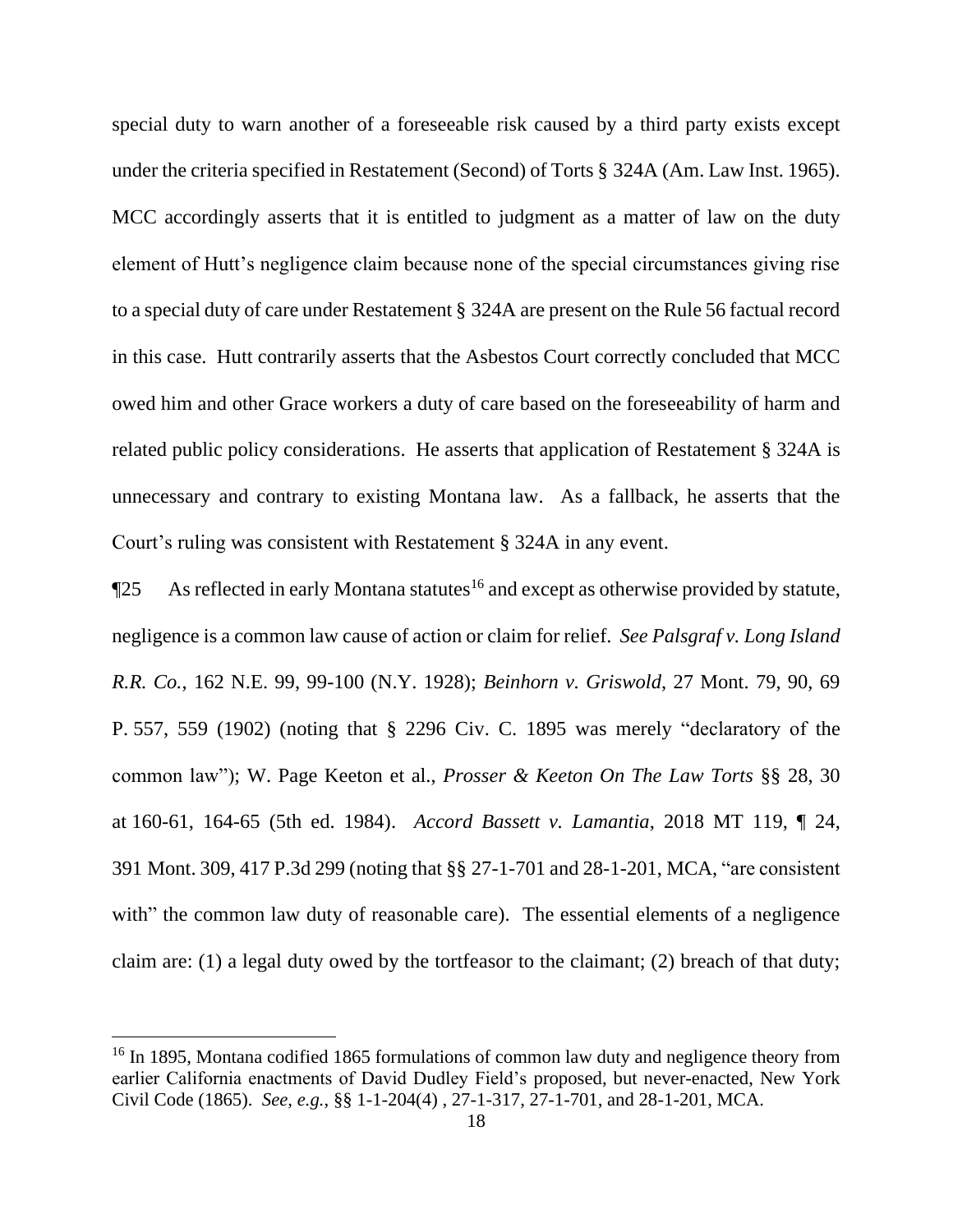(3) harm caused by the breach; and (4) resulting damages. *Krieg v. Massey*, 239 Mont. 469, 472, 781 P.2d 277, 278-79 (1989). The issue here is whether MCC owed a common law duty of care to Hutt and other Grace employees regarding the risk of asbestos-related disease caused by vermiculite mining and processing operations conducted by Grace in its Libby area facilities and operations.

### **General Common Law Duty of Reasonable Care**

¶26 The predicate legal duty for a negligence claim may arise from statutory or common law. *See* §§ 1-1-105, -107, -108, and -109, MCA; *Fisher v. Swift Transp. Co.*, 2008 MT 105, ¶ 16, 342 Mont. 335, 181 P.3d 601; *Prindel v. Ravalli County*, 2006 MT 62, ¶ 29, 331 Mont. 338, 133 P.3d 165. Apart from duties imposed by statute, statutory and common law authorities recognize that all individuals generally have a common law duty to use reasonable care under the circumstances to avoid reasonably foreseeable risks of harm to the person or property of others. *See* §§ 1-1-204(4), 27-1-317, 27-1-701, and 28-1-201, MCA; *Bassett*, ¶¶ 23-24; *Fisher*, ¶ 16; *Jackson v. William Dingwall Co.*, 145 Mont. 127, 135, 399 P.2d 236, 240 (1965). More particularly, however, reasonable care under the circumstances is the general *standard* of duty of care owed when one owes a common law duty of care to another under the circumstances of a particular case. *See Fisher*, ¶ 16; *Prindel*, ¶¶ 35-42; *Lopez v. Great Falls Pre-Release Servs., Inc.*, 1999 MT 199, ¶¶ 24-31, 295 Mont. 416, 986 P.2d 1081; Keeton et al., *supra*, § 56, at 377. The more fundamental question in every negligence case is whether the alleged tortfeasor owed a legal duty of care to the claimant(s) under the particular circumstances of that case, as a threshold matter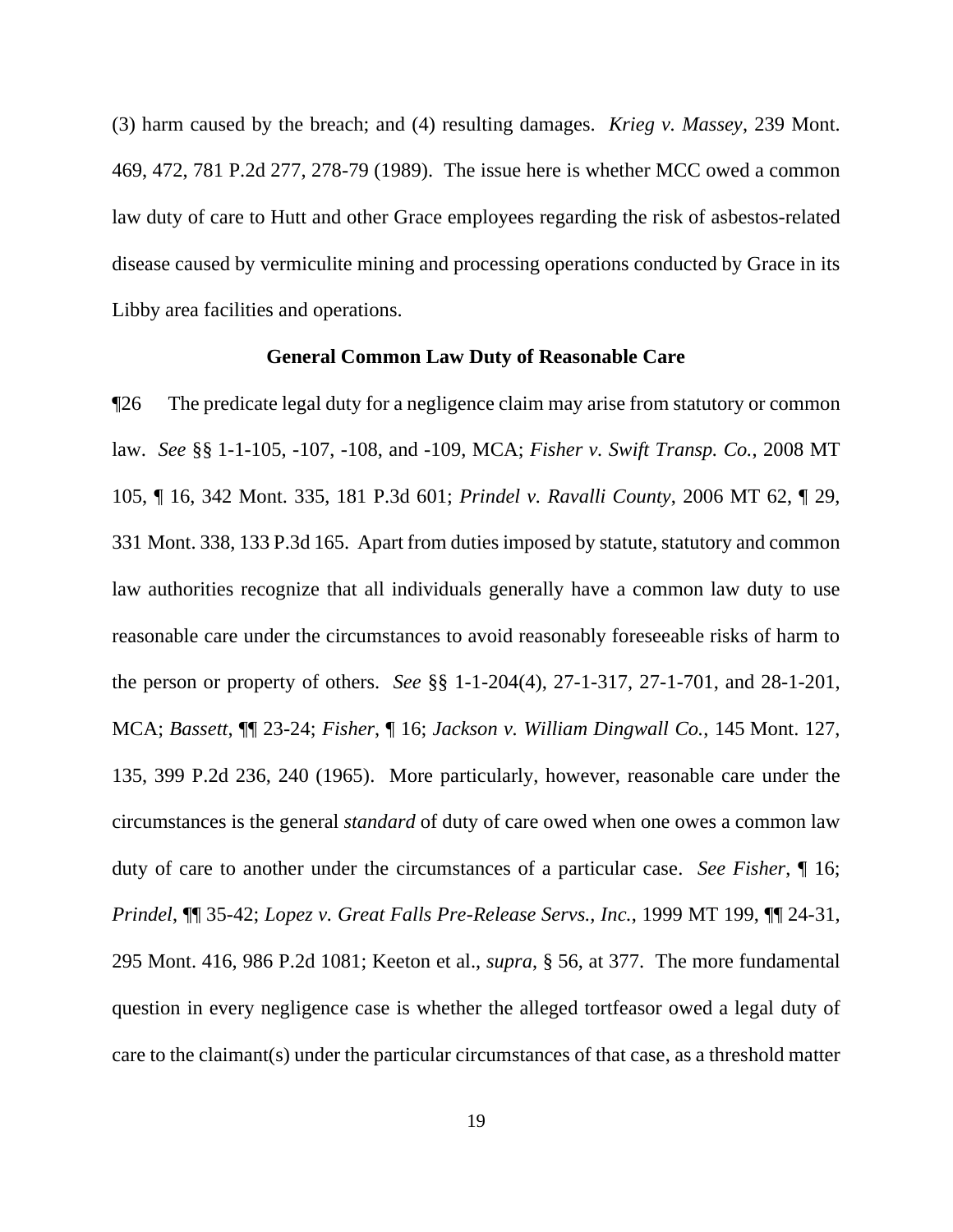of law. *Bassett*, ¶ 10; *Lopez*, ¶ 18; *Nautilus Ins. Co. v. First Nat'l Ins., Inc.*, 254 Mont. 296, 298-99, 837 P.2d 409, 411 (1992); *Roy v. Neibauer*, 191 Mont. 224, 226, 623 P.2d 555, 556 (1981); *Mang v. Eliasson*, 153 Mont. 431, 434-39, 458 P.2d 777, 779-82 (1969); *Kakos v. Byram*, 88 Mont. 309, 317, 292 P. 909, 911 (1930).

¶27 One generally owes a common law duty of care to another in a particular case only if the harm at issue is of a type reasonably foreseeable under the circumstances and, if so, imposition of such duty and liability comports with public policy under those circumstances. *Prindel*, ¶¶ 36-42; *Busta v. Columbus Hosp. Corp.*, 276 Mont. 342, 360-72, 916 P.2d 122, 133-40 (1996) (generally confining foreseeability of harm to consideration of duty except for jury consideration of independent intervening or superseding causation); *Mang*, 153 Mont. at 434-39, 458 P.2d at 779-82; *Palsgraf*, 162 N.E. at 99-100.<sup>17</sup> The harm at issue in a particular case is or was of a type reasonably foreseeable under the circumstances only if it occurs or occurred within the scope or zone of the risk of direct harm to other persons or property reasonably likely to result from the subject conduct under the circumstances at issue. *Gourneau ex rel. Gourneau v. Hamill*, 2013 MT 300, ¶ 12, 372 Mont. 182, 311 P.3d 760; *Emanuel v. Great Falls Sch. Dist.*, 2009 MT 185, ¶ 13,

<sup>17</sup> *Accord Grizzly Sec. Armored Express, Inc. v. Bancard Servs.*, 2016 MT 287, ¶ 57, 385 Mont. 307, 384 P.3d 68; *Newman v. Lichfield*, 2012 MT 47, ¶ 31, 364 Mont. 243, 272 P.3d 625; *Fisher*, ¶ 17; *Henricksen v. State*, 2004 MT 20, ¶ 21, 319 Mont. 307, 84 P.3d 38; *LaTray v. City of Havre*, 2000 MT 119, ¶¶ 17-28, 299 Mont. 449, 999 P.2d 1010; *Lopez*, ¶ 28; *Estate of Strever v. Cline*, 278 Mont. 165, 173-75, 924 P.2d 666, 670-71 (1996); *Maguire v. State*, 254 Mont. 178, 189, 835 P.2d 755, 762 (1992); *Phillips v. City of Billings*, 233 Mont. 249, 253, 758 P.2d 772, 775 (1988). *See also Bassett*, ¶¶ 23-24 (applying foreseeability of harm and public policy analysis in conjunction with consideration of application of common law public duty doctrine).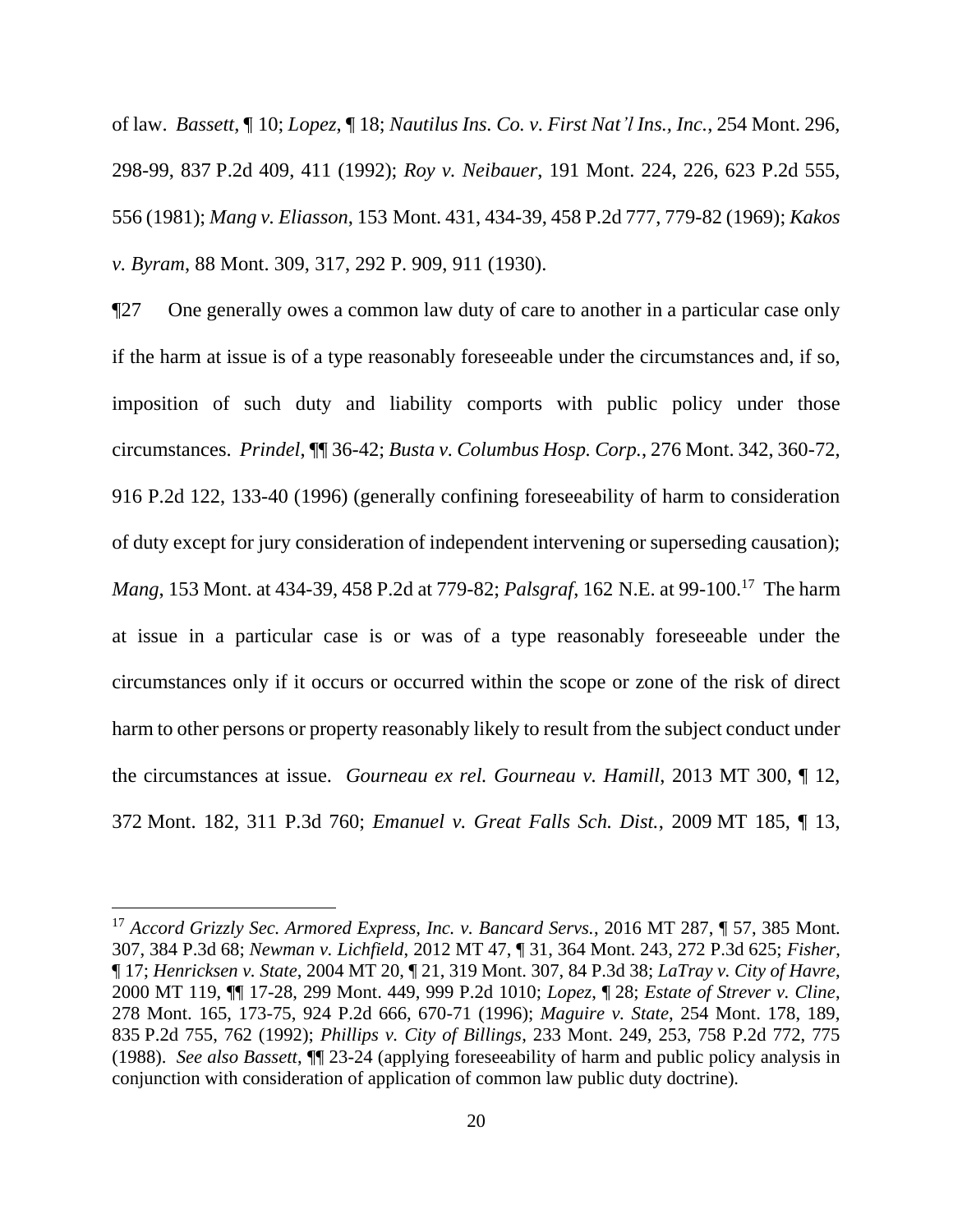351 Mont. 56, 209 P.3d 244; *Fisher*, ¶¶ 21-26; *Prindel*, ¶¶ 34-43; *LaTray*, ¶¶ 24-26; *Lopez*, ¶¶ 26-31; *Mang*, 153 Mont. at 437-38, 458 P.2d at 781; *Palsgraf*, 162 N.E. at 99-100. Under this standard, harm may be reasonably foreseeable regardless of the foreseeability of the precise harm, injured party, or mechanism or sequence of injury that actually occurred. *Fisher*, ¶¶ 21-26; *Mang*, 153 Mont. at 437-48, 458 P.2d at 781. If the harm at issue was of a type reasonably foreseeable under the circumstances, the existence of a legal duty then generally depends on consideration of relevant public policy considerations. *Fisher*, ¶ 17; *Estate of Strever*, 278 Mont. at 173, 924 P.2d at 670; *Maguire*, 254 Mont. at 189, 835 P.2d at 762.<sup>18</sup> Threshold questions regarding the existence and scope of legal duty in a particular case are generally questions of law for judicial determination. *Bassett*, ¶ 10 (citing *Massee v. Thompson*, 2004 MT 121, ¶ 27, 321 Mont. 210, 90 P.3d 394); *Henricksen*, ¶ 21; *Busta*, 276 Mont. at 360-72, 916 P.2d at 133-40; *Nautilus Ins. Co.*, 254 Mont. at 299, 837 P.2d at 411; *Roy*, 191 Mont. at 226, 623 P.2d at 556; *Kakos*, 88 Mont. at 317, 292 P. at 911.

# **General Limitation and Special Extensions of Common Law Duty in re Harm Caused by Others**

¶28 Even when harm to another may be of a type reasonably foreseeable and public policy would otherwise support a finding of duty, the common law has historically

<sup>&</sup>lt;sup>18</sup> In the absence of a pertinent legislative determination of public policy, relevant public policy considerations include the: (1) extent of "moral blame" or fault reasonably assignable to the conduct at issue; (2) degree of risk of harm under similar circumstances; (3) resulting burden or societal consequences; and (4) availability and cost of insurance to cover the risk involved. *Phillips*, 233 Mont. at 253, 758 P.2d at 775.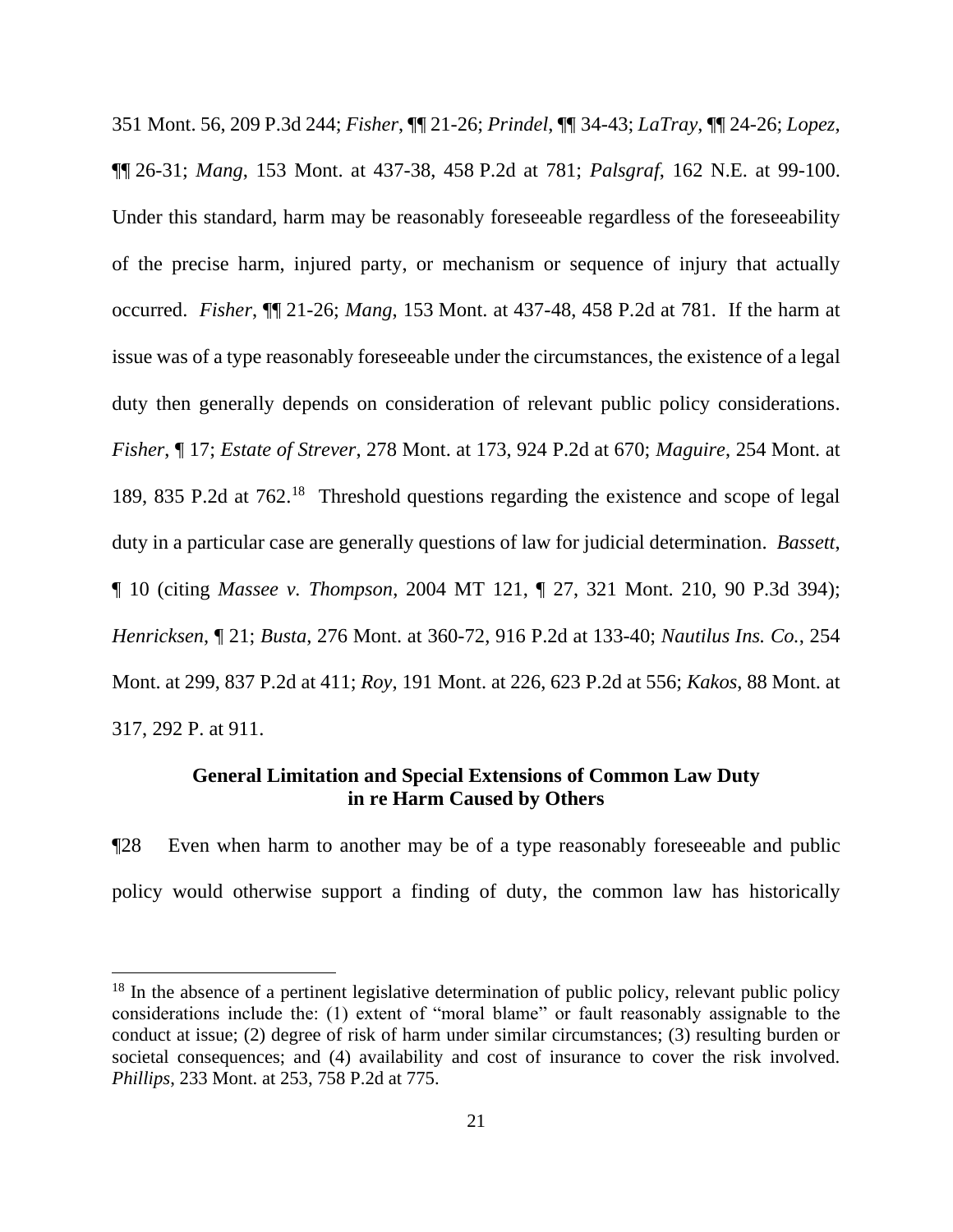distinguished between liberal imposition of liability for harm to others directly caused by an individual's own intentional, reckless, or negligent acts or omissions and the more limited liability for harm to others directly caused by the tortious conduct of third parties beyond the first party's control. *See* Keeton et al., *supra* § 56, at 373-85; Restatement (Second) of Torts §§ 314 and 315. *Accord* Restatement (Third) of Torts: Liab. for Phys. & Emot. Harm § 37 (Am. Law Inst. 2012).<sup>19</sup> Based on this historical distinction, there is generally no common law duty to protect others from risks of harm directly caused or created by third parties unless a qualifying special relationship or affirmative undertaking existed or occurred under the circumstances at issue. *See Lokey v. Breuner*, 2010 MT 216, ¶¶ 9-17, 358 Mont. 8, 243 P.3d 384; *Prindel*, ¶¶ 34-36; *LaTray*, ¶¶ 23-26; *Lopez*, ¶¶ 24-26; *Nelson v. Driscoll*, 1999 MT 193, ¶ 37, 295 Mont. 363, 983 P.2d 972; *Krieg*, 239 Mont. at 472, 781 P.2d at 279; Restatement (Second) of Torts §§ 314, 314A, 315-20, 323, and 324A; Keeton et al., *supra* § 56, at 373. *Accord* Restatement (Third) of Torts: Liab. for Phys. & Emot. Harm  $\S 37<sup>20</sup>$  Thus, in the case of risks of harm to others directly caused by third

<sup>&</sup>lt;sup>19</sup> The apparent policy rationale for this historical distinction is that the former subjects injured parties to new risks of harm under the circumstance while the latter merely deprives injured parties of secondary aid from others. *See* Keeton et al., *supra* § 56, at 373.

 $20$  The traditional limitation on liability for the tortious acts of third parties does not apply where the alleged negligence is the direct cause of the harm at issue. *See, e.g.*, *Gatlin-Johnson ex rel. Gatlin v. City of Miles City*, 2012 MT 302, ¶¶ 12-23, 367 Mont. 414, 291 P.3d 1129 (finding public duty doctrine inapplicable and applying general rule of premises liability in conjunction with foreseeability of harm and related public policy analysis); *W. Sec. Bank v. Eide Bailly LLP*, 2010 MT 291, ¶¶ 31-46, 359 Mont. 34, 249 P.3d 35 (CPA duty of care to third party in re client financial audit); *Stanley L. & Carolyn M. Watkins Trust v. Lacosta*, 2004 MT 144, ¶¶ 22-23, 321 Mont. 432, 92 P.3d 620 (attorney duty of care to third-party will/trust beneficiaries); *Glacier Tennis Club at the Summit, LLC v. Treweek Constr. Co.*, 2004 MT 70, ¶ 23, 320 Mont. 351, 87 P.3d 431 (architect/engineer duty to third-party contractor) *overruled in part on other grounds by Johnson v. Costco Wholesale*, 2007 MT 43, ¶ 21, 336 Mont. 105, 152 P.3d 727; *Turner v. Kerin*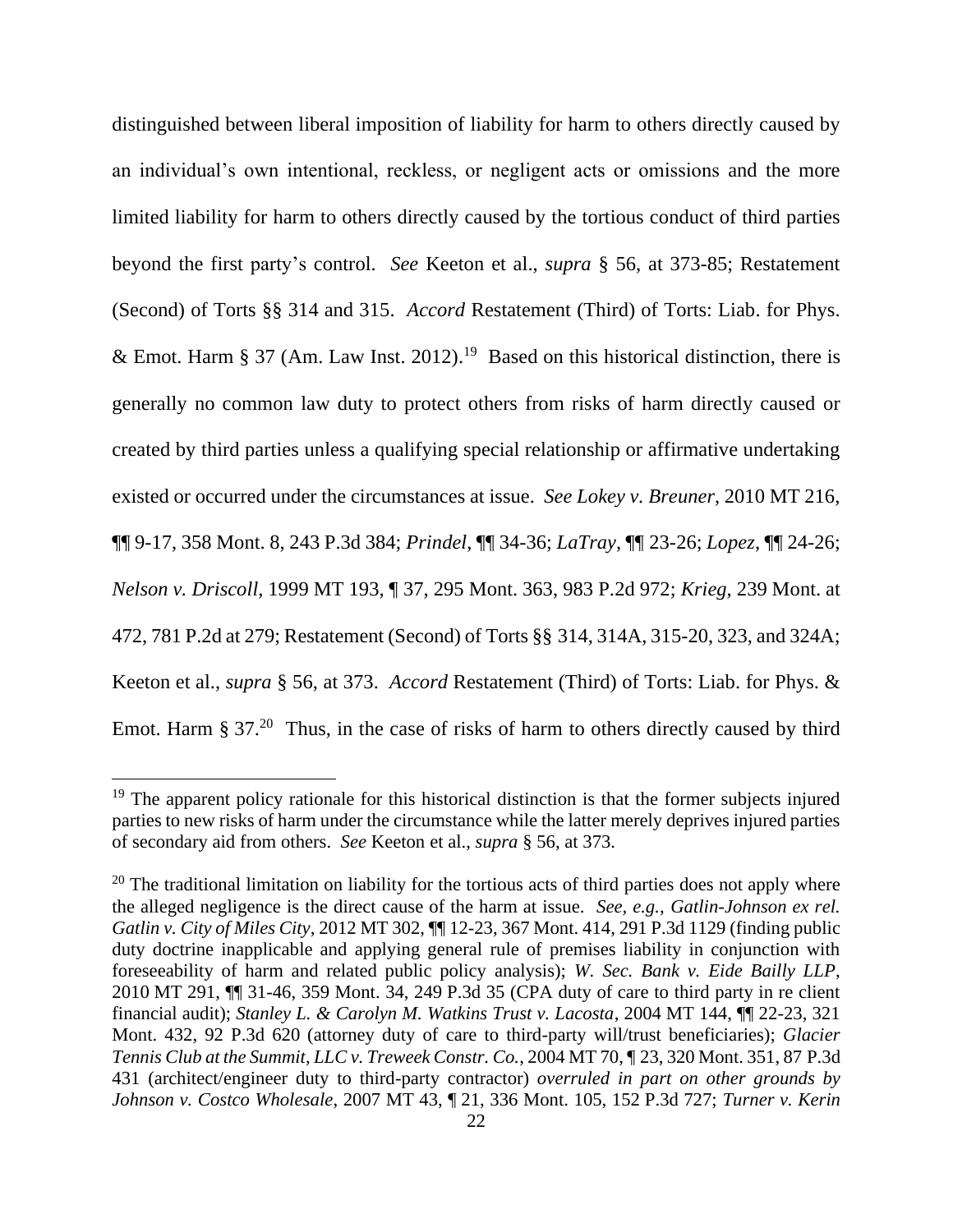parties beyond the control of the alleged tortfeasor,<sup>21</sup> the threshold question of whether the alleged tortfeasor owed a common law duty of care in a particular case depends on whether: (1) a qualifying special relationship or affirmative undertaking existed or occurred under the circumstances at issue; (2) the harm at issue was of a type reasonably foreseeable under the circumstances; and (3) imposition of liability comports with public policy under the circumstances. *See Emanuel*, ¶¶ 12-16; *Prindel*, ¶¶ 34-42; *LaTray*, ¶¶ 23-26; *Lopez*, ¶¶ 24-31. *See also Fisher*, ¶ 16; *Maguire*, 254 Mont. at 186-90, 835 P.2d at 761-63; *Phillips*, 233 Mont. at 252-53, 758 P.2d at 774-75; Restatement (Third) of Torts: Liab. for Phys. & Emot. Harm  $\S$ § 6 and 7(b) (Am. Law Inst. 2010).<sup>22</sup>

*<sup>&</sup>amp; Assocs.*, 283 Mont. 117, 121-27, 938 P.2d 1368, 1371-74 (1997) (construction engineer duty of care to third-party mortgagee of client/property owner); *Jim's Excavating Serv., Inc. v. HKM Assocs.*, 265 Mont. 494, 502-06, 878 P.2d 248, 253-55 (1994) (construction engineer duty of care to third-party contractor); *Thayer v. Hicks*, 243 Mont. 138, 144-49, 793 P.2d 784, 788-91 (1990) (CPA duty of care to third party in re client financial audit); *Limberhand v. Big Ditch Co.*, 218 Mont. 132, 139-41, 706 P.2d 491, 495-97 (1985) (premises liability—landowner duty of reasonable care to third parties foreseeably on premises); *Piedalue v. Clinton Elementary Sch. Dist. No. 32*, 214 Mont. 99, 103-04, 692 P.2d 20, 23 (1984) (premises liability—landowner duty of care owed to third parties foreseeably on premises); Restatement (Second) of Torts § 552 (duty of care to avoid reasonably foreseeable risks to third parties resulting from provision of professional guidance in re business transaction of another).

 $21$  As to the separate question of employer or principal liability to third parties for the tortious conduct of employees, agents, and independent contractors, see Restatement (Third) of Agency §§ 7.03-7.08 (Am. Law Inst. 2006); Restatement (Second) of Torts §§ 317 and 409-29.

<sup>22</sup> *See also Orr v. State*, 2004 MT 354, ¶¶ 44-47, 324 Mont. 391, 106 P.3d 100 (holding that state health board owed Grace workers a special duty of care under the protected-class, specific protective action, and justifiable reliance exceptions to public duty doctrine); *Nelson*, ¶¶ 20-40 (combining special relationship exceptions to public duty doctrine with Restatement (Second) of Torts § 319 (duty owed to others in re undertaking charge of dangerous third party) and Restatement (Second) of Torts § 323 (duty owed upon affirmative performance of services/undertaking)). The general rule of the public duty doctrine is a special application or variant of the traditional common law limitation on foreseeability-based duty of care narrowly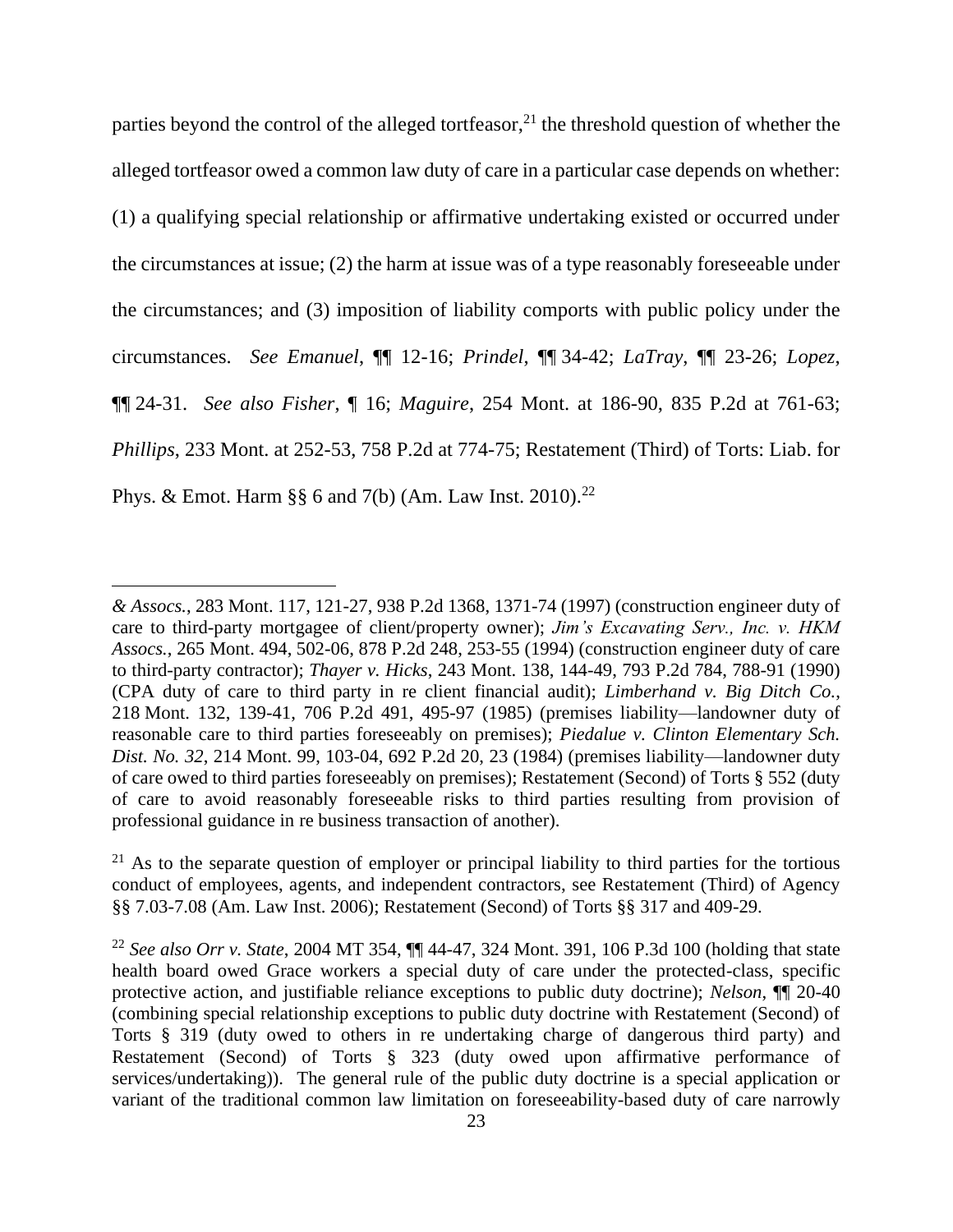¶29 Here, it is beyond genuine material dispute that the conduct of a third party (Grace) was the direct cause of the risk of asbestos-related disease to Hutt and other Grace workers on the summary judgment record in this case. It is further beyond genuine material dispute that MCC had no control over Grace and was not the owner or lessee of the property upon or by which Hutt and other Grace workers were injured. Thus, whether MCC owed Hutt and other Grace workers a legal duty to protect them from the risk of asbestos related disease caused by the conduct of Grace's vermiculite mining and processing operations first depends on whether a qualifying special relationship or affirmative undertaking existed or occurred, giving rise to a special common law duty of care.<sup>23</sup>

¶30 The common law recognizes various qualifying special relationships giving rise to a special duty of care to protect others from harm directly caused by third parties. *See Prindel*, ¶¶ 34-42 (custodian/tortfeasor); *Lopez*, ¶¶ 24-26 (custodian/tortfeasor); *Krieg*, 239 Mont. at 472, 781 P.2d at 279 (custodian/person at risk of suicide); Restatement

applicable to government entities and actors under certain circumstances. *See, e.g.*, *Bassett*, ¶¶ 11-29; *Prindel*, ¶¶ 25-26; *Phillips*, 233 Mont. at 253, 758 P.2d at 775.

<sup>&</sup>lt;sup>23</sup> We acknowledge that we have discretion to develop and prune the common law to address public policy exigencies unaddressed by statute. *See* § 1-1-108, MCA (common law is "the law and rule of decision" except where in conflict with statute). However, in deference to the constitutional prerogative of the Legislature, we carefully exercise our common law prerogative sparingly only when necessary to "prevent great injustice" or ensure that "the common law is consonant with the changing needs of society" in the absence of a contrary legislative determination. *See N. Pac. Ins. Co. v. Stucky*, 2014 MT 299, ¶¶ 20-21, 377 Mont. 25, 338 P.3d 56 (quoting *Miller v. Fallon County,* 222 Mont. 214, 217-18, 721 P.2d 342, 344 (1986)); *Mountain W. Farm Bureau Mut. Ins. Co. v. Brewer*, 2003 MT 98, ¶¶ 21-25, 315 Mont. 231, 69 P.3d 652; *Crisafulli v. Bass*, 2001 MT 316, ¶¶ 23-28, 308 Mont. 40, 38 P.3d 842. Here, the narrow legal and public policy issue before us is whether Restatement (Second) of Torts § 324A is a consistent application or extension of existing Montana common law principles.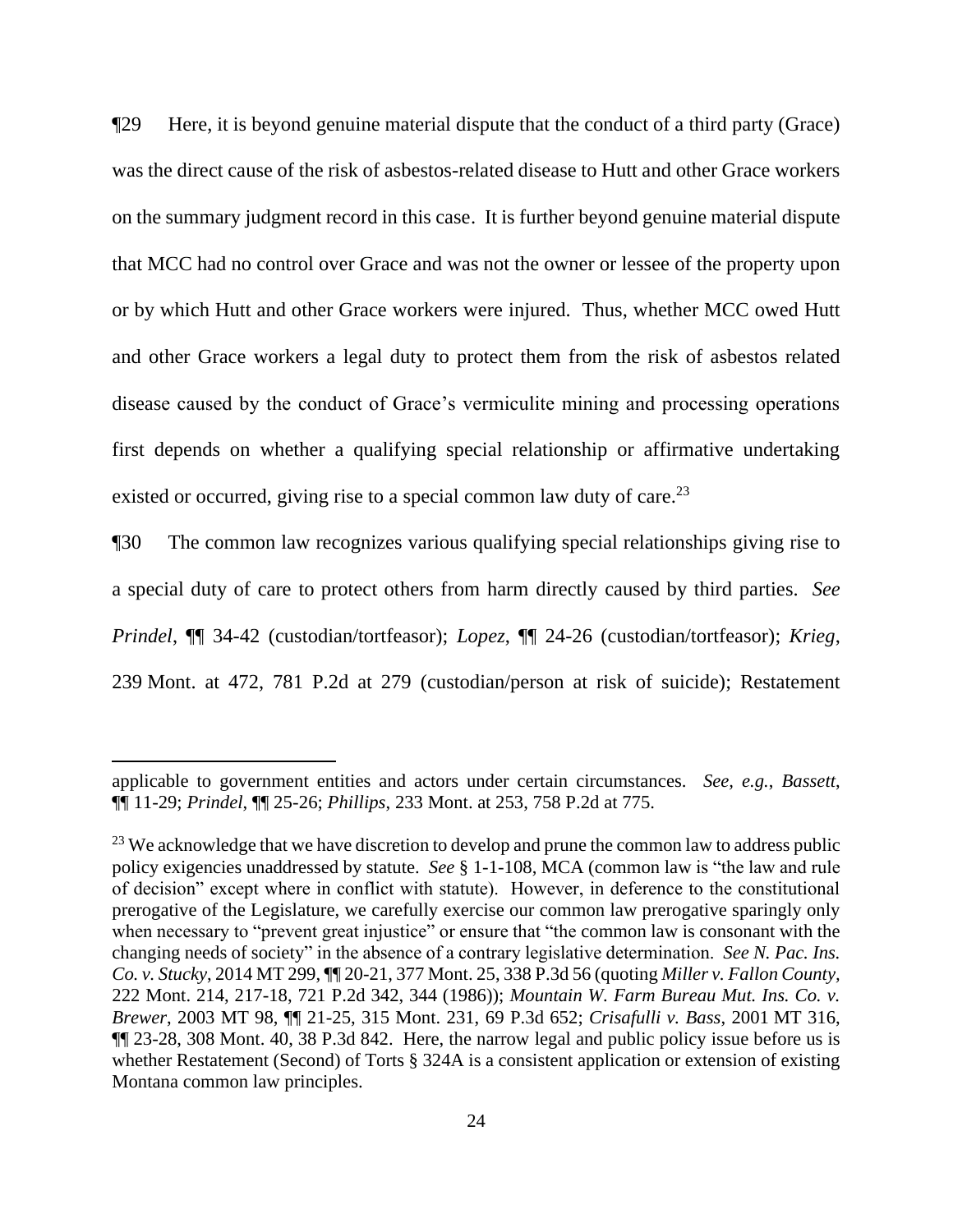(Second) of Torts § 314A and 315-20 (principal/subordinate, common carrier/passenger, parent/child, master/servant, property owner/persons on property, person in control of dangerous person, or custodian/ward). *Accord* Keeton et al., *supra* § 56, at 375-85. Here, however, Hutt does not assert, and has not shown, the existence of any recognized special relationship giving rise to a corresponding special common law duty of care. Thus, it is beyond genuine material dispute in this case that MCC owed Hutt no special common law duty of care based on a qualifying special relationship.

¶31 As pertinent here, the common law also recognizes two classes of affirmative undertakings giving rise to a special duty of care where none would otherwise exist. *See*  Restatement (Second) of Torts §§ 323 and 324A (duty based on affirmative undertaking to another and duty to third parties based on undertaking to another). *See also* Restatement (Third) of Torts: Liab. for Phys. & Emot. Harm §§ 42-43. In the first instance, Restatement (Second) of Torts § 323 recognizes that:

One who undertakes, gratuitously or for consideration, to render services to another which he should recognize as necessary for the protection of the other's person or things, is subject to liability to the other for physical harm resulting from his failure to exercise reasonable care to perform his undertaking, if (a) his failure to exercise such care increases the risk of such harm, or (b) the harm is suffered because of the other's reliance upon the undertaking.

Restatement (Second) of Torts § 323. In other words, one who undertakes affirmative action to render aid or services to another has a duty to use reasonable care in rendering the aid or the service to avoid foreseeable risks of harm to the other. *Nelson*, ¶¶ 36-37 (citing Restatement (Second) of Torts § 323; *Vesel v. Jardine Mining Co.*, 110 Mont. 82,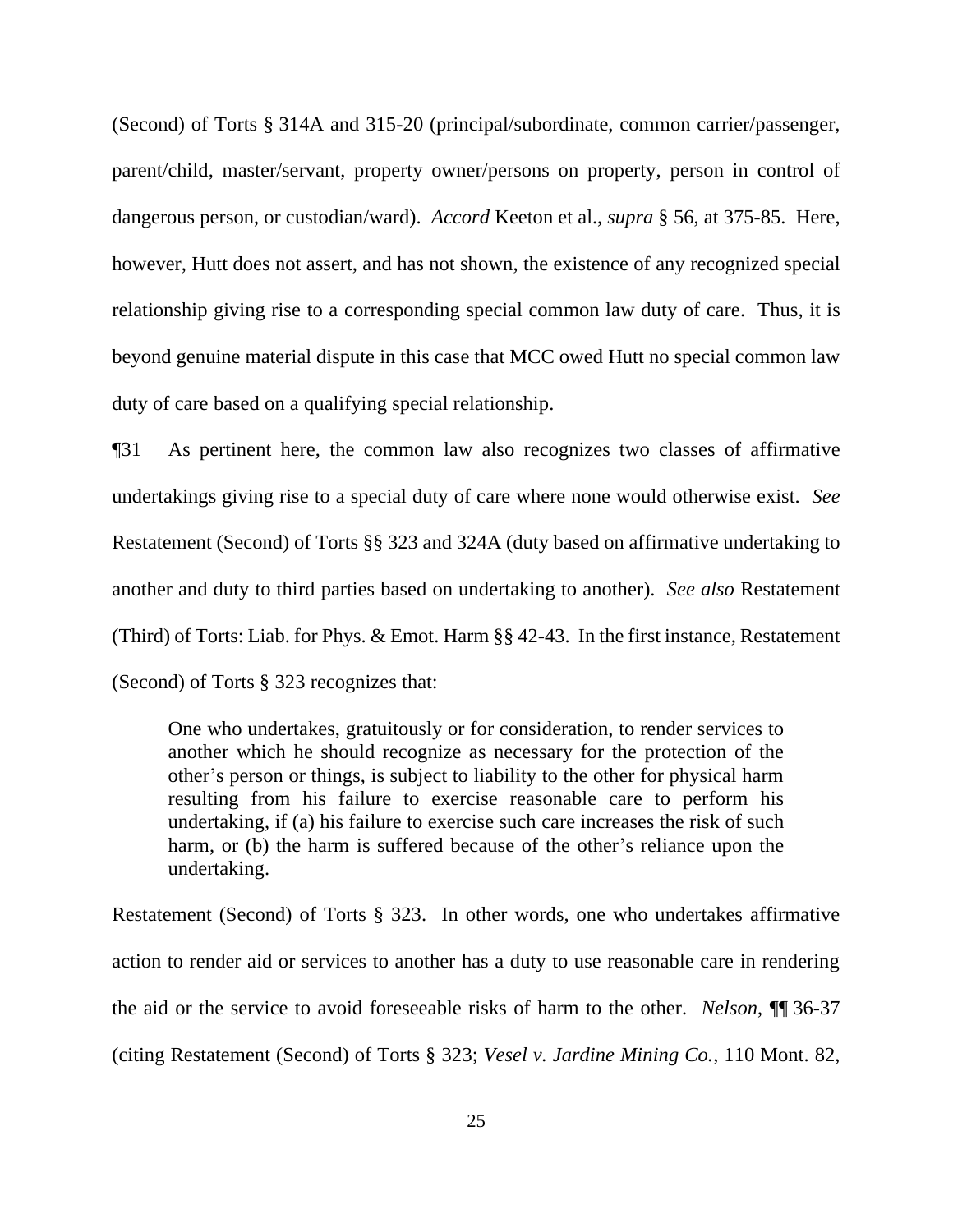92, 100 P.2d 75, 80 (1939); and *Stewart v. Standard Pub'g Co.*, 102 Mont. 43, 50, 55 P.2d 694, 696 (1936), *inter alia*).

¶32 In *Nelson*, we held that the public duty doctrine did not shield a police officer from duty and resulting liability for the wrongful death of an impaired pedestrian struck and killed by another vehicle after the officer released her from a traffic stop but directed her to leave her vehicle at the scene. *Nelson*, ¶¶ 6-17, 21-24, and 36-40. Applying Restatement § 323 as the legal predicate for the affirmative protective action exception to the public duty doctrine, we held that, by directing the driver to leave her vehicle as a precaution based on the icy streets and her impaired condition, and then circling the block three times to ensure her compliance, the officer assumed a special duty to use reasonable care to protect her from foreseeable risks of harm under the circumstances. *Nelson*, ¶¶ 22-24 and 36-40.

¶33 Here, in contrast to the scenario in *Nelson* and the principle stated in Restatement § 323, Hutt does not assert, and no evidence indicates, that MCC, as Grace's workers' compensation insurance carrier, affirmatively rendered aid or services directly to Hutt or other Grace workers apart from risk management services provided to Grace. As a matter of law, the special duty arising from the affirmative rendering of aid or services to another under *Nelson* and Restatement § 323 is a duty owed to the party to whom the subject rendered the aid or service rather than to third parties. *See Nelson*, ¶¶ 37-38; Restatement (Second) of Torts § 323. Thus, on the Rule 56 record presented, MCC owed no special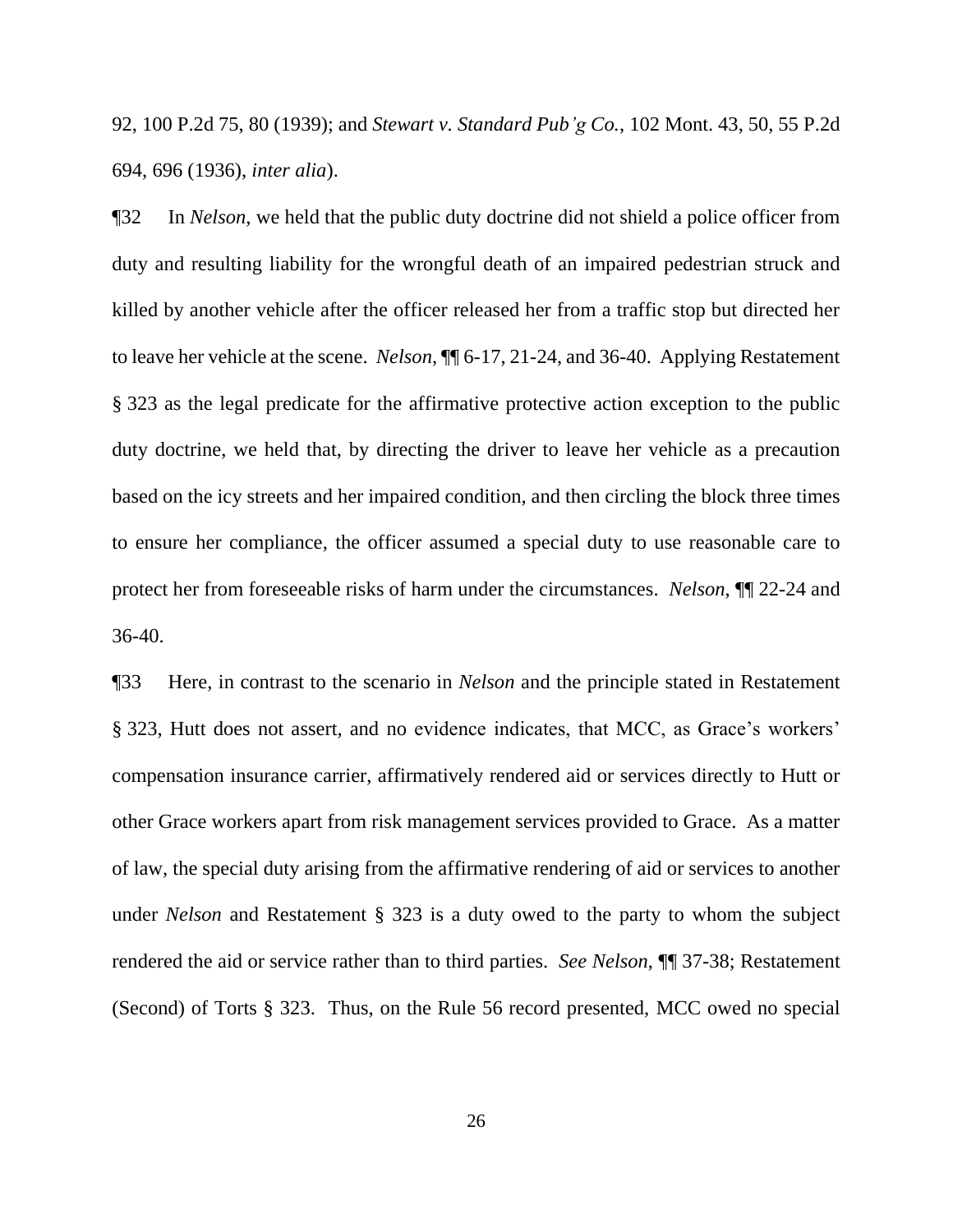duty of care to Hutt and other Grace workers based on an affirmative undertaking under the rule of *Nelson* and Restatement § 323.

# **Restatement § 324A: Affirmative Undertaking Giving Rise to Duty to Others**

¶34 As a separate class of affirmative undertakings giving rise to a special duty of care

where none otherwise would exist, the common law further distinctly recognizes that:

One who undertakes, gratuitously or for consideration, to render services to another which he should recognize as necessary for the protection of a third person or his things, is subject to liability to the third person for physical harm resulting from his failure to exercise reasonable care to protect his undertaking, if (a) his failure to exercise reasonable care increases the risk of such harm, or (b) he has undertaken to perform a duty owed by the other to the third person, or (c) the harm is suffered because of reliance of the other or the third person upon the undertaking.

Restatement (Second) of Torts § 324A. In other words, a party owes a special duty of care

to protect others from foreseeable risks of harms caused or created by a third party beyond

the first party's control if:

- (1) the first party, gratuitously or for consideration, affirmatively undertakes to render aid or services to the third party;
- (2) the first party reasonably should recognize that such aid or services are necessary under the circumstances for the protection of other persons or property; and
- (3) one or more of the following special circumstances exist:
	- (A) the failure of the first party to use reasonable care in the performance of the undertaking increases the preexisting risk of harm at issue;
	- (B) the first party affirmatively assumes the third party's responsibility to perform a preexisting legal duty of care owed by the third party to the other(s) at issue; or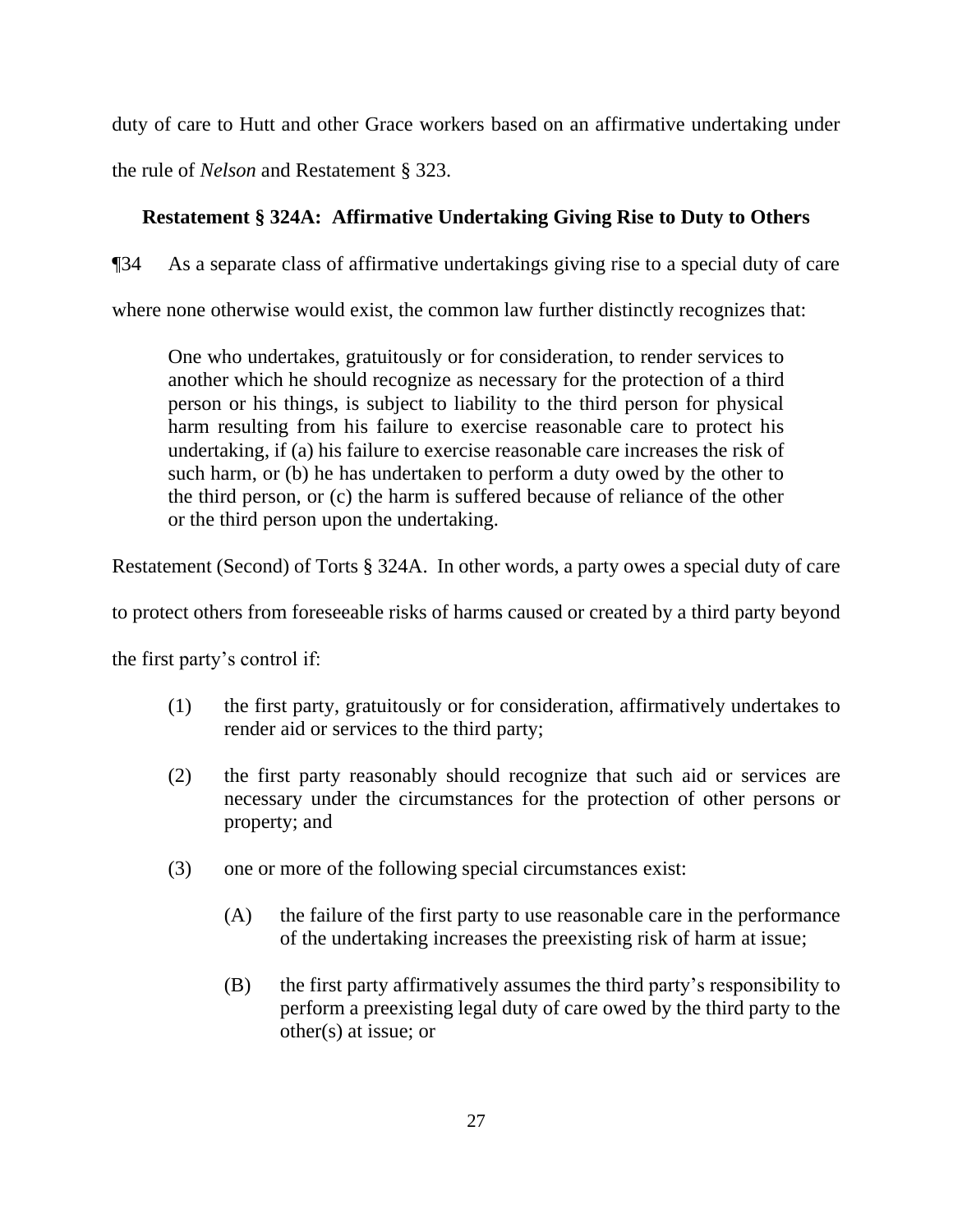(C) harm occurs because the other(s), or the third party, relied on the first party to competently perform the subject undertaking.

*See* Restatement (Second) of Torts § 324A. We have not previously adopted or applied Restatement (Second) of Torts § 324A.

¶35 However, by its terms, Restatement § 324A is an extension of the principal essence of the theory and rule of Restatement § 323 as applied to third parties who secondarily benefit from an affirmative undertaking to another. *See* Restatement (Second) of Torts § 324A cmt. a.<sup>24</sup> In the absence of a contrary legislative determination of public policy,<sup>25</sup> Restatement § 324A comports with the general public policy underlying Montana's common law of torts in favor of requiring parties who create, contribute to, enhance, or induce others to subject themselves to foreseeable risks of harm to act with reasonable care regarding those risks and to compensate others for harm caused by the failure to do so. *See Maloney v. Home & Inv. Ctr., Inc.*, 2000 MT 34, ¶ 48, 298 Mont. 213, 994 P.2d 1124. Nonetheless, even when Restatement § 324A may otherwise indicate a duty, reasonable foreseeability and related public policy considerations remain as independent safeguards against concerns of unpredictable or limitless liability. *See Busta*, 276 Mont. at 372, 916 P.2d at 140; *Mang*, 153 Mont. at 437-39, 458 P.2d at 781-82 (citing *Palsgraf*, 162 N.E. at 100).

<sup>24</sup> *See also* Restatement (Third) of Torts: Liab. for Phys. & Emot. Harm § 43 cmt. a.

<sup>25</sup> *See, e.g.*, § 39-71-1508(1), MCA (1993 Mont. Laws ch. 295, § 9—precluding workers' compensation insurer liability to third-party insureds in re workers' compensation insurance and related activities).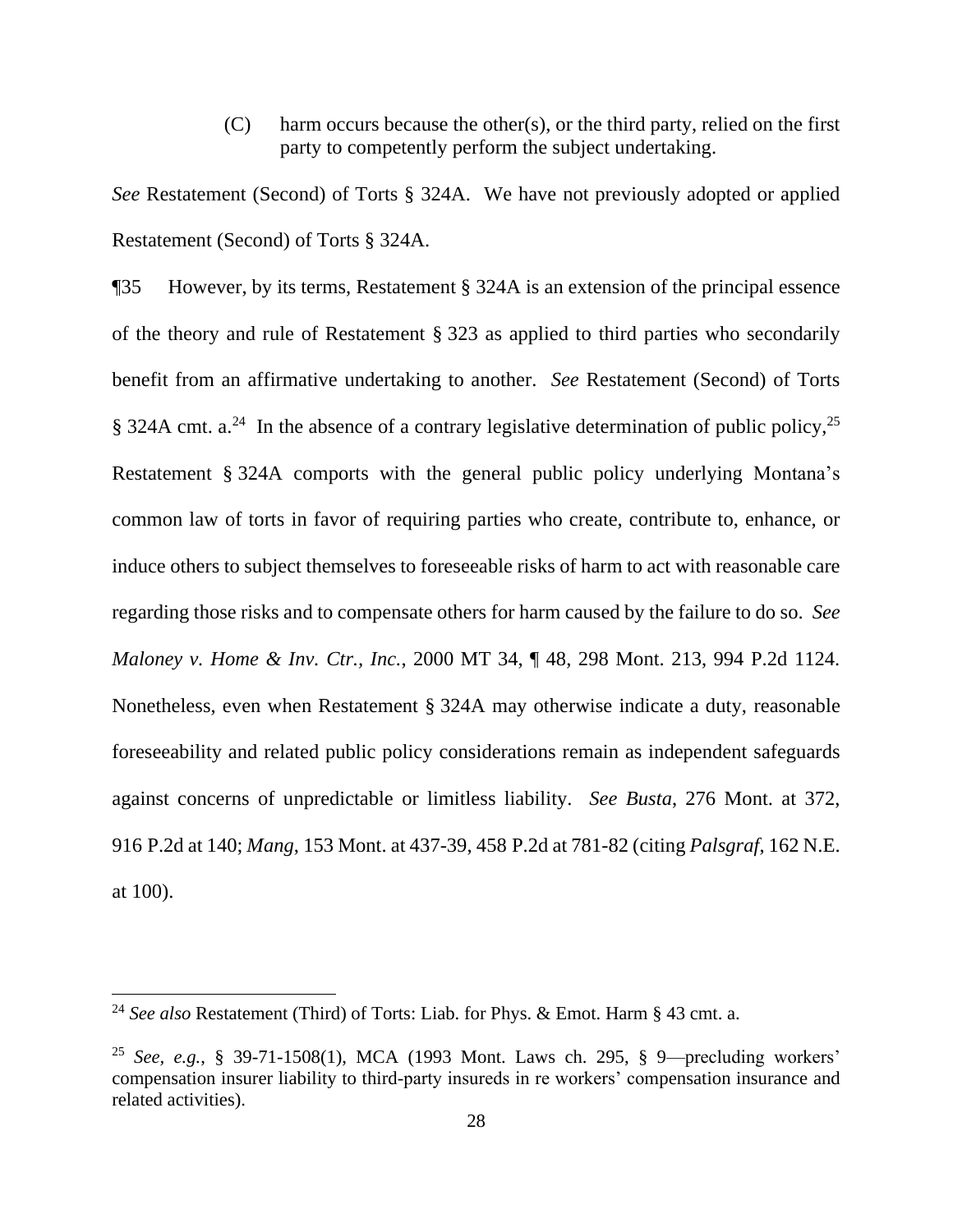¶36 Here, unmoored from Restatement (Second) of Torts §§ 323 and 324A, Hutt points to MCC's affirmative non-underwriting undertakings (i.e., "dust control engineering," recommending safe asbestos-dust exposure levels, warning workers of non-asbestos-related workplace safety hazards, and designing, proposing, and monitoring a worker safety program to allow them to "continue safely" working) as the factual predicates for a stand-alone duty based on mere foreseeability of harm and related public policy considerations. Citing *Kent v. City of Columbia Falls*, 2015 MT 139, 379 Mont. 190, 350 P.3d 9; *Vesel*; *Stewart*; *Jim's Excavating Service*; *Redies v. Attorneys Liability Protection Society*, 2007 MT 9, 335 Mont. 233, 150 P.3d 930; and *Turner*, Hutt asserts that application of Restatement § 324A is unnecessary and contrary to Montana law because its "core principle" (i.e., duty arising from affirmative undertakings) is already "well developed" under Montana law without the additional "artificial limitations" imposed by § 324A. However, in pertinent part, *Kent*, *Vesel*, and *Stewart* are merely applications of the principle stated in Restatement § 323 which imposes a duty of care for the protection of the intended beneficiaries of the affirmative undertakings rather than third parties thereto. *See Kent*, ¶¶ 35-53 (citing *Nelson*, ¶ 37 (citing Restatement § 323 and *Vesel*, 110 Mont. at 92, 100 P.2d at 80, *inter alia*)); *Vesel*, 110 Mont. at 92-93, 100 P.2d at 80; *Stewart*, 102 Mont. at 50, 55 P.2d at 696. Likewise, in pertinent part, *Redies*, *Turner*, and *Jim's Excavating Service* are merely cases where the third parties at issue were at foreseeable risk of harm from the negligent acts or omissions of persons who were the direct cause of the harm at issue—not, as here, parties who were at foreseeable risk of harm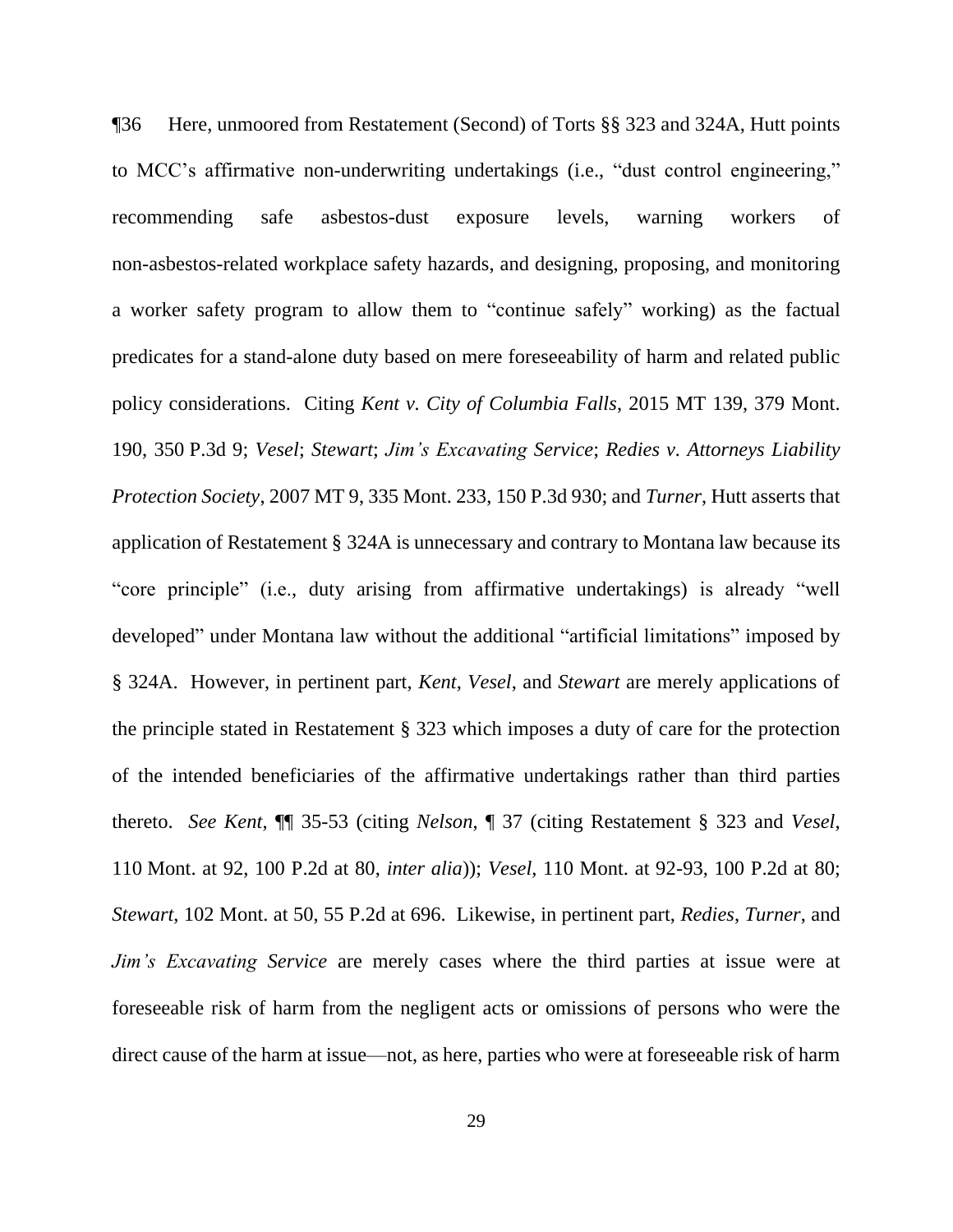caused by the conduct of another beyond the first party's control. *See Redies*, ¶¶ 39-52 (citing *Turner*, 283 Mont. at 126-27, 938 P.2d at 1374 and *Jim's Excavating Serv.*, 265 Mont. at 502, 506, 878 P.2d at 252-53, 255, et al*.*); *Turner*, 283 Mont. at 121-27, 938 P.2d at 1371-74 (construction engineer duty of care to third-party mortgagee of client/property owner); *Jim's Excavating Serv.*, 265 Mont. at 502-06, 878 P.2d at 253-55 (construction engineer duty of care to third-party contractor). Thus, none of the cases cited by Hutt have any application to whether a party who affirmatively undertakes to render aid or services to a third party has duty to protect others from risks of harm caused by the third party.

¶37 While Restatement § 324A "parallels" the rule stated in § 323 imposing duty and liability upon affirmative undertakings, it further extends that core principle to additionally "deal[] with liability to third persons" other than the intended beneficiary of the undertaking. Restatement (Second) of Torts  $\S$  324A cmt. a.<sup>26</sup> Thus, the "artificial limitations" of § 324A derided by Hutt are the very distinctions upon which the common law authority from which Restatement § 324A derives further adapted and *expanded* the theory of liability stated in § 323 to similarly impose a special duty of care to protect others from harm caused by the third party to whom the first party rendered aid or service. *See*  Restatement (Second) of Torts § 324A; Restatement (Third) of Torts: Liab. for Phys. & Emot. Harm § 43 cmt. c. *Compare* Restatement (Second) of Torts § 323. Consequently, the cited Montana cases applying the principle stated in Restatement § 323, or imposing

<sup>26</sup> *See also* Restatement (Third) of Torts: Liab. for Phys. & Emot. Harm § 43 cmt. a.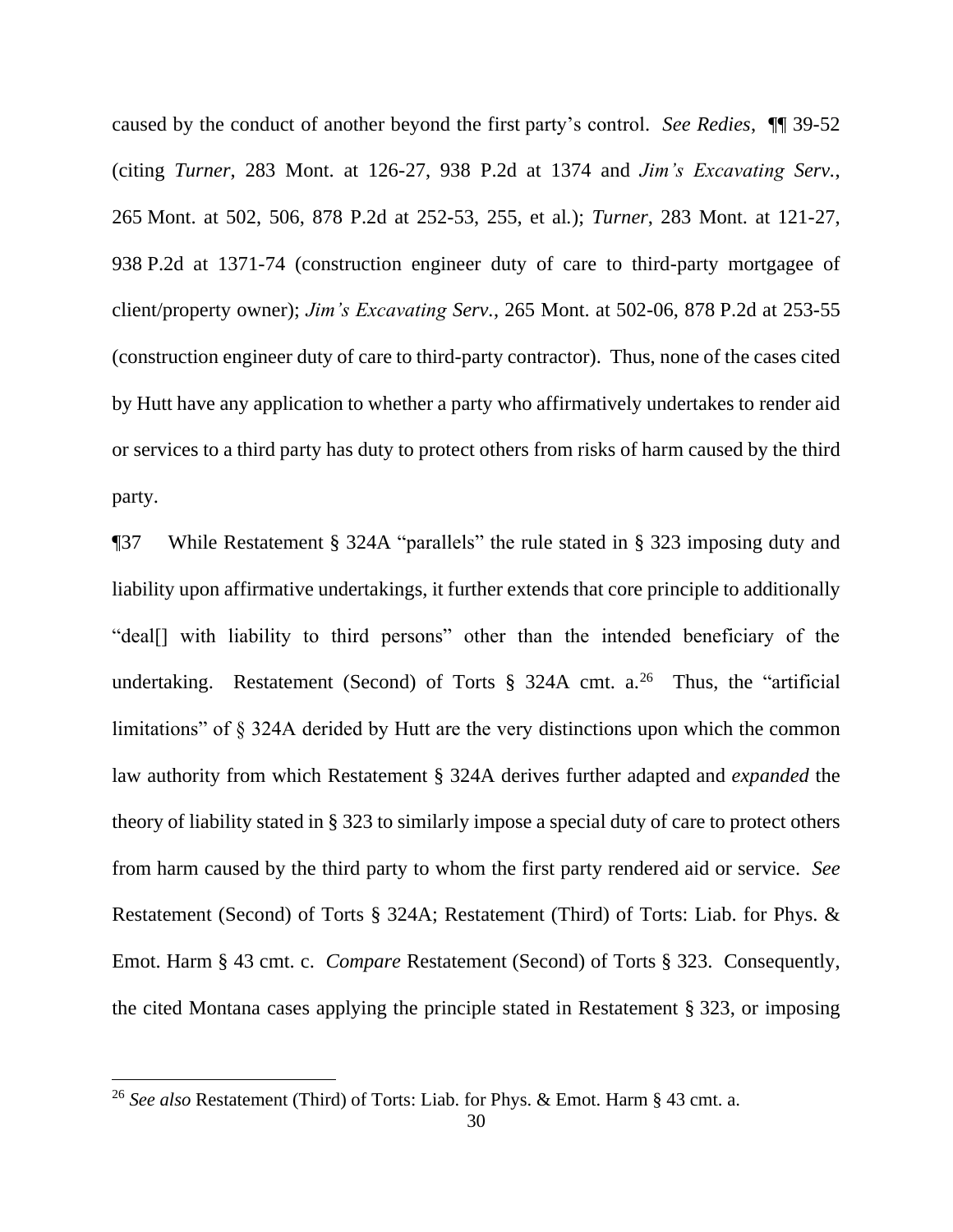liability to third parties for harm directly caused by the alleged tortfeasor, do not address the distinct scenario addressed by Restatement § 324A, nor do they render the additional requirements or distinctions embodied in § 324A artificial or unduly restrictive as a matter of public policy.

¶38 Restatement (Second) of Torts § 324A is widely recognized and applied in the common law jurisprudence of other state and federal courts. Restatement (Third) of Torts: Liab. for Phys. & Emot. Harm § 43 Reporter's Note cmt. c. Hutt thus attempts to avoid or minimize application of § 324A by characterizing various foreign authorities as analytically consistent with his stand-alone, affirmative undertaking based, foreseeability of harm analysis of duty. He further asserts that the majority of cases from foreign jurisdictions that have addressed similar fact patterns have found individuals, including insurers, who conduct safety, quality, and risk management inspections for third-party clients, to owe a duty to protect others from harm independently caused by those third-party clients. However, the central body of foreign cases that have recognized and applied Restatement (Second) of Torts § 324A does not manifest any significant divide in the analytical manner or standards by which it applies. Upon close examination, any apparent analytical inconsistency in those cases results primarily, if not exclusively, from the wide variety of facts and circumstances at issue in particular cases. The vast majority of cases from other jurisdictions that have applied Restatement § 324A across a multitude of varying fact patterns indicate that it is a fairly balanced and predictably consistent analytical framework for dealing with the difficult public policy issues implicated in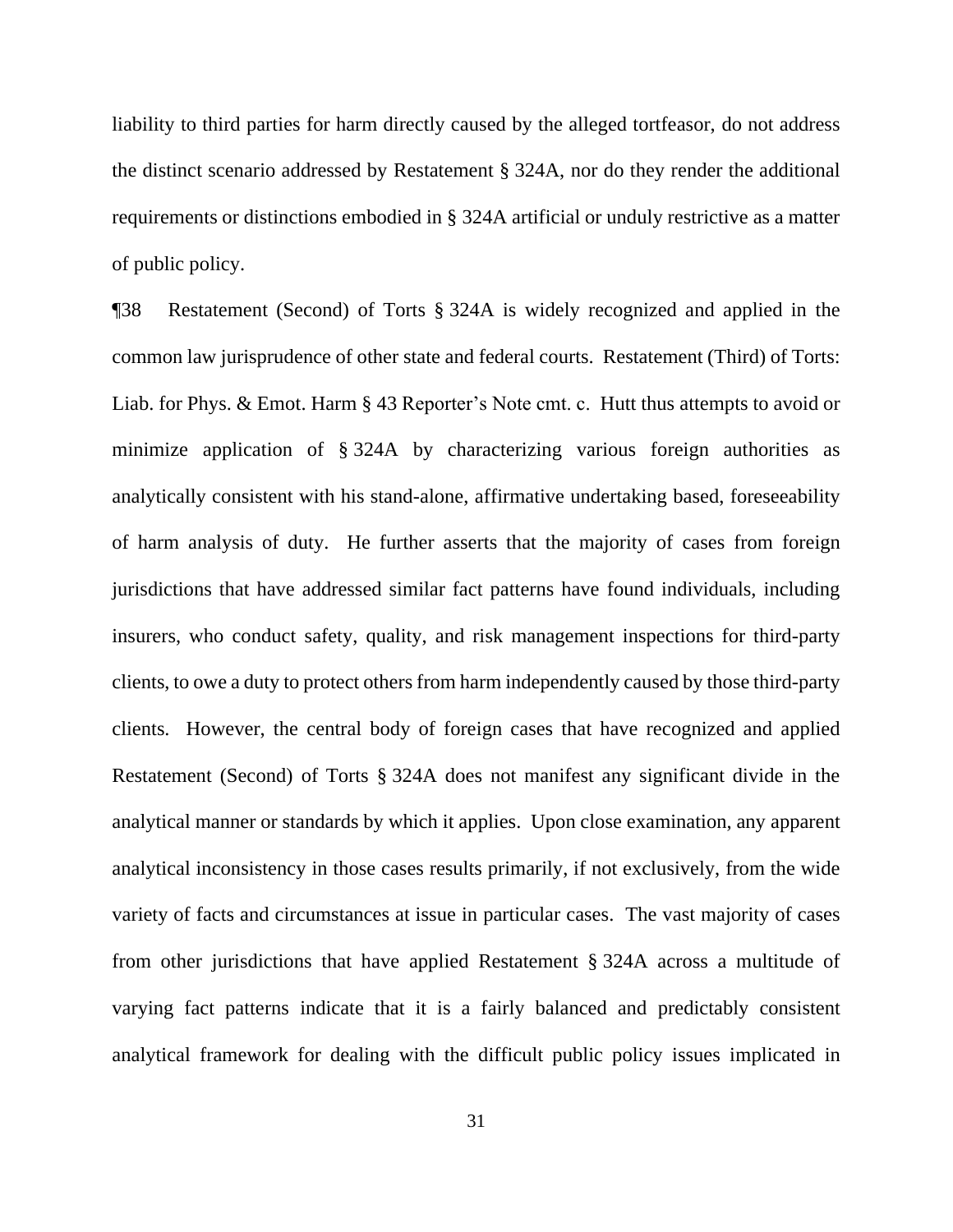imposing liability on parties for failing to protect others from harm directly caused by third parties or circumstances beyond their control.

¶39 While we are aware of few reported decisions applying Restatement § 324A under circumstances similar to those at issue here, *Fackelman v. Lac d'Amiante du Quebec*, 942 A.2d 127 (N.J. Super. Ct. App. Div. 2008) illustrates the distinct applicability and utility of the analytical framework of § 324A. At issue there was whether a workers' compensation insurer had a common law duty to warn workers of its insured about the dangers of airborne asbestos dust in the workplace. *Fackelman*, 942 A.2d at 128-29. The case involved two companies that "mined, manufactured and supplied asbestos products to [the] plaintiff's employer, Owens Corning Fiberglass Corporation." *Fackelman*, 942 A.2d at 128-29. The plaintiff was diagnosed with asbestosis in 2002 after earlier working in the Owens Corning plant for a ten-month period in 1967-68 at age nineteen. *Fackelman*, 942 A.2d at 129. During that period, the Owens Corning manufacturing process generated significant amounts of airborne asbestos dust in the workplace to the extent that "[s]ometimes it was tough to see"—"like a bad, foggy day." *Fackelman*, 942 A.2d at 129 (alteration in original). When the plaintiff started at Owens Corning:

[he] was placed on a practice line to determine if he had the dexterity to do the job. His employer gave him no information about asbestos. He was not required to wear a mask or other breathing protection, although "white painting masks" were available for use by employees and some employees wore these masks. . . . [A]t some time during his employment a co-worker was given a device to wear on his chest by "strangers" to test the air. Some of these strangers examined equipment, some observed how the workers performed their job functions. . . . [T]he employees were not informed of the results of any testing. [Plaintiff testified that] [h]e expected his employer or the company that performed the tests to inform the employees or their union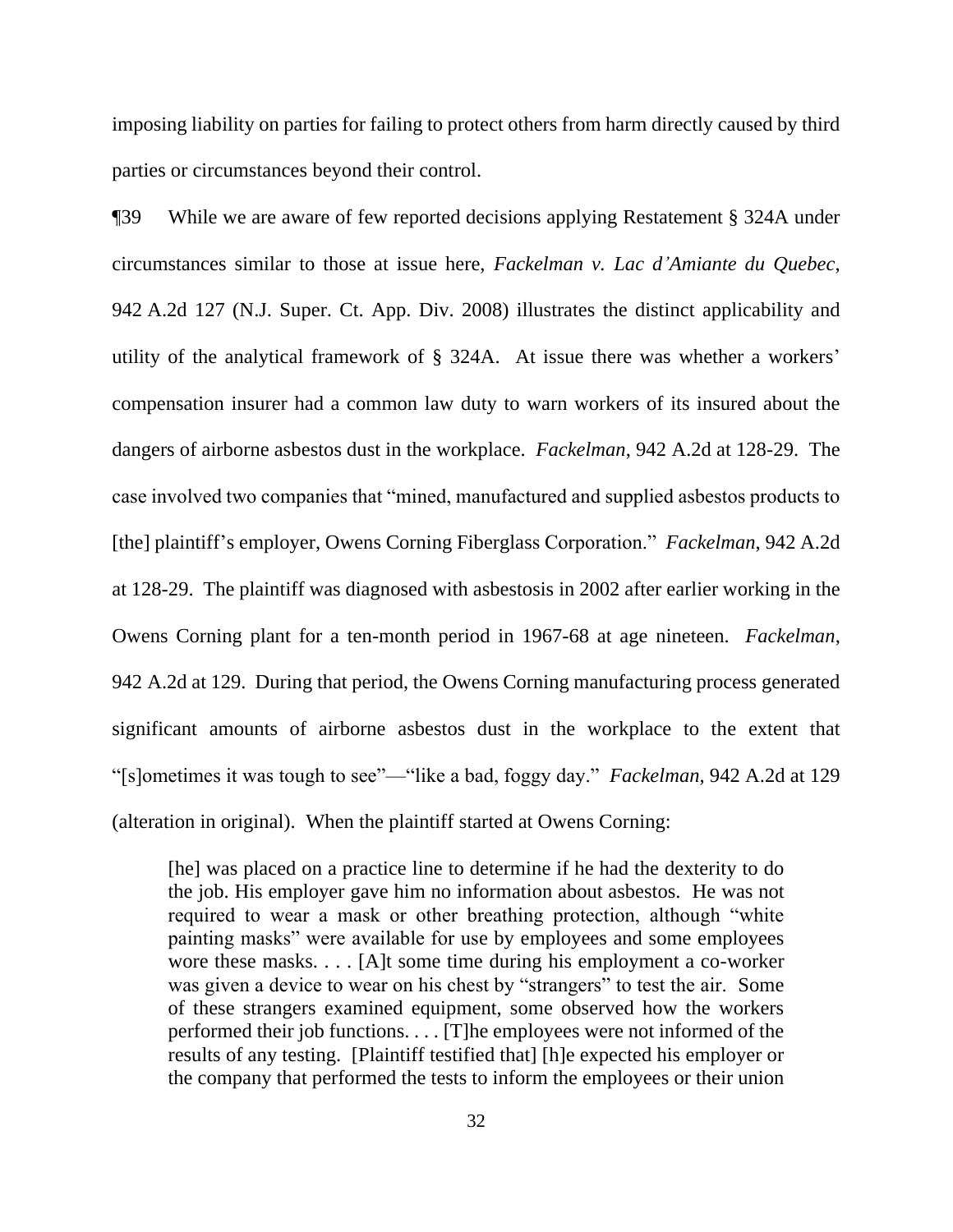of the test results and "if it was anything dangerous or something [that] would hurt us or whatever."

*Fackelman*, 942 A.2d at 129.

¶40 During the period between 1958 and 1972 when it provided workers' compensation

insurance coverage to Owens Corning, the insurer:

performed various air sample surveys, industrial hygiene studies, and special hazard studies at the ... plant. The [insurer's] engineering department ... performed inspection and advisory work for [the insurer's] underwriters on new and existing accounts. [The insurer] "serviced [its] larger insureds in various safety matters, training programs, literature, helping them hold safety meetings, assisting them as best [they] could in their particular safety program." Between 1958 and 1965 [the insurer] may have been the only entity performing air sampling at the . . . plant. Following receipt of results of periodic air sampling, representatives from [the insurer] met with Owens Corning representatives to review the results, to discuss the Owens Corning response and to offer advice. The purpose of the meetings was to prompt Owens Corning to reduce high exposure levels and to contain the dust in the plant.

. . . [T]here were occasions when dust levels at various places or worksites at the . . . facility exceeded air quality thresholds. At other times, dust levels were at or under air quality thresholds. During this period, air quality thresholds progressively declined from 10,000,000 particles per cubic foot to 5,000,000 particles per cubic foot and eventually to 2,000,000 particles per cubic foot. The record also reveals that [the insurer] acknowledged and commented positively when conditions had improved and when masks or other protective devices or measures had been implementedby [sic] Owens Corning.

*Fackelman*, 942 A.2d at 129-30. The record further reflected that:

Owens Corning had personnel assigned to workplace safety company-wide and at the [plant at issue]. In August 1969, Owens Corning adopted a safety program. Upon receipt of the program, [the insurer] requested its personnel to "attempt to determine whether or not the plant is complying with the program." [The insurer's] personnel were encouraged to advise and help the plant to implement the program. The Owens Corning program recommended the creation of a plant safety committee. The program addressed the entire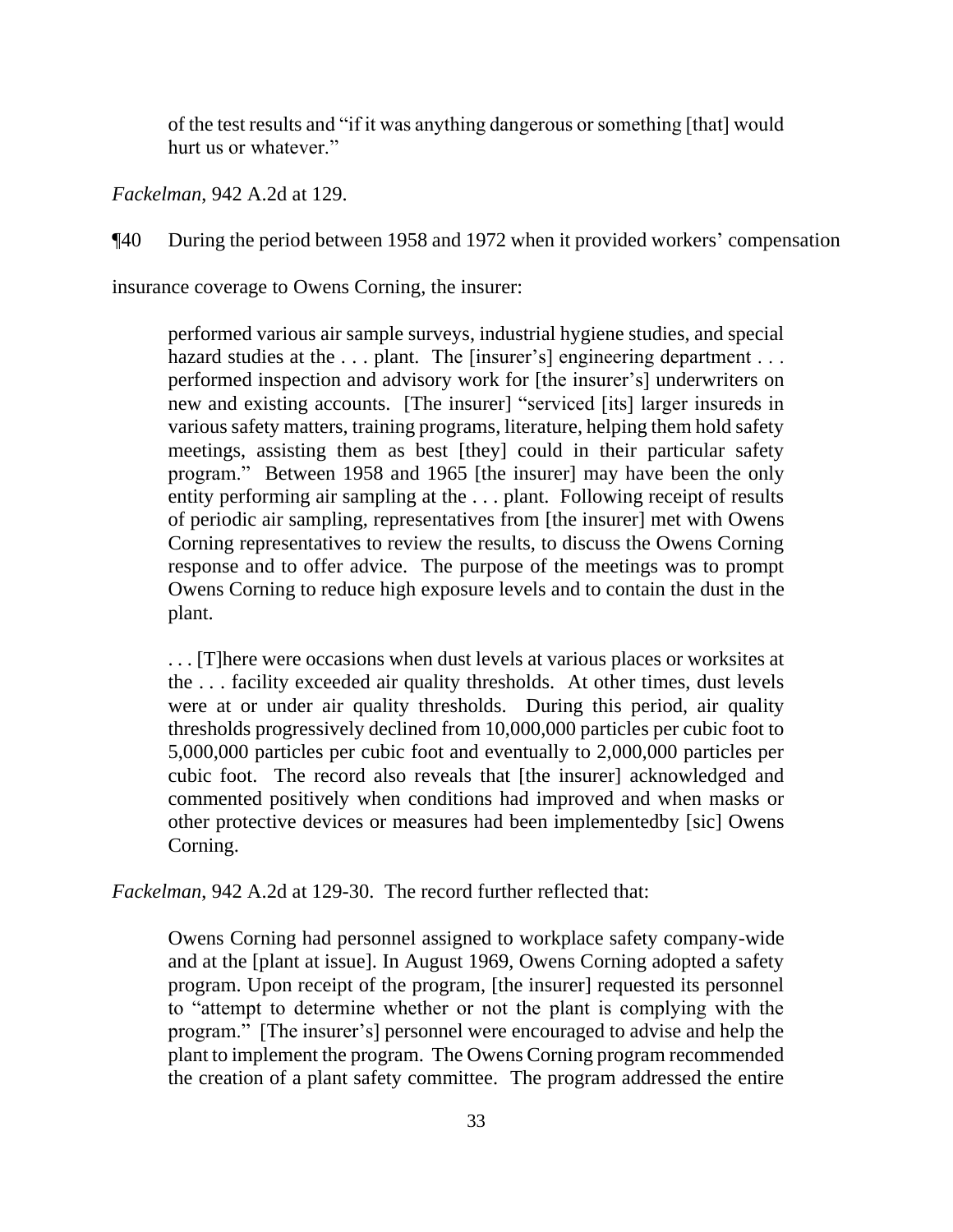spectrum of safety issues from workplace accidents and investigations to special hazard surveys that addressed industrial noise, machine guarding, health hazards of materials, fire and explosion, and other industrial exposures. The program anticipated that "[the insurer's] engineers will assist local personnel in their follow-through of a corporate loss control program working with management, safety personnel, and supervisors at each plant."

*Fackelman*, 942 A.2d at 130. In discussing earlier New Jersey and related federal authority

analyzing the third-party duty and liability of workers' compensation insurance carriers

engaged in affirmative risk management activities in other workplace scenarios, the New

Jersey Superior Court Appellate Division noted that:

These authorities are entirely consistent with the law on this issue throughout the country. One leading commentator notes that the field of third-party litigation is "volatile" and "few were so dramatic and fast-moving for a time as the line of cases in whichinjured [sic] employees have attempted to treat the compensation carrier as third party for purposes of tort suits." 6 Arthur Larson & Lex K. Larson, *Larson's Workers' Compensation Law* § 114.01 (2007). Section 324A of the *Restatement* is the principle theory on which liability has been imposed on an insurer in those jurisdictions where such liability has not been precluded by legislative action and then only in instances in which at least one of the three circumstances identified by section 324A has been met. Amy Schulman, *Recent Developments in Self-Insurance and Risk Management*, 31 Tort & Ins. L.J. 479, 480-81 (1996). *See also* John Dwight Ingram, *Liability of Insurers for Negligence in Inspection of Insured Premises,* 50 Drake L. Rev. 623 (2002). Moreover, the primary bases for imposing liability on the insurer are the assumption by the insurer of the employer's duty to provide a safe place to work or representations by the insurer to induce reliance on its safety program. *See Pratt v. Liberty Mut. Ins. Co.*, 952 F.2d 667, 670-71 (2d Cir.1992) (plaintiff must prove that insurer has substituted itself for the insured's normal accident prevention activities); *see also* Ingram, *supra*, 50 Drake L. Rev. at 628–32; Schulman, *supra*, 31 Tort & Ins. L.J. at 482–84.

*Fackelman*, 942 A.2d at 133.

¶41 We similarly find that Restatement (Second) of Torts § 324A is an entirely consistent extension of existing Montana common law tort principles. Therefore, in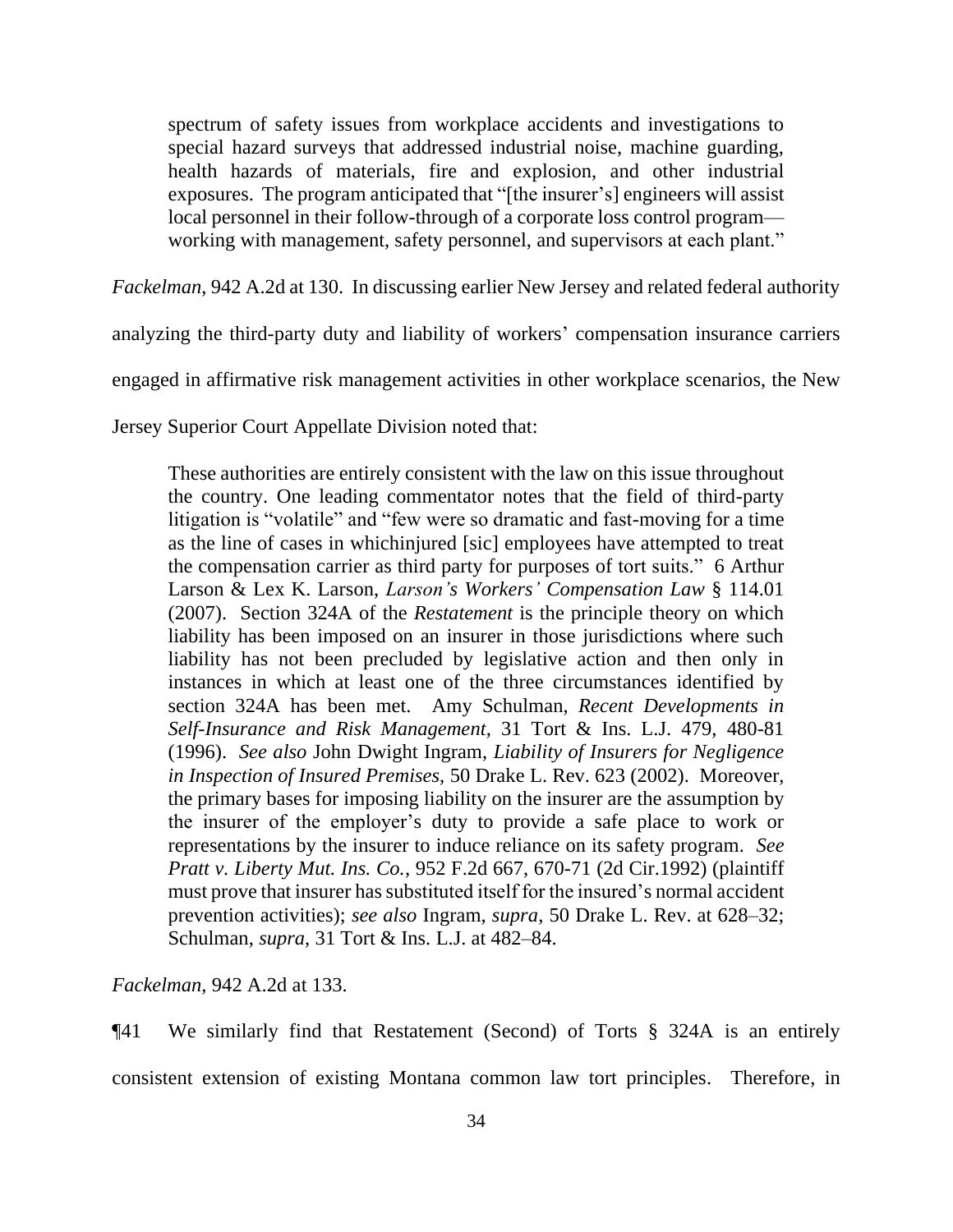conjunction with analysis of foreseeability of harm and related public policy considerations when implicated in a particular case pursuant to *Busta*, *Mang*, *Palsgraf*, et al., and except where such liability may be independently precluded by statute,  $27$  we hold that our foregoing elemental formulation of Restatement (Second) of Torts § 324A is a distinct prerequisite in the determination of the threshold question of whether an alleged tortfeasor owed a common law duty of reasonable care to a particular claimant or class based on an affirmative undertaking to render aid or services to a third party who was the direct cause of the harm at issue.<sup>28</sup> As with other aspects of duty, this threshold determination under Restatement (Second) of Torts § 324A is generally a question of law for judicial determination. *See Gliko v. Permann*, 2006 MT 30, ¶ 24, 331 Mont. 112, 130 P.3d 155 (in re determination of fiduciary duty based on qualifying common law special relationship). However, if the threshold determination of duty necessarily depends on resolution of genuine issues of material fact, the court must submit the case to the finder of fact with sufficient alternative instructions to effect an ultimate determination as a matter of law based on the factfinder's resolution of the predicate facts in dispute. *See Gliko*, ¶ 24 (when duty turns on genuine issues of material fact, finder of fact must determine predicate facts but the ultimate conclusion to be drawn on those facts ultimately remains a question of law

<sup>27</sup> *See, e.g.*, § 39-71-1508, MCA (1993 Mont. Laws ch. 295, § 9—precluding workers' compensation insurer liability to third-party insureds in re workers' compensation insurance and related activities).

<sup>&</sup>lt;sup>28</sup> Here, apart from the Asbestos Court's failure to apply Restatement (Second) of Torts  $\S$  324A in conjunction with consideration of foreseeability of harm and related public policy considerations, MCC has not challenged the balance of the court's foreseeability of harm and related public policy analysis.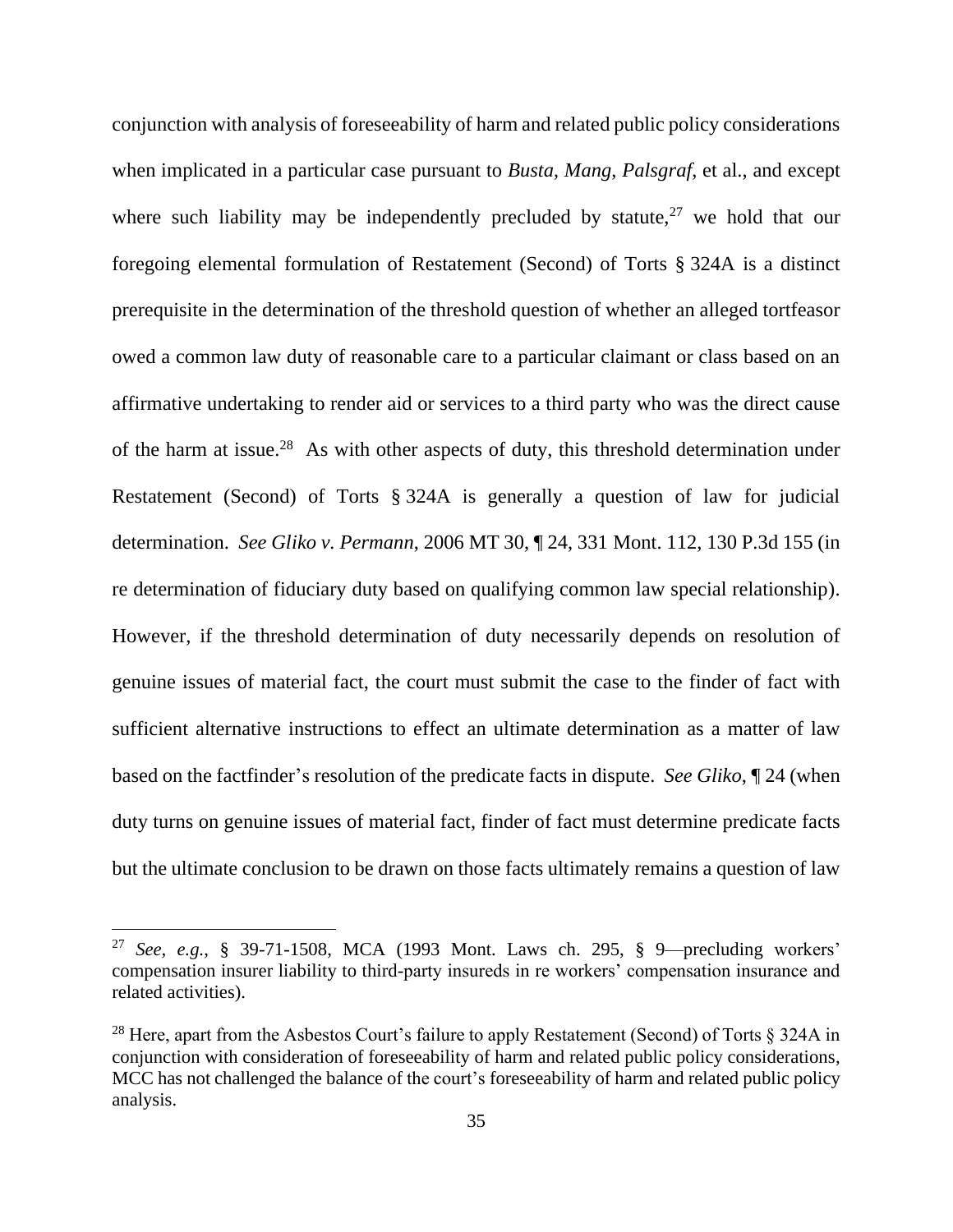for judicial determination); Restatement (Third) of Torts: Liab. for Phys. & Emot. Harm § 7 cmt. b. *See also Busta*, 276 Mont. at 371-72, 916 P.2d at 140 (requiring crafting of necessary jury instructions without reference to "foreseeability").

#### **Restatement § 324A: Alternative Duty Predicates**

¶42 In addition to other generally applicable elements, Restatement (Second) of Torts § 324A includes three alternative factual predicates required to give rise to a special duty and resulting liability—increased risk, assumption of another's legal duty, or reliance on the undertaking. We turn to the analytical standards for each.

# *Restatement § 324A(a): Increased Risk*

¶43 Under the first alternative predicate giving rise to a special duty of care under Restatement § 324A, a claimant must state, for purposes of M. R. Civ. P. 12(b)(6), or show, for purposes of Rule 56, sufficient facts upon which to conclude that the first party's failure to use reasonable care in the performance of the subject undertaking increased the preexisting risk of harm at issue. Restatement (Second) of Torts § 324A(a). Because the duty depends on increased risk, the mere fact that the first party may have negligently failed to act to protect others from harm caused by a third party is insufficient alone to show that the first party increased the preexisting risk of harm. *Myers v. United States*, 17 F.3d 890, 903 (6th Cir. 1994) (test is not whether the alleged failure to act increased the risk). In other words, under Restatement § 324A(a), the alleged breach of duty cannot be the predicate for the threshold existence of that duty. To establish the threshold existence of a duty of care under  $\S$  324A(a), the claimant must state, for purposes of M. R. Civ.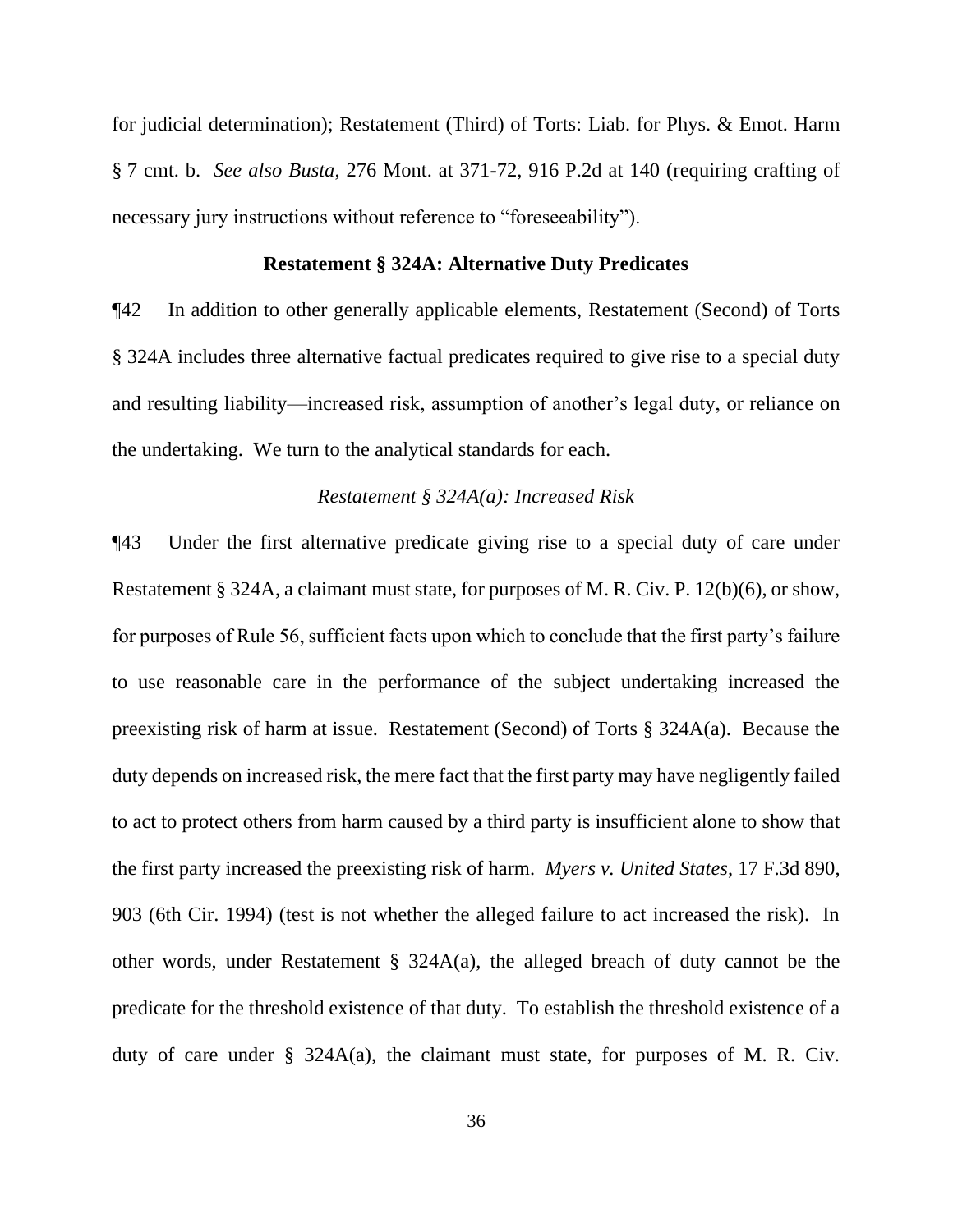P. 12(b)(6), or show, for purposes of Rule 56, facts upon which to conclude that some particular affirmative action by the first party caused an actual change in preexisting conditions, thereby increasing the risk of harm at issue beyond the preexisting risk created by or resulting from the third party's conduct or other independent circumstances. *Myers*, 17 F.3d at 902-03; *Canipe v. Nat'l Loss Control Serv. Corp.*, 736 F.2d 1055, 1062 (5th Cir. 1984); *Patentas v. United States*, 687 F.2d 707, 716-17 (3d Cir. 1982) (claimant must "identify sins of commission rather than omission"); *Ricci v. Quality Bakers of Am. Co-op.*, 556 F. Supp. 716, 720 (D. Del. 1983) (merely allowing continuation of existing risk insufficient to establish increased risk under § 324A(a)).

### *Restatement § 324A(b): Assumption of Legal Duty of Another*

¶44 Under the second alternative liability predicate under Restatement § 324A, a claimant must state, for purposes of M. R. Civ. P. 12(b)(6), or show, for purposes of Rule 56, sufficient facts upon which to conclude that, in undertaking to render the aid or service at issue to a third party, the first party assumed the third party's responsibility to perform a preexisting legal duty of care owed by the third party to another. Restatement (Second) of Torts § 324A(b). In other words, a claimant must state or show sufficient facts upon which to conclude that the first party knowingly undertook to perform or satisfy a preexisting legal duty of care owed by the third party to another. *See* Restatement (Second) of Torts § 324A(b). *See also, e.g.*, *Fackelman*, 942 A.2d at 133-34 (no assumption of employer duty of safety by workers' compensation insurer where employer remained fully responsible for workplace safety and treated insurer safety inspections, hazard information,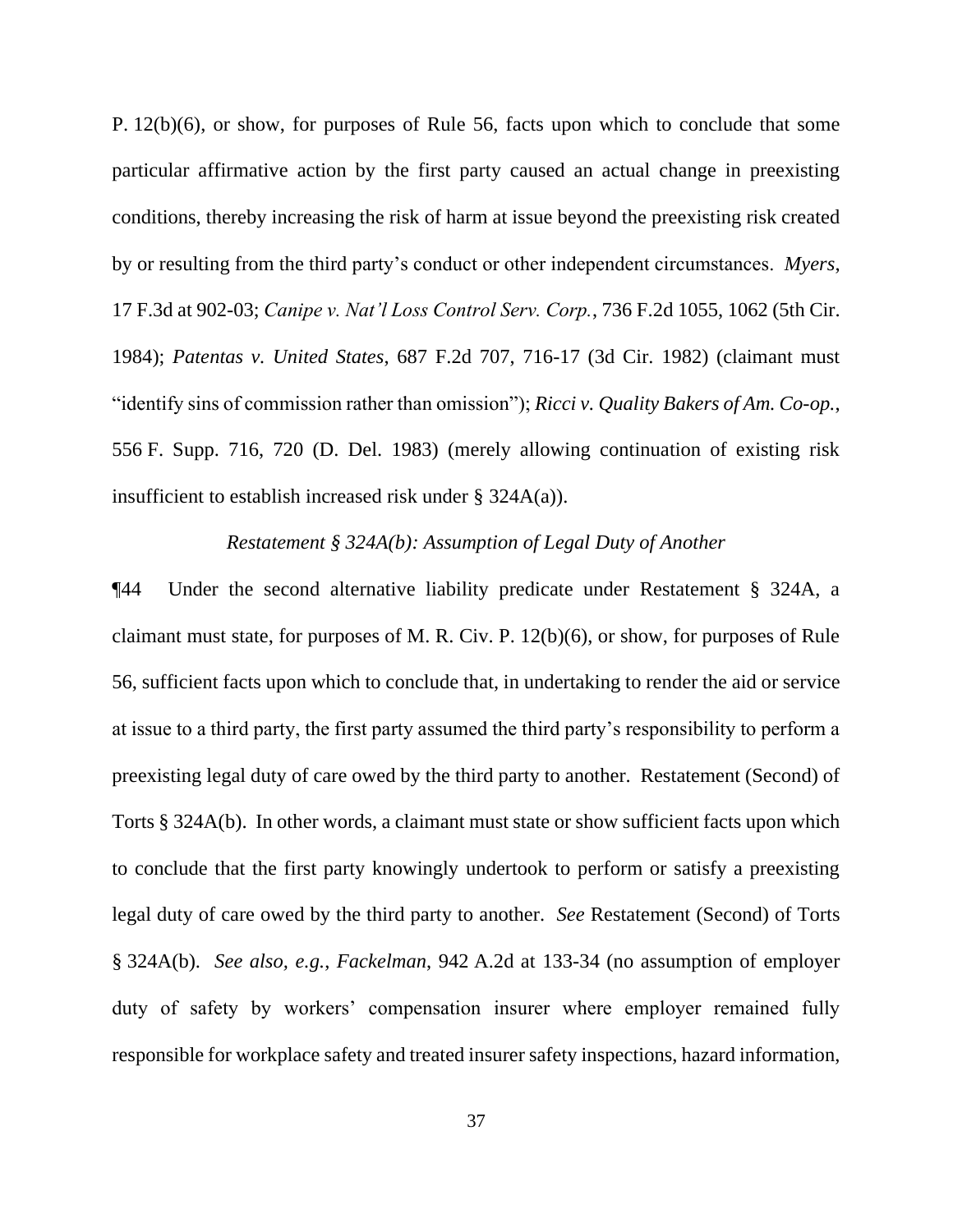and safety recommendations in re workplace asbestos dust hazard as informational only); *Myers*, 17 F.3d at 903 (performance of federal mine safety inspectors' duty to monitor and enforce operator compliance with federal safety regulations insufficient alone to establish that inspectors assumed the independent duty of the mine operator to provide safe working conditions).

¶45 However, proof of assumption of another's duty does not necessarily require proof that the first party intended to completely assume, displace, or supplant the other party's duty to the claimant(s)—only that the first party affirmatively undertook to assume a distinct aspect of the third party's duty to others alleged or shown to be causally related to the harm at issue. *Canipe*, 736 F.2d at 1062-63; *Hill v. James Walker Mem'l Hosp.*, 407 F.2d 1036, 1042 (4th Cir. 1969); *Peredia v. HR Mobile Servs., Inc.*, 236 Cal. Rptr. 3d 157, 172 (Cal. Ct. App. 2018); Restatement (Third) of Torts: Liab. for Phys. & Emot. Harm § 43 cmt. g. The fact that the subject duty was a nondelegable duty as a matter of law does not necessarily preclude a finding of another's assumption of the duty or a relevant aspect of that duty. *Gazo v. City of Stamford*, 765 A.2d 505, 512 (Conn. 2001) (nondelegable duty merely causes primary duty holder to remain liable as a joint tortfeasor under nondelegable duty exception to independent contractor doctrine). *Accord Peredia*, 236 Cal. Rptr. 3d at 172-73.<sup>29</sup>

 $29$  Although the question here is not whether any duty owed by Grace was nondelegable, such a duty is an exception to the general common law rule that one who hires an independent contractor to perform a task or function is not vicariously liable to third parties for harm caused by the tortious conduct of the contractor. *See* Restatement (Third) of Torts: Liab. for Phys. & Emot. Harm § 57 cmt. a-b. *See also, e.g.*, *State v. Silver-Bow County*, 2009 MT 414, ¶¶ 24-29, 353 Mont. 497, 220 P.3d 1115 (state vicariously liable for county negligence under state highway maintenance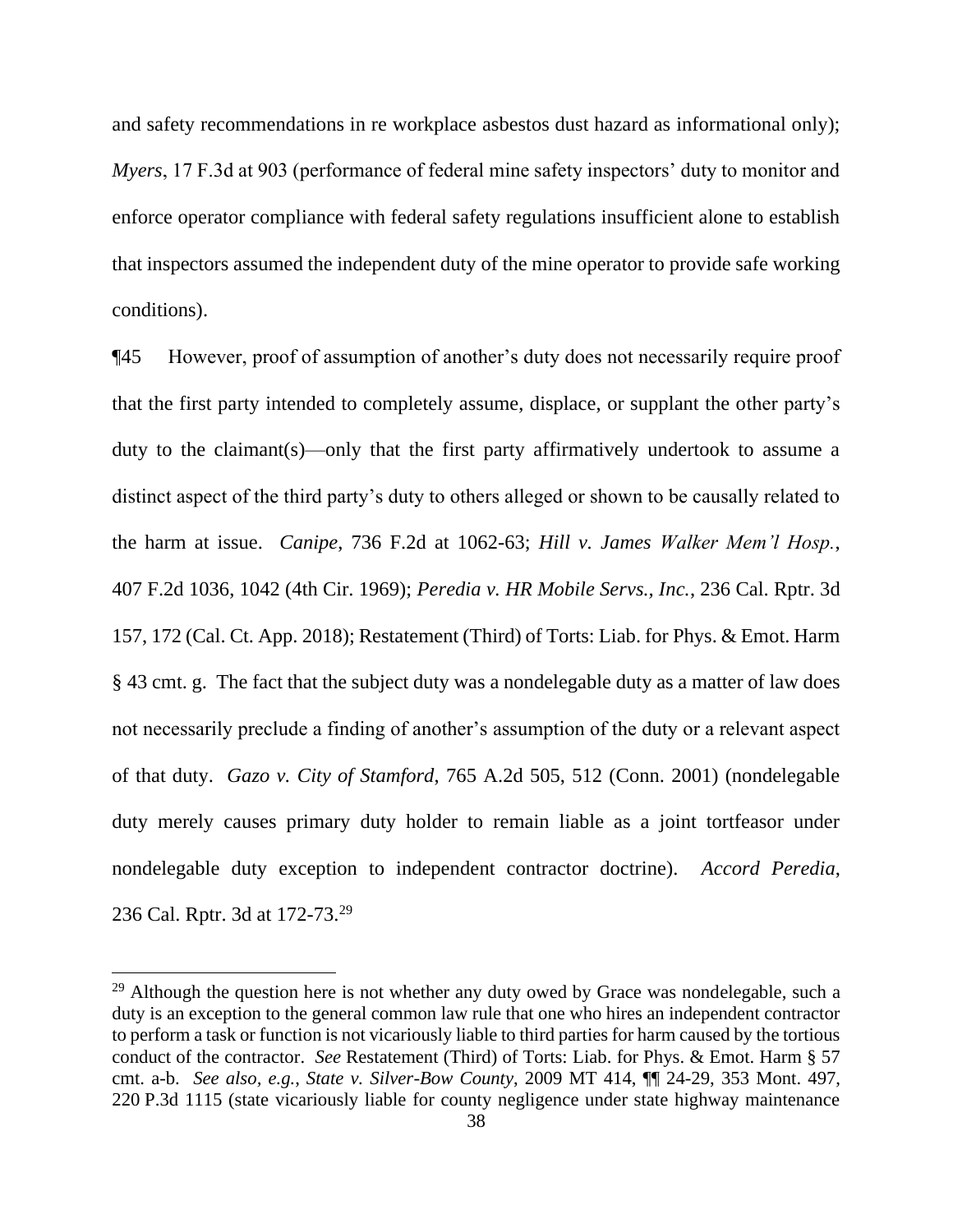¶46 Moreover, while a contractual assumption or delegation of duty may certainly evince an assumption of another's duty of care to others, proof of an act or intent to assume another's duty of care does not necessarily require proof of a contractual undertaking or delegation of duty. Restatement (Third) of Torts: Liab. for Phys. & Emot. Harm § 43 cmt. h. Nor does a contractual disclaimer of duty or liability necessarily preclude a finding that one party assumed all or part of a third party's duty to others. *Derosia v. Liberty Mut. Ins. Co.*, 583 A.2d 881, 885 (Vt. 1990). In the absence of a contractual assumption of a third party's duty of care to others, or even in the face of contractual disclaimer, a claimant may yet establish that another assumed a third party's responsibility to perform a duty to others based on that party's affirmative acts or a course of performance indicating the intent or act to do so. *See Derosia*, 583 A.2d at 885-88 (evidence of affirmative risk management activities of workers' compensation insurer, insurer advertising that its inspection services would relieve the employer of the burden of workplace safety/loss-prevention monitoring, and employer reliance on insurer for safety/loss prevention advice sufficient to support inference of the insurer's act or intent to assume employer's duty of safety to workers); Restatement (Third) of Torts: Liab. for Phys. & Emot. Harm § 43 cmt. h (contract terms "may be relevant to the existence and scope of an undertaking" but are not necessarily

contract based on county breach of non-delegable state duty); *Beckman v. Butte-Silver Bow County*, 2000 MT 112, ¶¶ 12-25, 299 Mont. 389, 1 P.3d 348 (government vicariously liable to employee of subcontractor for subcontractor's breach of government's nondelegable duty regarding inherently dangerous activity)*.* Characterization of a duty as "nondelegable" does not preclude delegation or assumption of the duty to or by another but, rather, merely leaves the first party vicariously liable for the tortious conduct of the delegee or assuming party within the scope of the duty. Restatement (Third) of Torts: Liab. for Phys. & Emot. Harm § 57 cmt. b.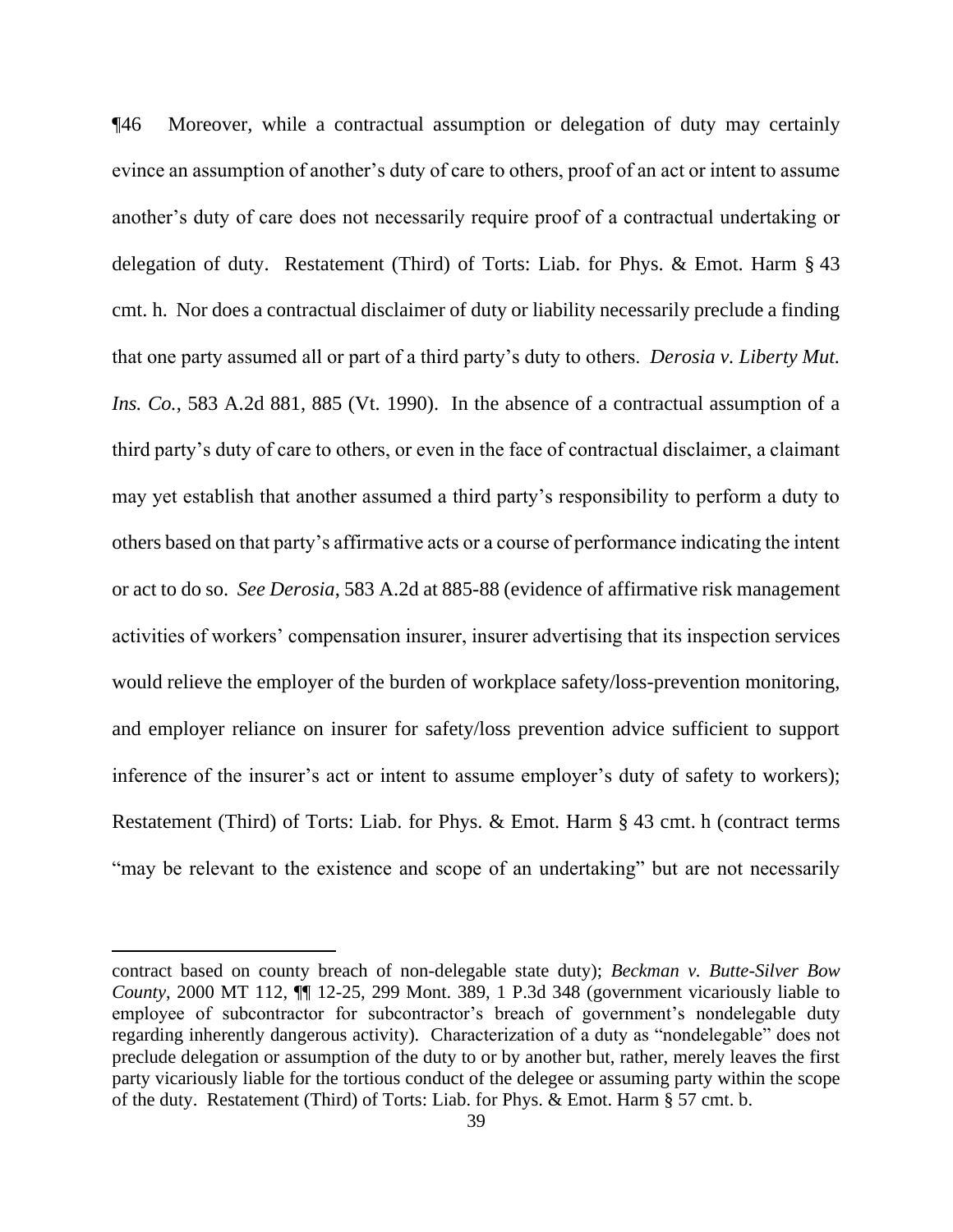dispositive of "whether a duty exists"). *Accord Pratt v. Liberty Mut. Ins. Co.*, 952 F.2d 667, 671 (2d Cir. 1992) (citing *Derosia*, 583 A.2d at 886-87). However, whether in regard to a complete assumption of another's duty, or merely some aspect thereof, Restatement (Second) of Torts § 324A(b) requires proof that the first party intended the undertaking to assume, displace, or supplant the relevant aspect of the original obligor's responsibility to perform that duty rather than merely aiding or supplementing the other's continuing responsibility to do so. *See Fackelman*, 942 A.2d at 133-34; *Davis v. Liberty Mut. Ins. Co.*, 525 F.2d 1204, 1207 (5th Cir. 1976); *Santillo v. Chambersburg Eng'g Co.*, 603 F. Supp. 211, 215 (E.D. Pa. 1985) (reconciling *Canipe* and *Davis*); *Ricci*, 556 F. Supp. at 721; *Heinrich v. Goodyear Tire & Rubber Co.*, 532 F. Supp. 1348, 1355 (D. Md. 1982); *Smith v. Allendale Mut. Ins. Co.*, 303 N.W.2d 702, 712 (Mich. 1981). *See also Peredia*, 236 Cal. Rptr. 3d at 172 (citing *Canipe*, 736 F.2d at 1062-63 and *Santillo*, 603 F. Supp. at 215); Restatement (Third) of Torts: Liab. for Phys. & Emot. Harm § 43 cmt. h.

### *Restatement § 324A(c): Reliance on the Undertaking*

 $\P$ 47 Under the third predicate for liability under Restatement § 324A(c), a claimant must state, for purposes of M. R. Civ. P. 12(b)(6), or show, for purposes of Rule 56, sufficient facts upon which to conclude that either the claimant, or the third party whom the other undertook to aid or serve, in fact relied on the subject party to perform the undertaking or aspect of the undertaking at issue. Restatement (Second) of Torts § 324A(c). Under § 324A(c), a claimant, or the party whom the first party undertook to aid or serve, in fact relied on the first party to competently perform the undertaking, or a distinct aspect of the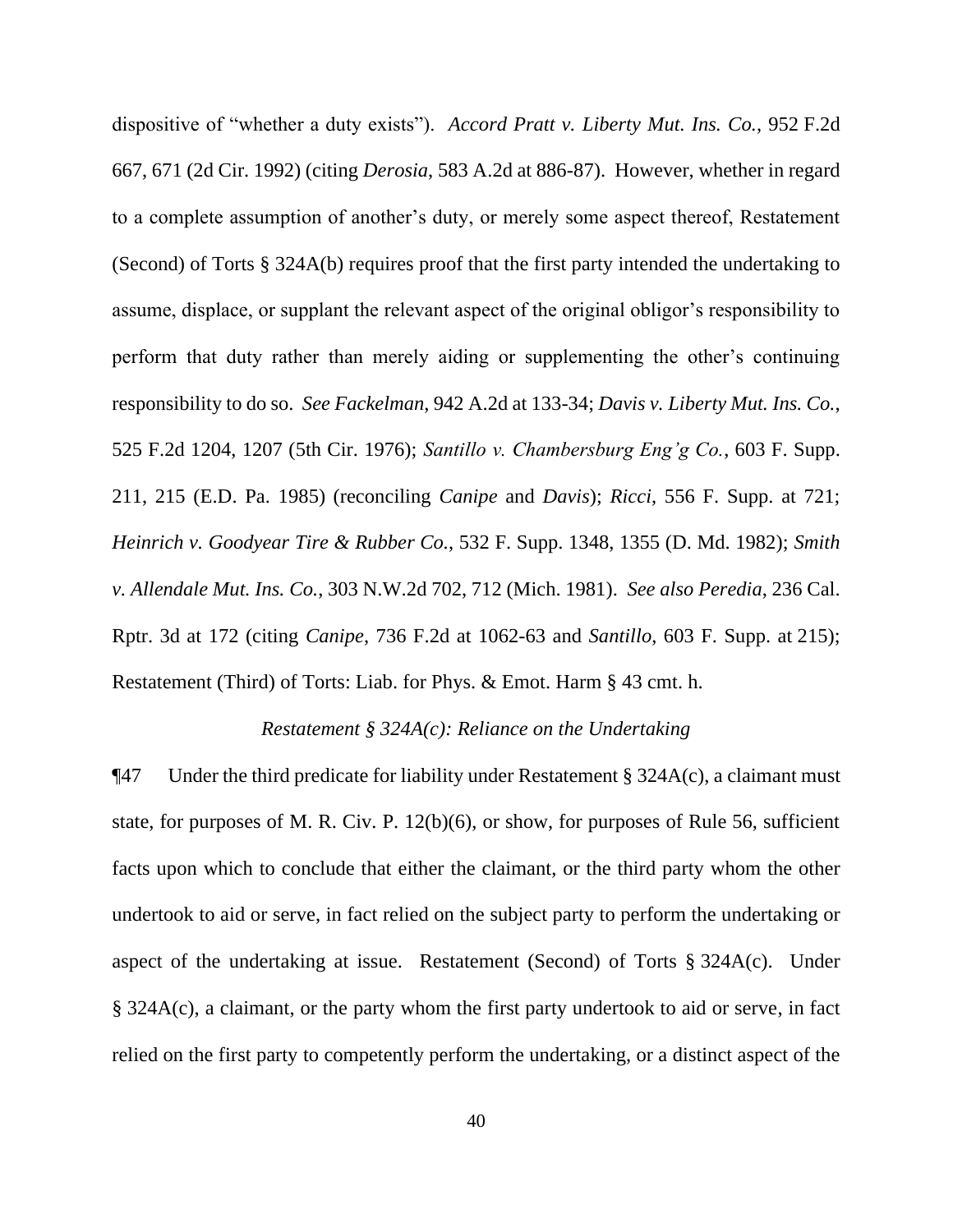undertaking, only if the claimant or third party was in fact aware of the undertaking, or a distinct aspect of it, and that awareness induced or caused the subject to forgo other precautionary or remedial measures against the type of risk at issue. *Patentas*, 687 F.2d at 717; *Davis*, 525 F.2d at 1208; Restatement (Second) of Torts § 324A cmt. e. *See also H.E. Simpson Lumber Co. v. Three Rivers Bank of Mont.*, 2013 MT 312, ¶ 22, 372 Mont. 292, 311 P.3d 795 (applying reliance element of equitable estoppel from *Dagel v. City of Great Falls*, 250 Mont. 224, 234-35, 819 P.2d 186, 192-93 (1991)); *Detrimental Reliance*, *Black's Law Dictionary* (11th ed. 2019) (detrimental reliance is "[r]eliance by one party on the acts or representations of another, causing a worsening of the first party's position"); Restatement (Third) of Torts: Liab. for Phys. & Emot. Harm § 43 cmt. e ("[a]n undertaking may create an appearance of safety or make alternative arrangements appear unnecessary"). Restatement (Second) of Torts  $\S$  324A(c) does not necessarily require proof that a claimant or third party whom the other undertook to aid or serve elected to cease, limit, avoid, omit, or otherwise forgo any particular type of precautionary or remedial action. *Universal Underwriters Ins. Co. v. Smith*, 322 S.E.2d 269, 272 (Ga. 1984). A claimant may satisfy the reliance requirement of § 324A(c) merely by showing facts upon which to conclude that the subject: (1) was in fact aware of the first party's undertaking, or aspect of the undertaking at issue;<sup>30</sup> (2) reasonably believed or assumed

<sup>&</sup>lt;sup>30</sup> Proof that one relied on another to competently perform an undertaking protective of others does not require proof that the first party *exclusively* relied on the other's undertaking to protect others. *Canipe*, 736 F.2d at 1062-63. "[P]artial reliance on . . . the [other's] undertaking will suffice"— Restatement § 324A(c) merely requires proof that, in reliance on the other's undertaking, the first party neglected, reduced, or did not itself perform or carry out some distinct safety measure or aspect of its own safety program. *Canipe*, 736 F.2d at 1063.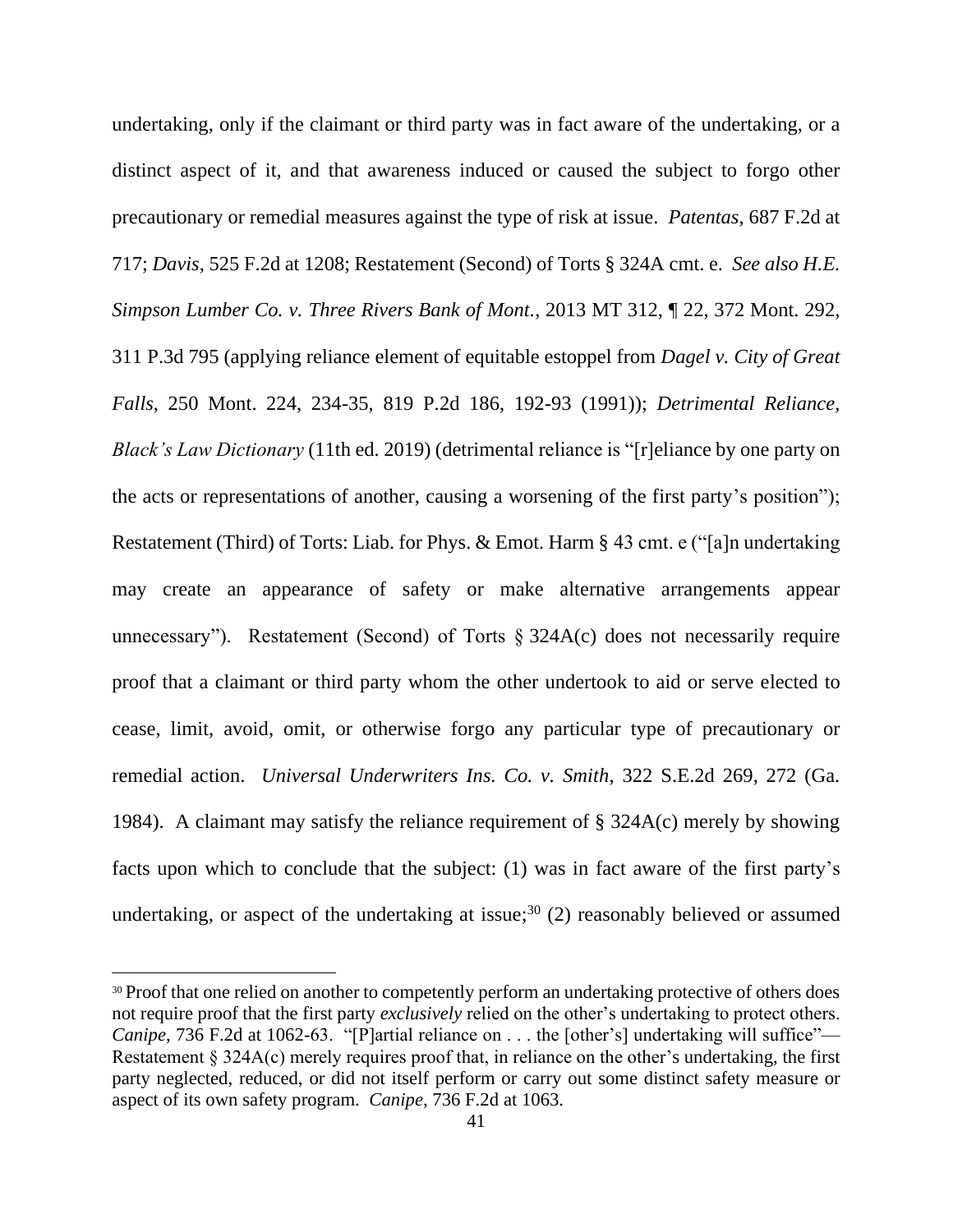that the first party would competently provide the aid or service or aspect of the aid or service at issue; and (3) thus did not take other or additional precautionary or remedial action. *Universal Underwriters*, 322 S.E.2d at 272-73. *Accord Orr*, ¶¶ 45-47 (awareness and reliance of Grace workers on state health board inspections as exception to public duty doctrine); *Nelson*, ¶ 22 (reliance on government performance of a public duty requires proof that the awareness of an affirmative government conduct "reasonably induce[d]" the individual to rely on the government for protection from that type of harm); *Vesey v. Chi. Housing Auth.*, 583 N.E.2d 538, 545-47 (Ill. 1991) (no tenant reliance on housing authority to remediate or protect tenants against premises hazard on landlord's property where tenants had no "specific expectation" of such action); *Canipe*, 736 F.2d at 1063 (reliance established by evidence that subject reduced or neglected to take own safety measures); *Davis*, 525 F.2d at 1208 (no reliance absent evidence that subject neglected own safety measures).<sup>31</sup>

<sup>&</sup>lt;sup>31</sup> Hutt asserts that, if adopted, Restatement (Second) of Torts § 324A would impose a standard of reliance inconsistent with the standard of reliance referenced in *Kent*, ¶¶ 32-52 (holding that a city owed a special duty of care to a third party injured as a result of a hazardous walking trail established on private property in accordance with conditions of subdivision approval). Regardless of imprecision as to the particular legal basis upon which we concluded that the general rule of the public duty doctrine did not apply to preclude a duty to the injured plaintiff, *Kent* did not address the standard of reliance under either the reliance exception to the public duty doctrine or Restatement (Second) of Torts § 323(b). *See Kent*, ¶¶ 35-52. We briefly referenced reliance in *Kent* only in factually distinguishing our application of the public duty doctrine analysis in *Prosser v. Kennedy Entrs., Inc.*, 2008 MT 87, 342 Mont. 209, 179 P.3d 1178. *See Kent*, ¶¶ 31-43. In turn, our statement in *Prosser*, repeated without elaboration in *Kent*, ¶ 24, that reliance required proof of "direct contact" and "express assurances" from the party relied on was merely an application of the standard of reliance previously recognized in *Orr* and *Nelson*, as narrowly tailored and applied to the factual contentions at issue in *Prosser*. *See Prosser*, ¶ 36.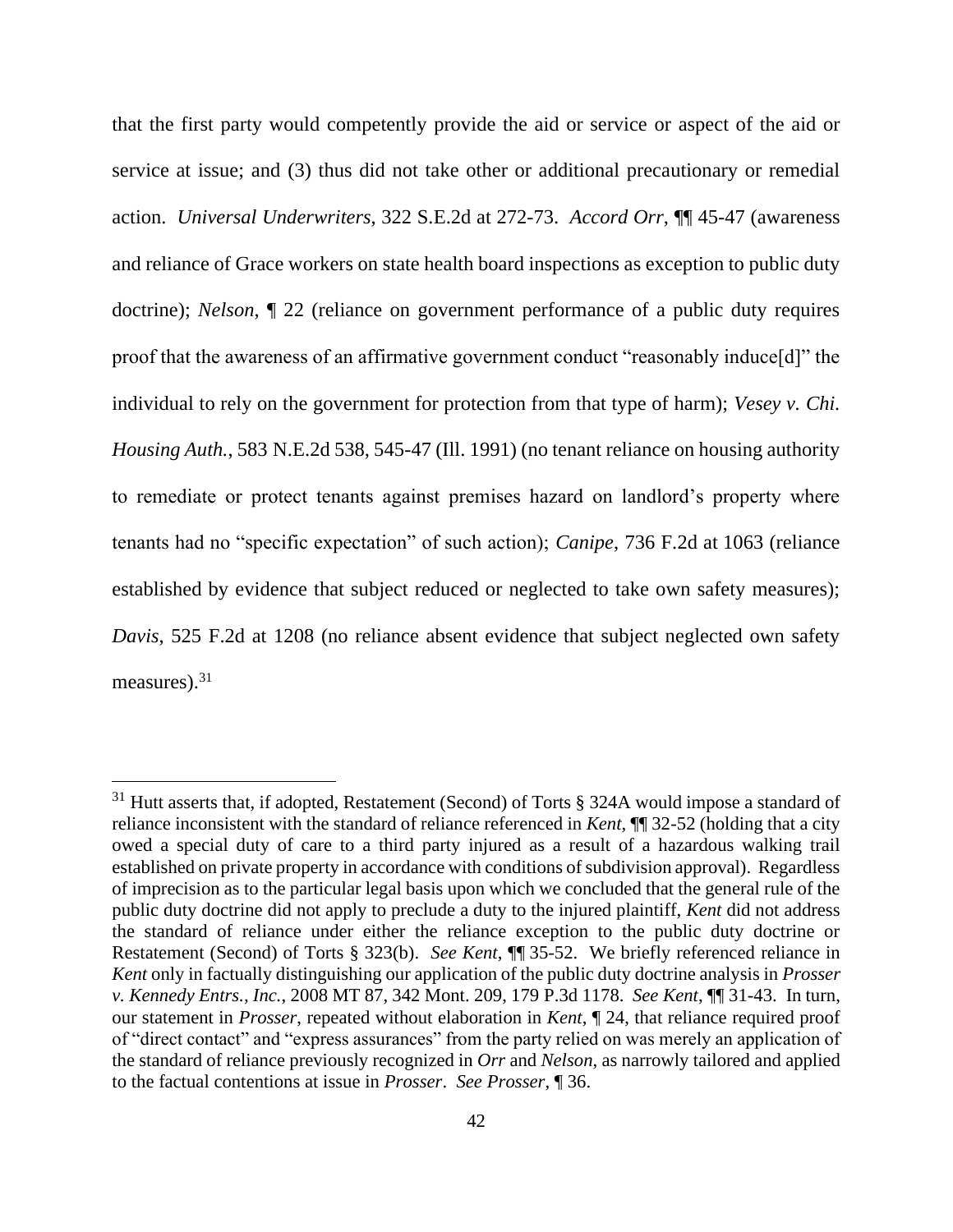#### **Application of Restatement § 324A(b)-(c) to Rule 56 Record**

¶48 Under Restatement (Second) of Torts § 324A(b), Grace, as an employer, had a general common law duty to provide a reasonably safe workplace and instrumentalities for employees regarding reasonably foreseeable risks of harm in the workplace. *Allen v. Smeding*, 138 Mont. 367, 377, 357 P.2d 13, 18-19 (1960); *Masich v. Am. Smelting & Ref. Co.*, 44 Mont. 36, 45-46, 118 P. 764, 765-66 (1911).<sup>32</sup> *Inter alia*, the duty generally included the duty to warn employees of latent dangers. *Masich*, 44 Mont. at 45-46, 118 P. at 765-66. In the context of the employer's underlying duty of safety, Montana's statutory workers' compensation scheme has from the outset effected a careful balance of otherwise competing public policy interests—to protect workers by eliminating harsh common law obstacles to compensation for work-related injuries and, on the other hand, to protect employers from the broad scope of damages to which that they would otherwise be exposed at common law. *See Madison v. Pierce*, 156 Mont. 209, 213-14, 478 P.2d 860, 863 (1970); *State ex rel. Morgan v. Indus. Accident Bd. of Mont.*, 130 Mont. 272, 278-79, 300 P.2d 954, 958 (1956); *Lewis & Clark County v. Indus. Accident Bd. of Mont.*, 52 Mont. 6, 10-11, 155 P. 268, 270 (1916). *See also Kifer v. Liberty Mut. Ins. Co.*, 777 F.2d 1325, 1334 (8th Cir. 1985); *Swift v. Am. Mut. Ins. Co. of Bos.*, 504 N.E.2d 621, 623 (Mass. 1987). While one of the legislative purposes of mandatory workers' compensation insurance is to protect and benefit workers, workers' compensation insurers generally do not undertake to provide insurance and related risk management activities and programs to or for the direct benefit

<sup>32</sup> *See also* § 50-71-201, MCA (enacted 1969 Mont. Laws ch. 341), as amended.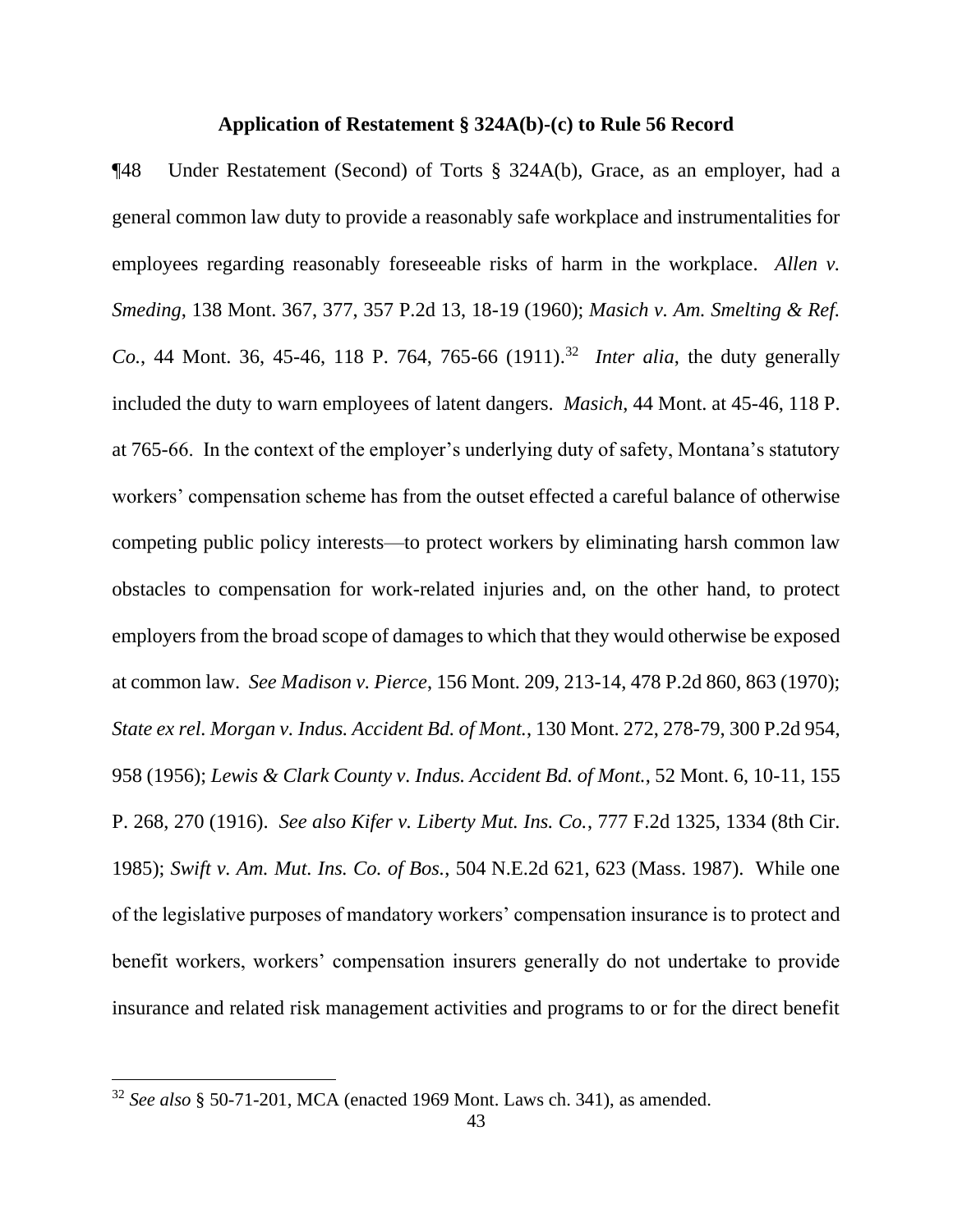of third-party workers. *See Kifer*, 777 F.2d at 1336; *Swift*, 504 N.E.2d at 623; *Brown v. Travelers Ins. Co.*, 254 A.2d 27, 30-31 (Pa. 1969). As a matter of contract, absent some contrary indication of affirmative intent, insurers generally undertake to provide workers' compensation insurance, and related risk management programs and activities, for the direct benefit of the insured employer. *See Kifer*, 777 F.2d at 1336; *Swift*, 504 N.E.2d at 623; *Brown*, 254 A.2d at 30-31. *See also Turner v. Wells Fargo Bank, N.A.*, 2012 MT 213, ¶¶ 13-19, 366 Mont. 285, 291 P.3d 1082 (noting and applying distinction between foreseeable third-party beneficiaries of contracts and intended third-party beneficiaries with standing to enforce contract). Consequently, the mere undertaking of affirmative workplace risk management programs and activities incident to providing workers' compensation insurance is generally insufficient alone to establish an act or intent to assume all or part of an employer's independent duty to provide workers with a reasonable safe working environment. *See, e.g.*, *Fackelman*, 942 A.2d at 133-34; *Stacy v. Aetna Cas. & Sur. Co.*, 484 F.2d 289, 292-93 (5th Cir. 1973). *See also Wells Fargo*, ¶¶ 13-19.

¶49 Here, it is beyond genuine material dispute that, despite the significant affirmative risk management services undertaken by MCC, Grace continued to perform its own workplace air quality monitoring, continued to conduct its own safety inspections, determined the acceptable level of airborne asbestos-laden dust (10 mppcf rather than 5 mppcf as recommended by MCC), retained control over dust control measures, and both reserved and exercised the right to reject workplace safety recommendations made by MCC. The record also clearly manifests a question of fact as to what extent Grace adopted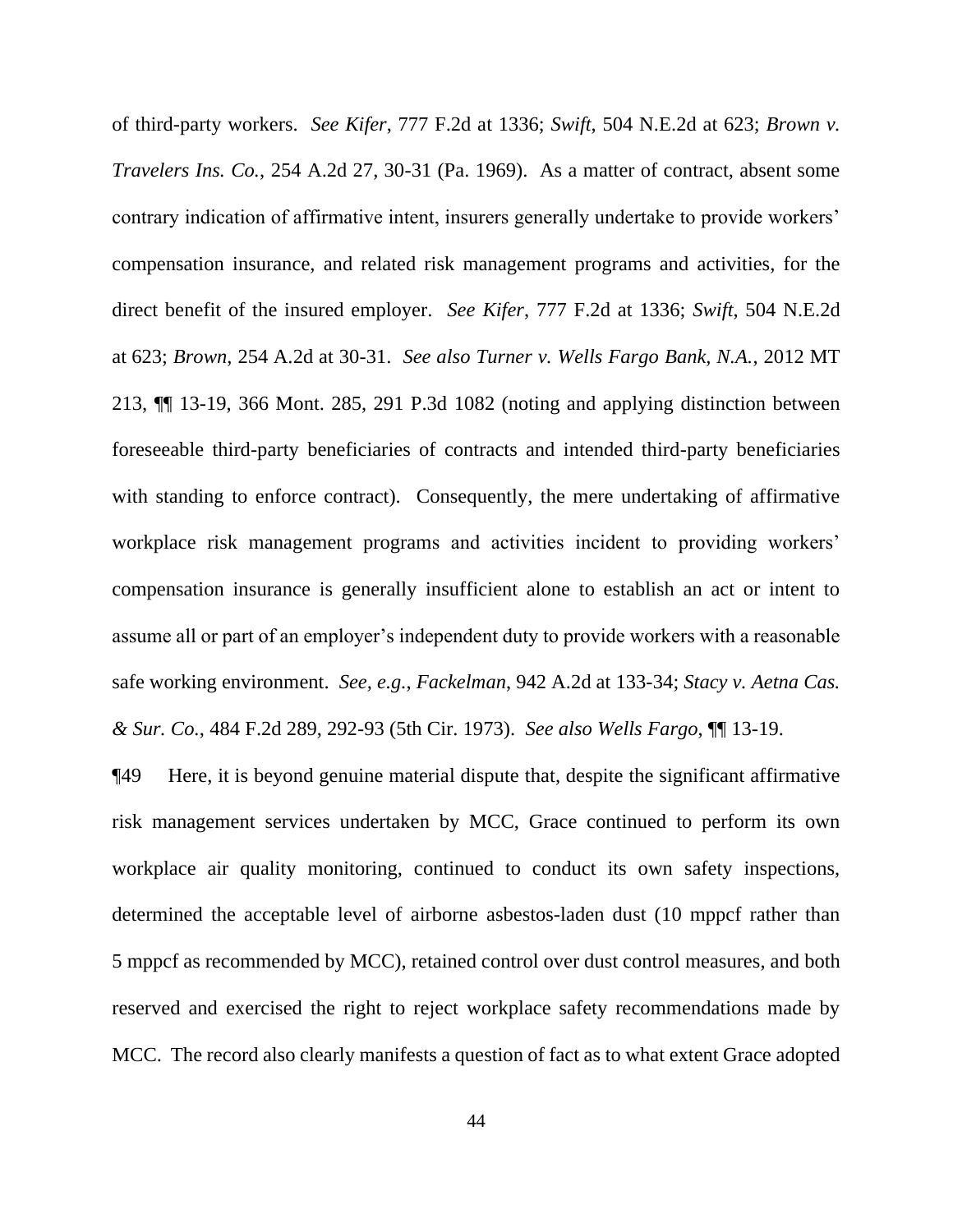and implemented the comprehensive workplace safety program devised and recommended by MCC. Thus, the Rule 56 record either does not indicate that, or at least manifests a question of fact as to whether, MCC *completely* assumed performance of the safety duty owed by Grace to its workers. The question nonetheless remains, however, whether MCC assumed a distinct aspect of Grace's safety duty pertinent to the harm at issue.

¶50 In that regard, the following facts are beyond genuine dispute on the Rule 56 record. From the outset, Grace and MCC agreed that continued pre-employment medical examinations, including chest x-rays, for adverse lung conditions and respiratory ailments was a necessary risk management and worker safety measure. In response to an independent doctor's 1964 report that Grace workers were developing adverse lung conditions associated with workplace asbestos exposure, Grace acknowledged the problem and advised that it had forwarded the report to MCC for risk management and medical review and "formulat[ion] [of] a program for control and prevention." In response, MCC internally resolved to develop a workplace safety program for Grace with the "aim [of] ... see[ing] that everything practical is done to control dust, *protect personnel who are exposed to dust which cannot be controlled, and follow through with periodic* [*x*]*-rays of persons exposed, to discover any incidents of lung damage or fibrous growth in the lung* which may decrease breathing function." (Emphasis added.) Accordingly, MCC ultimately produced and recommended that Grace adopt and implement a proposed safety program that, *inter alia*, recommended more frequent medical monitoring and evaluation of worker lung conditions.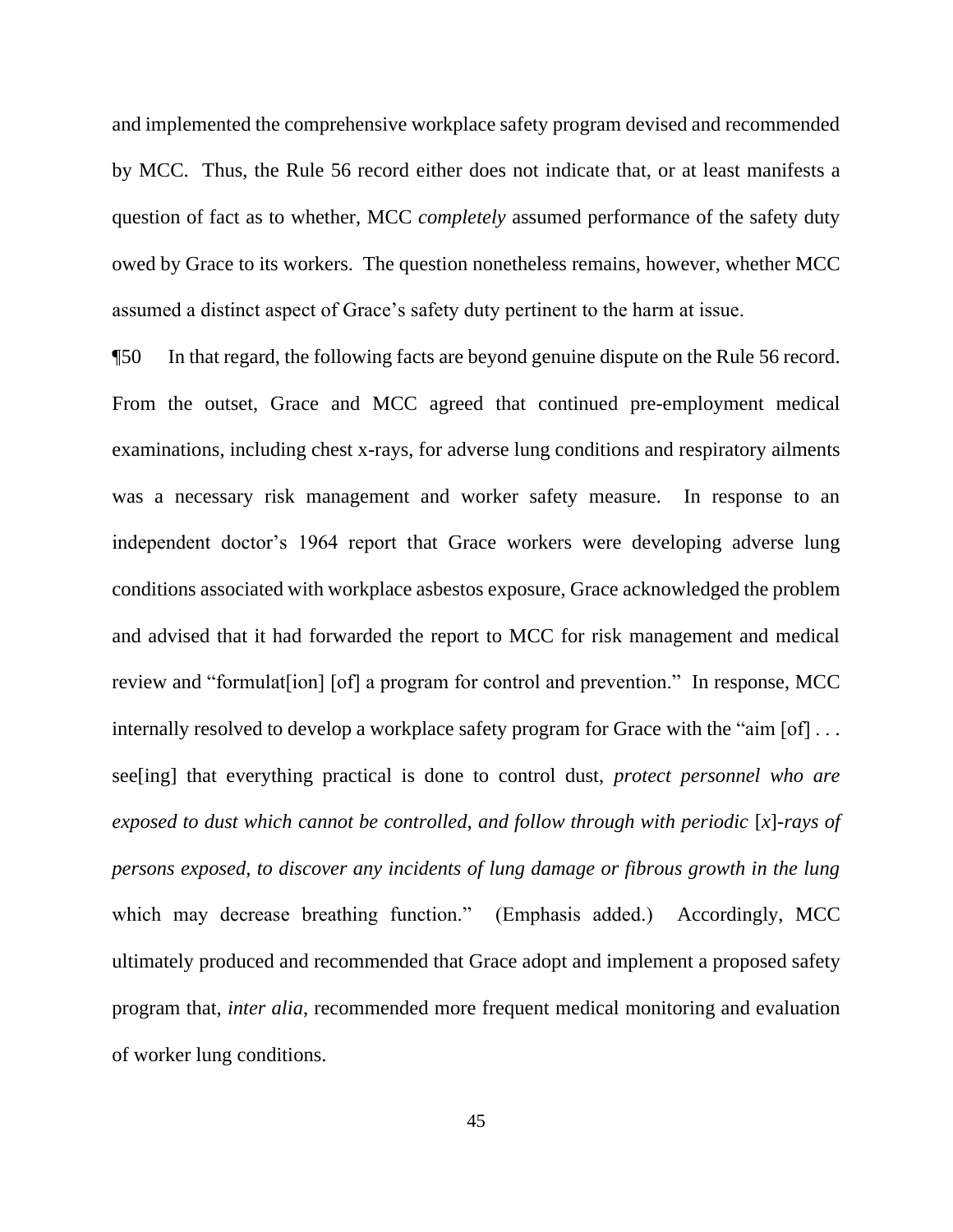¶51 Regardless of any factual question as to whether or to what extent Grace adopted or implemented other aspects of MCC's proposed safety program, it is beyond genuine material dispute on the Rule 56 record that, consistent with MCC's recommendation, Grace subsequently expanded its employee health screening program in 1964 to additionally require annual x-ray screening of all Zonolite Division employees and to provide for more frequent x-ray screening of selected employees on a discretionary case basis. In that regard, it is further beyond genuine material dispute that MCC, not Grace, was the party who, through its in-house medical director (Dr. Chenowith) and assigned risk management staff, then received and provided employee-specific medical diagnosis, prognosis, and related recommendations and opinions to Grace as to whether or under what conditions those employees could continue to safely work for Grace.<sup>33</sup>

¶52 Unlike the situation with workplace air quality monitoring and determination of dust control standards and measures, MCC has made no responsive factual assertion, much less a showing, that Grace was independently engaged in employee-specific medical monitoring and evaluation. Consequently, it is beyond genuine material dispute that MCC was exclusively providing the only employee-specific, asbestos-disease-related professional medical evaluations, recommendations for more frequent radiological

<sup>&</sup>lt;sup>33</sup> For example, in October 1969, after review by its medical staff of forwarded radiological reports regarding Grace workers, MCC recommended that Grace increase the x-ray screening frequency of sixty employees, including Hutt, from once a year to every six months to better track their progression of respiratory disease. The typewritten MCC recommendation included a handwritten note to Grace's safety administrator that "all of these men have fibrotic changes" but can "safely" continue working if protected "against high dust concentrations"— "our criteria for [dust] control by respirator protection" must be 5 mppcf. In that case, Grace's safety administrator disagreed and rejected MCC's recommendation.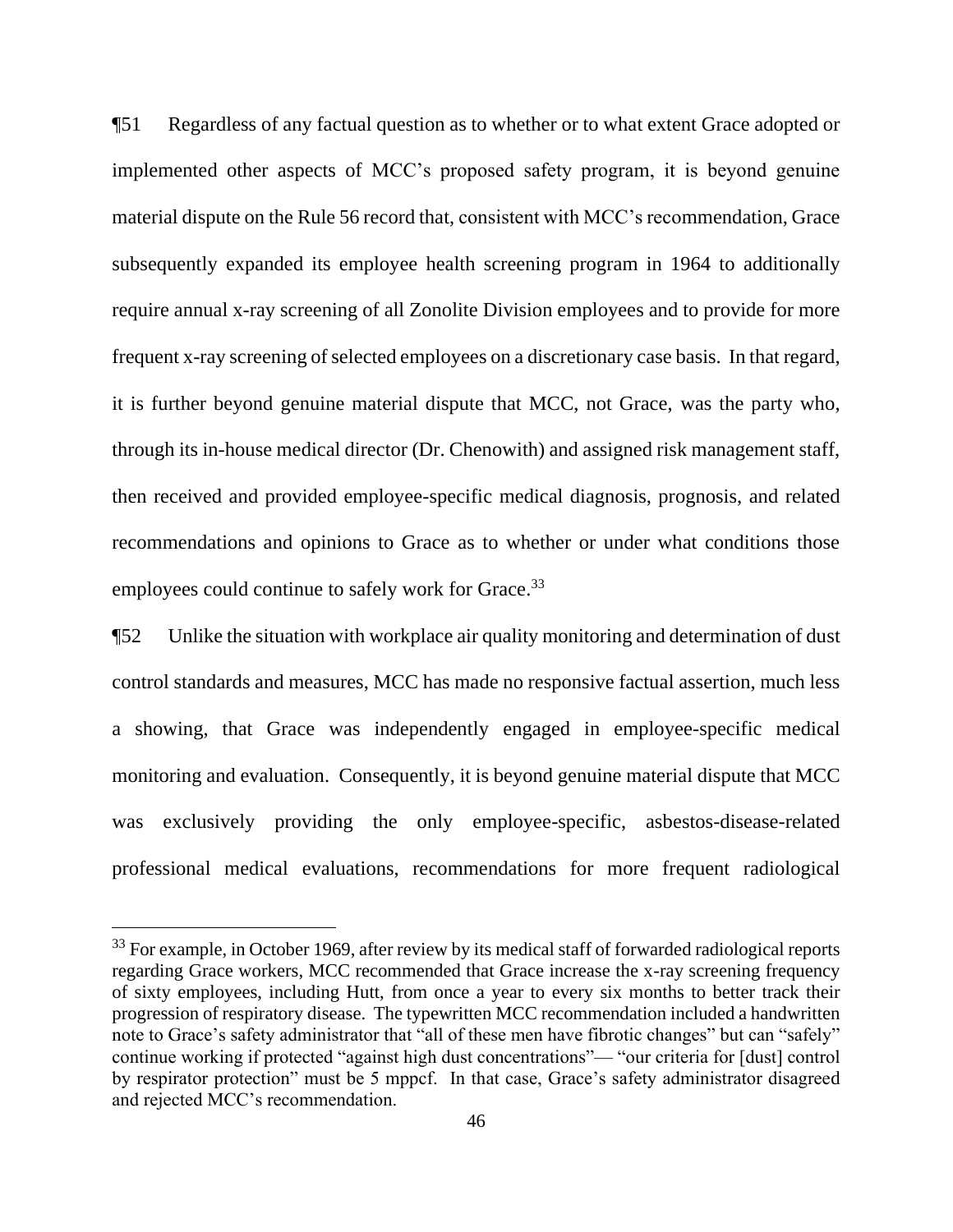monitoring, and recommendations as to whether and under what circumstances those employees could continue to safely work for Grace. The record thus reflects that Grace utilized a two-pronged workplace safety/risk management approach to deal with the airborne asbestos hazard—monitoring and managing of workplace environmental conditions and employee-specific medical monitoring to gauge the actual effect of environmental conditions on worker health and safety. While it administered and controlled the former, Grace delegated performance of the latter to MCC. Thus, regardless of whether or how Grace acted on the medical monitoring evaluations and recommendations provided by MCC, it is beyond genuine material dispute on the Rule 56 record that MCC's performance of the employee-specific medical monitoring of Grace workers constituted an assumption by MCC of that distinct aspect of the performance of Grace's safety duty to workers regarding the airborne asbestos hazard. Upon de novo review of the Rule 56 record, we hold that MCC owed a direct common law duty of care to Hutt and other Grace workers under Restatement (Second) of Torts § 324A(b) to use reasonable care under the circumstances to protect them from the known risk of exposure to airborne asbestos in the workplace.

¶53 In regard to the alternative duty predicate under Restatement (Second) of Torts § 324A(c), MCC asserts that there is no record evidence upon which to conclude that Hutt and other Grace workers relied on MCC, or that Grace relied on MCC, to provide for worker safety. Although Hutt and other Grace workers were unquestionably aware that they were subject to pre-employment and other medical monitoring required by Grace (and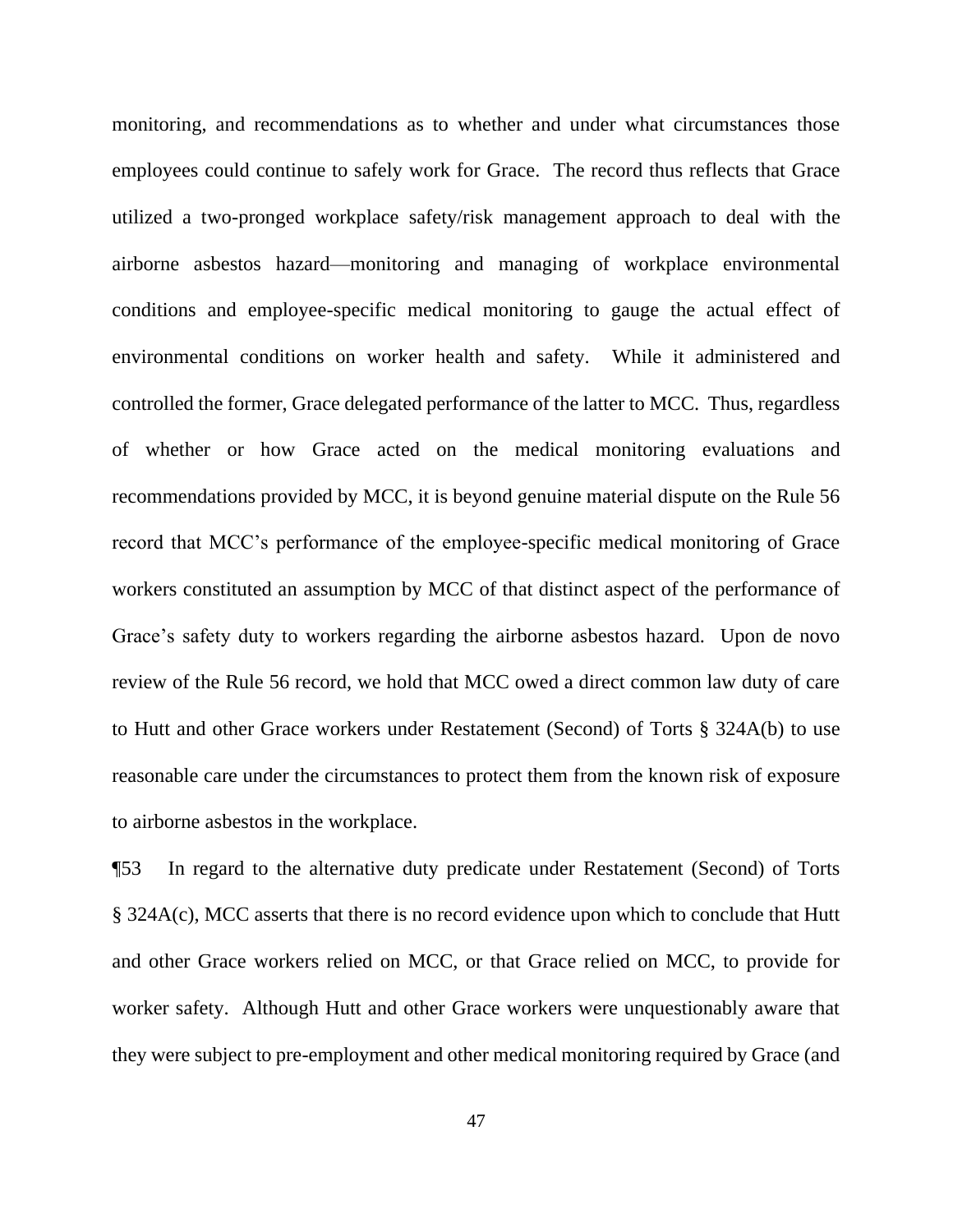thus had a reasonable expectation that they would be informed if it revealed a work-related health or safety problem), they have pointed to no evidence on the Rule 56 record upon which to conclude that they were in fact aware of MCC's involvement in worker medical monitoring or other workplace safety measures. Consequently, we agree with MCC that Hutt has failed to meet his Rule 56 burden of showing facts upon which to conclude that he and other Grace workers in fact relied on MCC to provide for their safety in any regard. ¶54 However, whether Grace relied on MCC to provide worker-specific medical evaluations and recommendations as a component of Grace's workplace safety and risk management efforts is another matter. Like § 324A(b), Restatement § 324A(c) does not require proof that the third party whom the other undertook to aid or serve thus completely neglected or forsook to provide or perform a "particular aspect of its safety program" only that the third party partially relied on the first party to perform some distinct aspect of the third party's safety program. *Canipe*, 736 F.2d at 1063. Here, for the same reasons that we held that MCC owed a duty to Hutt and other Grace workers under Restatement § 324A(b), it is similarly beyond genuine material dispute on the Rule 56 record that, regardless of whether or how Grace ultimately acted on the worker-specific medical monitoring evaluations and recommendations provided by MCC, Grace in fact relied on MCC to perform that distinct aspect of the workplace safety and risk management precautions that Grace deemed necessary to take. Therefore, upon de novo review of the Rule 56 record, we similarly hold that MCC owed a direct common law duty of care to Hutt and other Grace workers under Restatement (Second) of Torts § 324A(c) to use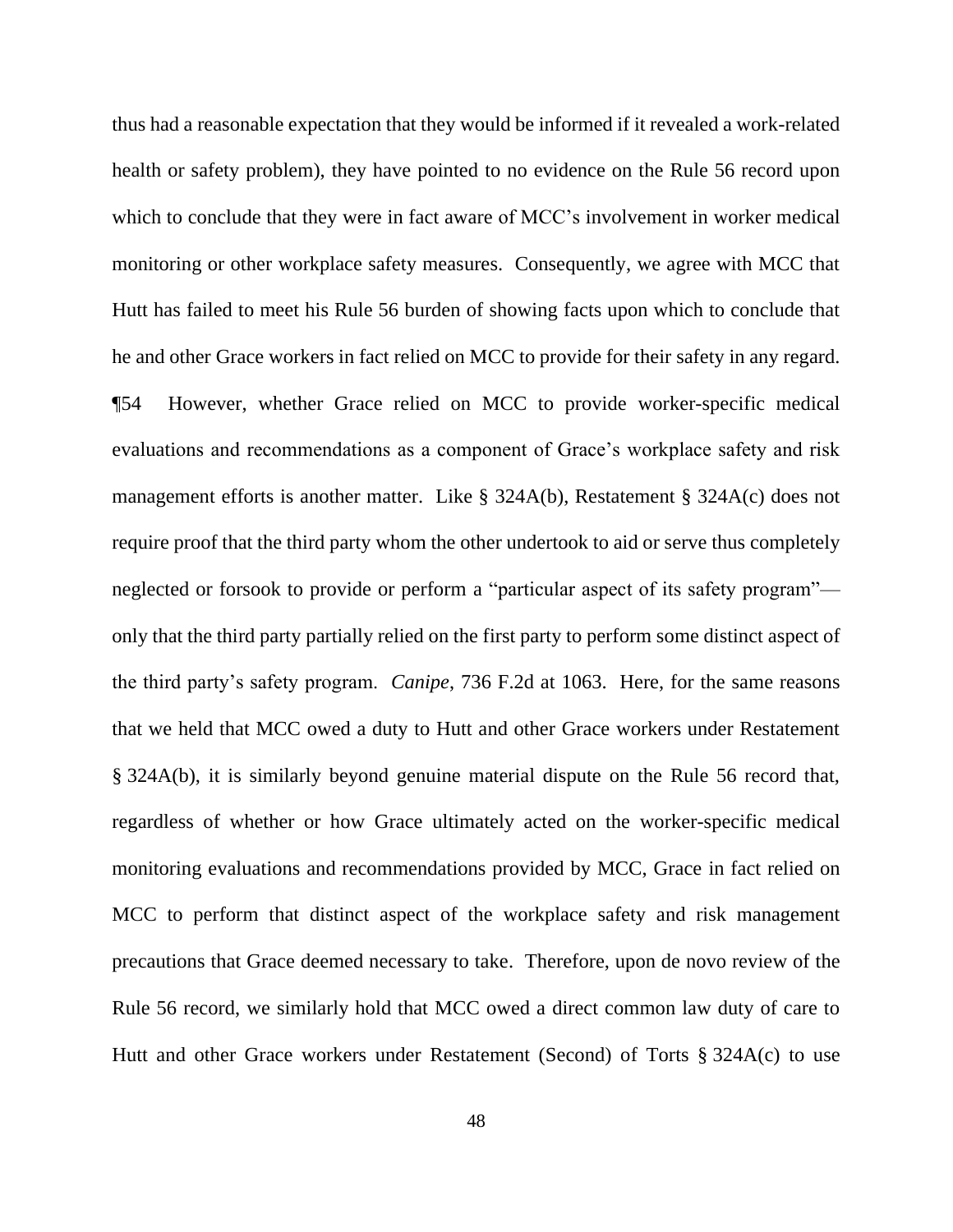reasonable care under the circumstances to protect them from the known risk of exposure to airborne asbestos in the workplace.

 $\text{I}$ 55 As to the scope of the duty owed in this case under Restatement § 324A(b)-(c), it is beyond genuine material dispute that MCC had no authority or practical ability to directly abate or reduce the workplace airborne asbestos hazard created by or resulting from Grace's vermiculite mining and processing operations. It is further beyond genuine material dispute that the substantial efforts made by MCC to influence Grace to abate or further reduce the hazard had no effect on Grace. Therefore, based on the record in this case, we hold that the scope of duty owed by MCC to Hutt and other Grace workers was to use reasonable care under the circumstances to warn them of the known risk of exposure to airborne asbestos in and about Grace workplace(s).

#### **CONCLUSION**

¶56 In addition to foreseeability of harm and related public policy considerations when implicated under *Busta*, 276 Mont. at 372, 916 P.2d at 140, and *Mang*, 153 Mont. at 437-39, 458 P.2d at 781-82 (citing *Palsgraf*, 162 N.E. at 99-100), we adopt our foregoing elemental formulation of Restatement (Second) of Torts § 324A as an additional prerequisite for determining whether one who affirmatively undertakes to render aid or services to a third party owes a duty of reasonable care to others regarding foreseeable risks of harm directly created or resulting from the conduct of the third party. Accordingly, we hold that the Asbestos Court erroneously granted Hutt summary judgment on the duty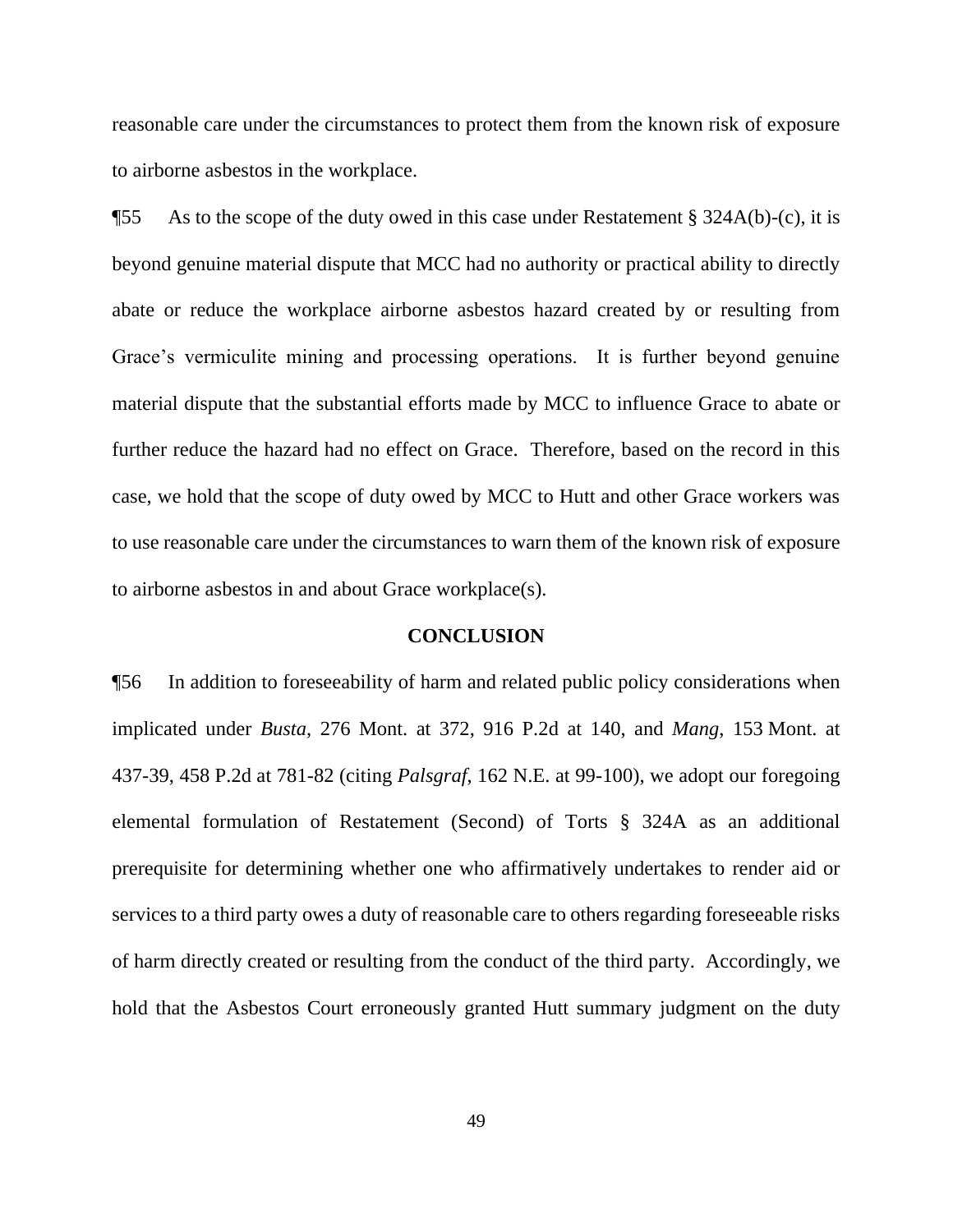element of his negligence claim without applying Restatement (Second) of Torts § 324A to the Rule 56 factual record in this case.

¶57 However, we will affirm a district court decision that reaches the correct result even if for the wrong reason. *Hudson v. Irwin*, 2018 MT 8, ¶ 12, 390 Mont. 138, 408 P.3d 1283; *Talbot v. WMK-Davis, LLC*, 2016 MT 247, ¶ 6, 385 Mont. 109, 380 P.3d 823; *Estate of Willson v. Addison*, 2011 MT 179, ¶ 29, 361 Mont. 269, 258 P.3d 410; *Cheff v. BNSF Ry. Co.*, 2010 MT 235, ¶ 37, 358 Mont. 144, 243 P.3d 1115; *Wells Fargo Bank v. Talmage,* 2007 MT 45, ¶ 23, 336 Mont. 125, 152 P.3d 1275. Accordingly, upon de novo review of the Rule 56 record, we hold that MCC owed Hutt and other Grace workers a direct common law duty under Restatement (Second) of Torts § 324A(b)-(c) to use reasonable care under the circumstances to warn them of the known risk of exposure to airborne asbestos in the Grace workplace(s).<sup>34</sup> As a matter of Montana common law, MCC's duty does not arise as a result or function of, and is not dependent upon, its independent contractual duty to Grace or Grace's common law duty to its workers. Rather, MCC's duty arises independently under our common law adoption and application of Restatement § 324A to the facts of this case. MCC's duty, and any resulting liability for breach thereof, thus arises based solely on MCC's own knowledge of conditions and circumstances in and about Grace facilities and operations, and its own conduct, wholly independent of its independent

<sup>&</sup>lt;sup>34</sup> Contrary to the assertion in Justice McKinnon's concurrence, we do not "conclude there are insufficient facts to support the existence of a duty under  $\lceil \frac{6}{5} \cdot 324A \rceil$  (a)." This opinion simply states the applicable legal criteria under § 324A(a) and then stops short of applying it to the factual record in light of our holdings under § 324A(b)-(c).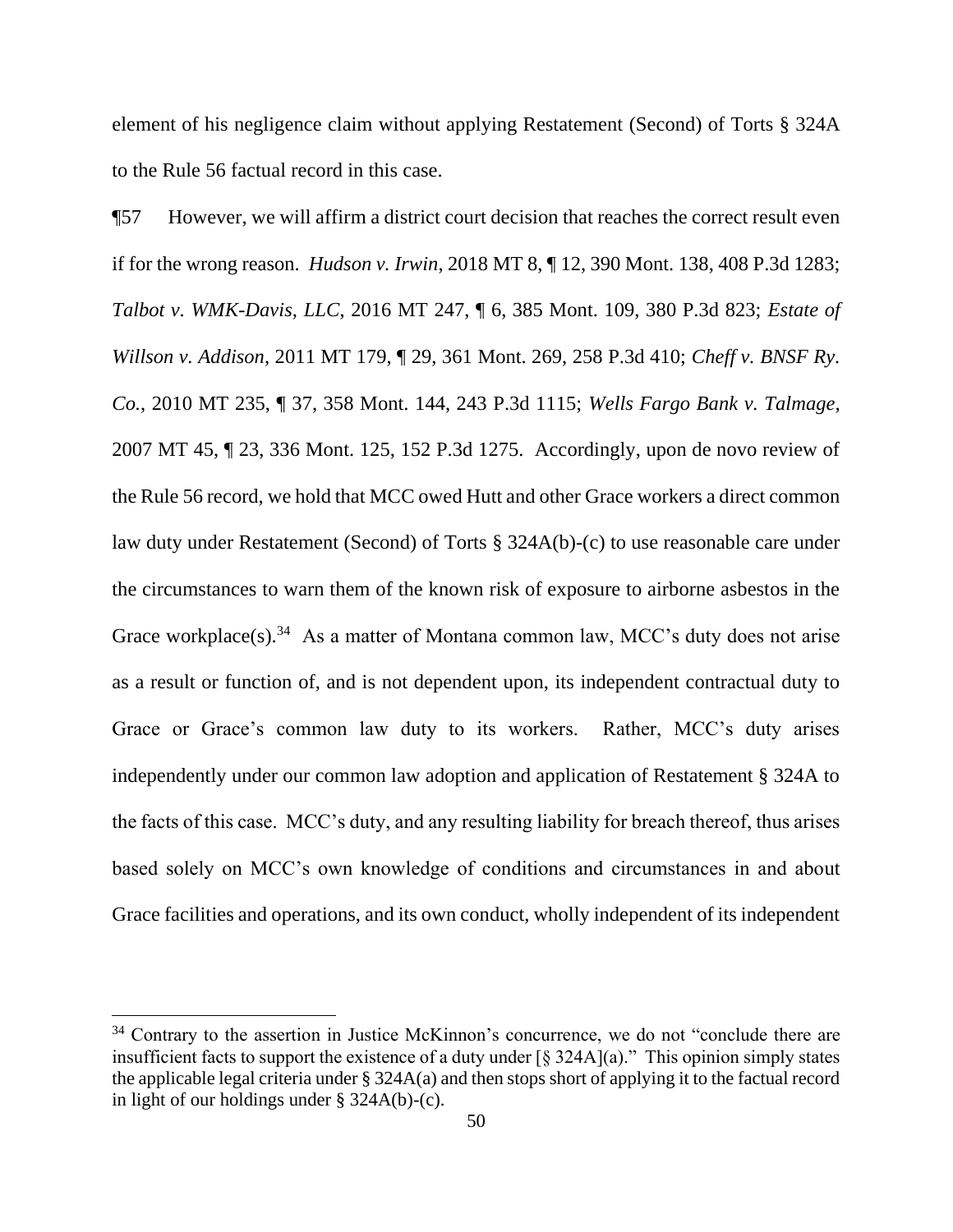contract duty to Grace, Grace's independent common law duty to its workers, or any act or omission by either in breach thereof.

¶58 Affirmed and remanded for further proceedings in accordance with this Opinion.

# /S/ DIRK M. SANDEFUR

We concur:

/S/ MIKE McGRATH /S/ JIM RICE /S/ BETH BAKER /S/ JAMES JEREMIAH SHEA /S/ LAURIE McKINNON /S/ INGRID GUSTAFSON

Justice Ingrid Gustafson, concurring.

¶59 I concur with the majority's opinion. However, on de novo review under M. R. Civ. P. 56, I would apply Restatement § 324A to the record before us and find MCC owed a duty of care to Hutt and other Grace workers under subsections (a), (b), and (c).

¶60 First, on the record before us, under Restatement § 324A(a), I believe there are sufficient facts upon which to conclude MCC's affirmative actions in concealing the known asbestos risk and worker injuries from workers and the Industrial Accident Board caused increased or prolonged exposure to asbestos, thereby increasing the risk of harm to workers beyond the preexisting risk created by Grace. The Court accurately notes, "To establish the threshold existence of a duty of care under  $\S$  324A(a), the claimant must state . . . facts upon which to conclude that some particular *affirmative action* by the first party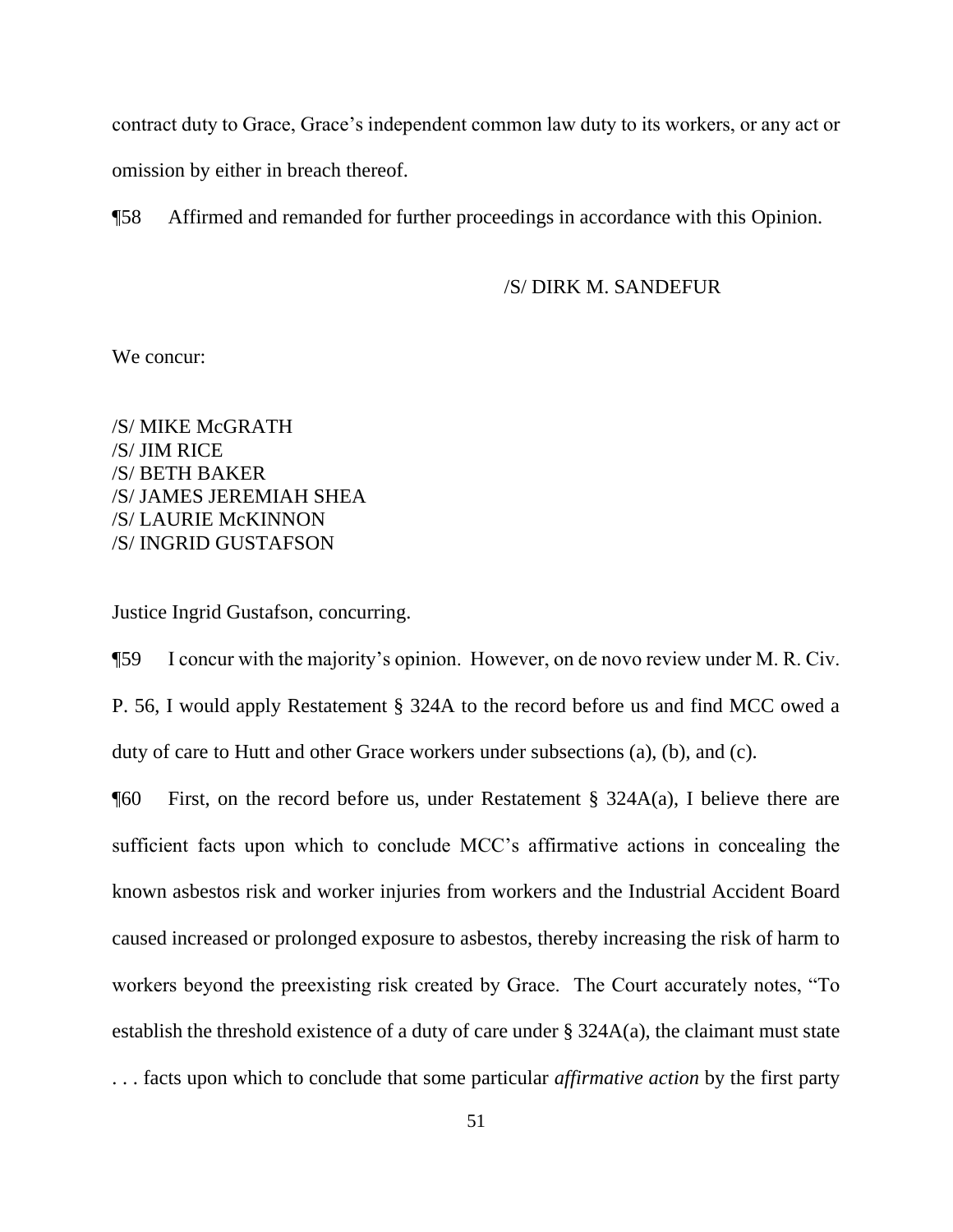caused an *actual change in preexisting conditions*, thereby increasing the risk of harm at issue beyond the preexisting risk created by or resulting from the third party's conduct or other independent circumstances." Opinion ¶ 43 (emphasis added) (citations omitted). On the record before us, I believe there is ample evidence to support a duty of care owed by MCC to Hutt under Restatement § 324A(a). MCC's contemporaneous correspondence and records and the depositions of its representatives under M. R. Civ. P. 30(b)(6) readily support a determination that MCC's actions increased the risk of harm to workers at Grace's Libby area Zonolite Division facilities (the "Mill") over the preexisting risk created by Grace. MCC's goal was to avoid having to pay occupational disease claims. MCC partly sought to accomplish this goal by improving worker safety; however, MCC also sought to accomplish this goal by concealing the extent of the danger the workers faced from the asbestos-laden dust and by preventing workers from discovering that some of them were developing asbestos-related disease.

¶61 MCC informed Grace it would develop a Safety Program to implement at the Mill which Grace represented would be used to control and prevent the dust problem. After Dr. Nelson made Grace aware of his concerns about the Mill workers in August 1964, F.W. Rupp, the Treasurer for Grace's Zonolite Division, informed Dr. Nelson that Grace was "definitely interested in the welfare of its employees. Maryland Casualty Company is formulating a program for control and prevention in relation to the dust problem." On September 15, 1964, V.W. Zanone, MCC's Assistant Resident Manager, informed Grace that MCC's Engineering Division, in conjunction with MCC's Medical Division, was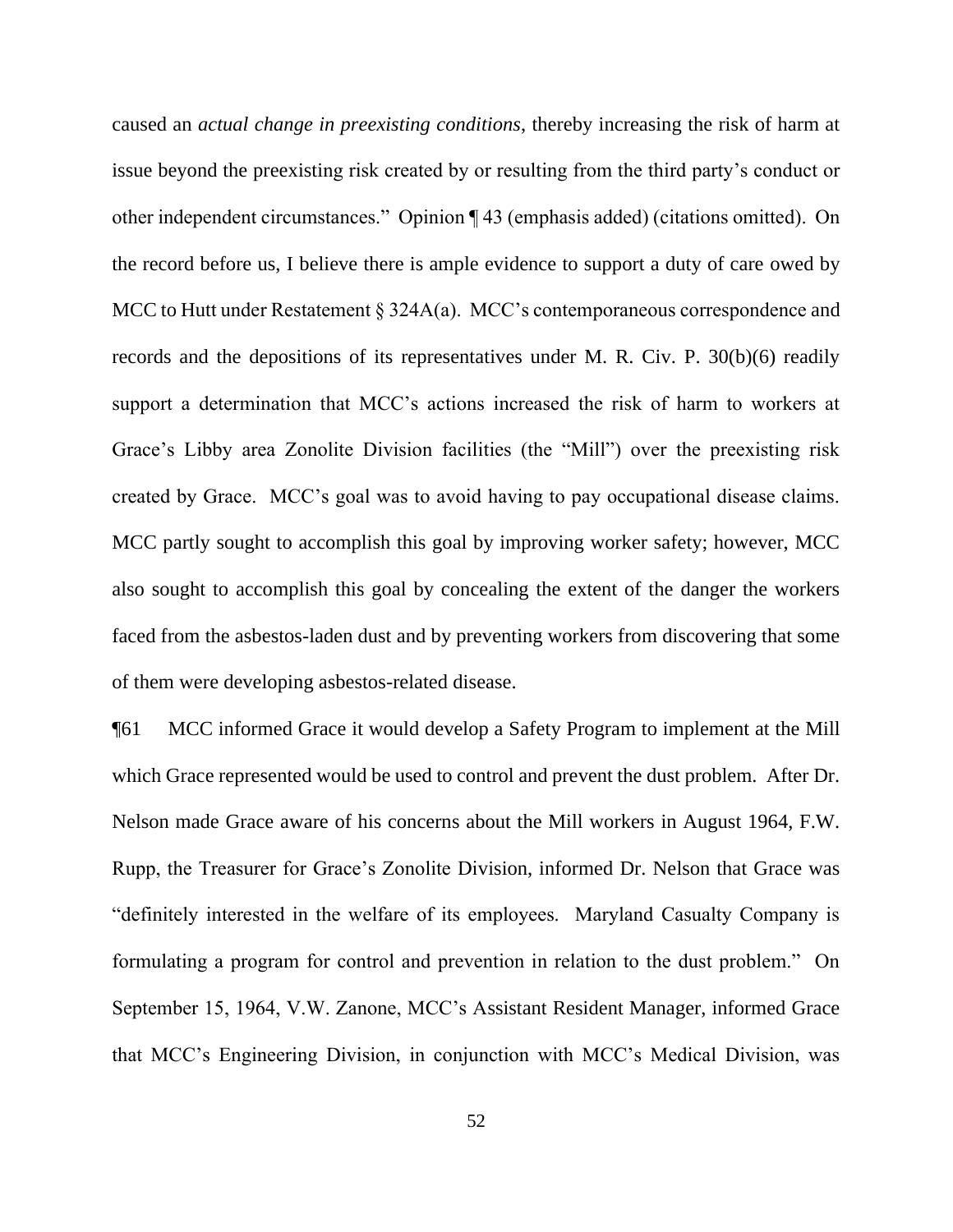formulating a program for control and prevention of the "dust problem" at the Mill. From the correspondence of both Grace and MCC representatives, it is clear both parties understood that MCC, not Grace, was developing the Safety Program, and that MCC's program would include managing the "dust problem."

¶62 It is also clear from the record that both MCC and Grace used "dust problem" as a euphemism for the workers' exposure to airborne asbestos. During this time, the dust at the Mill consisted of up to 80% asbestos and almost every reading taken at the Mill indicated the dust exposure the workers experienced was above the level believed to be safe. However, there is no indication that Grace or MCC ever informed the workers that the dust contained asbestos, asbestos was dangerous, and workers were suffering lung ailments because of it. The record further indicates that not only did MCC fail to warn the workers, but it took *affirmative* actions to conceal this information from the workers, effectively increasing the risk of additional harm to Mill workers from further asbestos exposure.

¶63 On September 24, 1964, L.E. (Larry) Park, MCC's Home Office Supervisor in its Accident Prevention Department, sent a lengthy letter to W.C. Trimmer, a supervisor in Grace's Accident Prevention Department, about the Safety Program. Park explained that an MCC safety engineer was drafting the Safety Program for the Mill, and the engineer was directed to clear the draft through Park's office before providing it as a proposal to Grace. Park explained, "Our aim in the program will be to see that everything practical is done to control dust, protect personnel who are exposed to dust which cannot be controlled,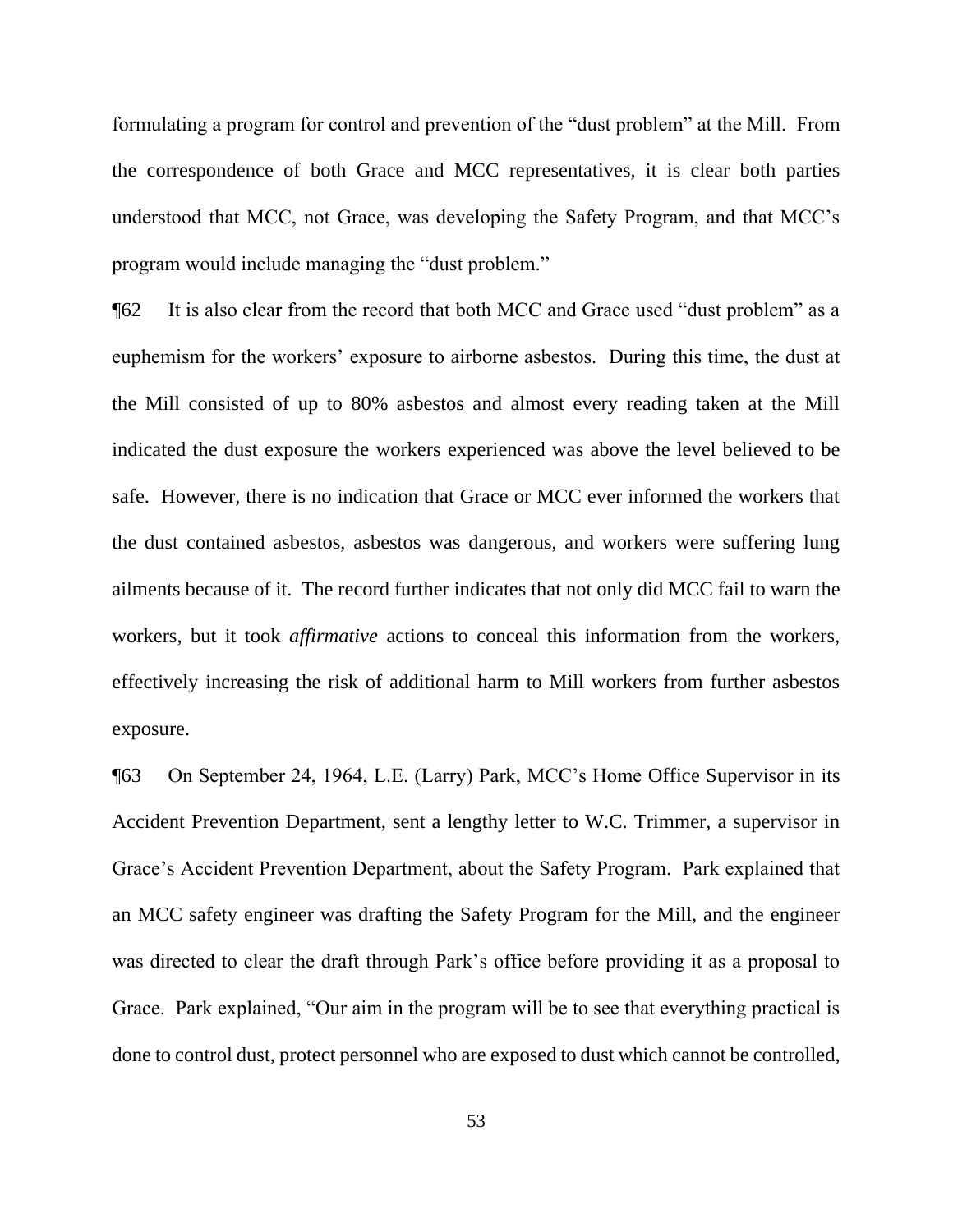and follow through with periodical x-rays of persons exposed to discover any incidents of lung damage or fibrous growth in the lung which may decrease breathing function." Park's letter indicated MCC would require Grace to implement and abide by the Safety Program MCC was developing. He advised:

In regard to employees, it is absolutely essential that an X-ray be taken of the lungs and heart prior to employment and the X-ray studied by a qualified radiologist. The findings of this radiologist must be closely followed to prevent the employment of any person who already has changes in either the respiratory system or the circulatory system indicative of either inflammatory symptoms or pneumoconiosis type disease. Periodic X-rays must then be made at least annually of all exposed employees to locate and remove from the musty atmosphere any employee who is being affected by the breathing of dusts.

Park further explained Grace would need to comply with MCC's program for reemployment examination and standards, and that this program would "be very carefully spelled out to prevent the hiring of known Silicotics, tuberculosis victims or persons suffering from other lung impairment." Park advised, "Our responsibility for coordination between the examining physicians, the personnel manager of the particular plant and the W. R. Grace management is, therefore, most important to see that not only is an adequate program put into effect, but that it is followed." Park gave examples of procedures which he anticipated MCC would include in the Safety Program that were intended to ensure that Grace would not hire "unsuitable applicants." The Safety Program would require each applicant to be "[g]rad[ed] . . . based upon his physical condition" and this grade would control whether Grace could consider the applicant for employment.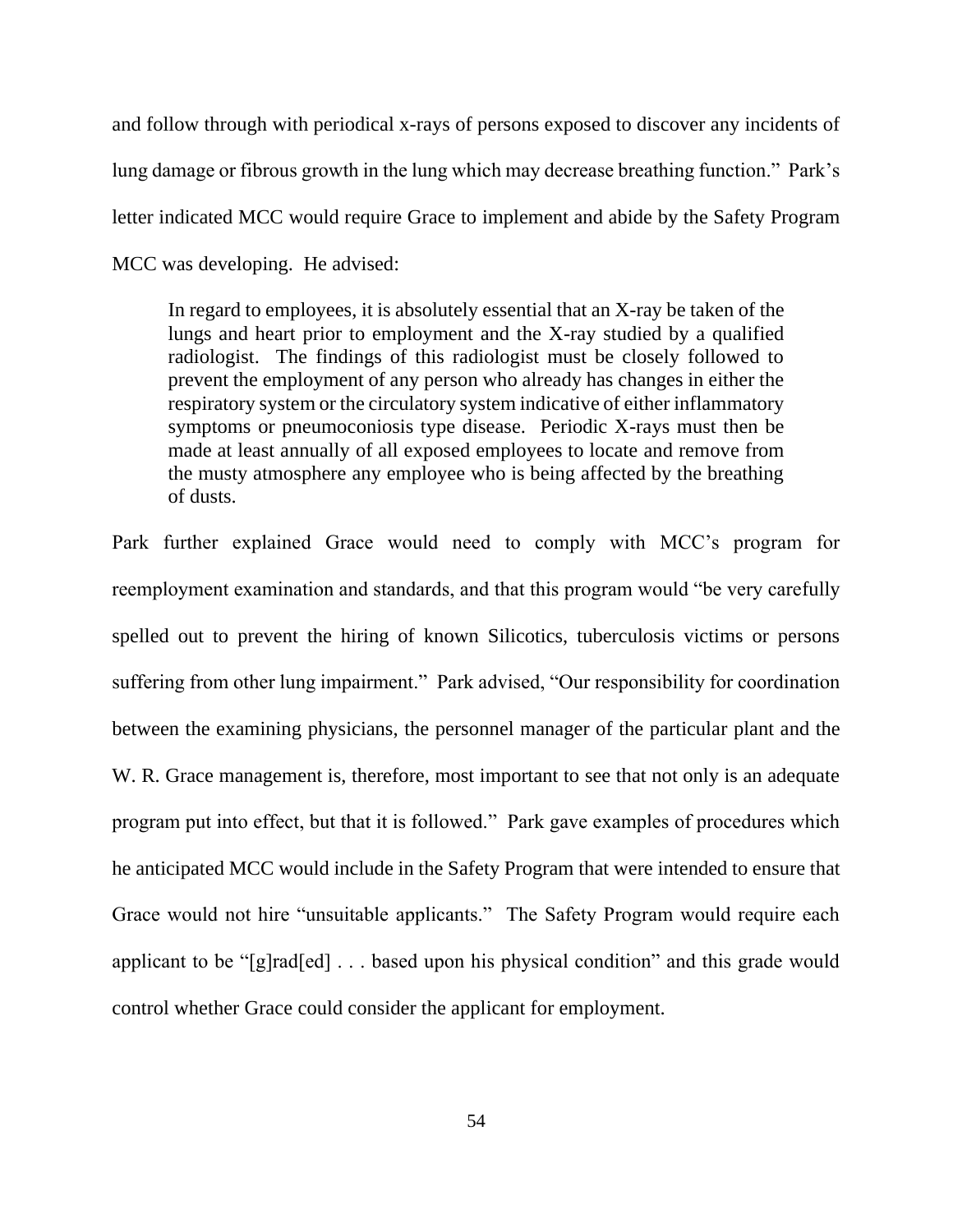¶64 On October 7, 1964, Zanone wrote to the Zonolite Division of Grace about the "dust problem" at the Mill. He reminded Grace, "We are presently engaging in drafting an overall program for the entire Zonolite operation and all phases of prevention and control of dust conditions will be part of that program." He assured Grace that MCC's Safety Program "will be most comprehensive[,] covering all phases of accident prevention as well as industrial hygiene." Zanone further stated that Dr. Nelson's recent correspondence had caused MCC to wish to see the x-rays and radiological reports Dr. Nelson had referred to. He asked Grace to forward these items to Dr. Robert F. Chenowith, M.D., MCC's Medical Director.

¶65 On MCC's behalf, Dr. Chenowith began reviewing the studies of x-rays and lung function done on the Mill workers. Grace agreed to forward all radiological reports for all Mill workers to Dr. Chenowith to review and compare with previous studies. MCC directed Grace to obtain new x-rays of every worker and send these films to Dr. Chenowith, which Grace did.

¶66 The Safety Program that MCC ultimately produced for the Mill was 37 pages long. While the document covered dust control and personal protection, among other topics, it did not mention the dust contained asbestos or any hazardous substance. Although MCC did not mandate any warnings about asbestos or the dangerous content of the dust, it mandated Grace "reassign" any employee who develops "signs or symptoms of respiratory involvement" and to notify MCC of any such reassignments.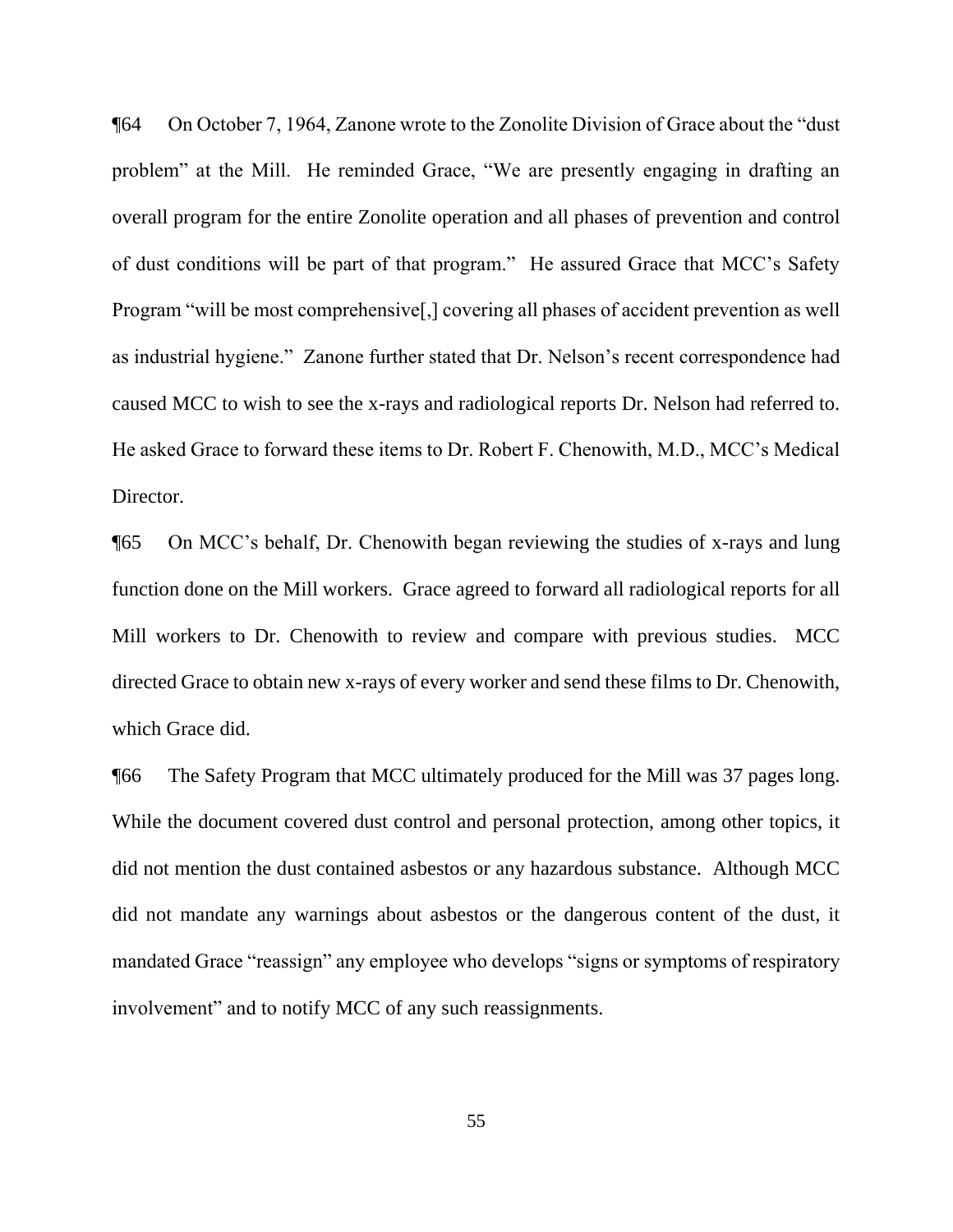¶67 In addition to the Safety Program, MCC developed standardized warning signs it provided to employers and directed them to use. MCC directed the use of such signs at the Mill, including "stop and go symbols" that Grace installed at MCC's direction. After an MCC safety engineer visited the Mill, MCC followed up with a letter to Grace directing it to post a sign at the loading docks that said, "Wear your respirators." However, there is no evidence that MCC ever provided any signs or directed Grace to post any signs that warned workers that the dust contained asbestos or that airborne asbestos was hazardous. There is no evidence that the Mill contained any warning signs about asbestos prior to December 1972.

¶68 On November 9, 1964, Park wrote a letter to W.E. Walker, MCC Safety Inspector in the Accident Prevention Department of MCC's Seattle office. Park advised Walker that MCC had obtained information from a whistleblower advising MCC that medical surveys had been performed on Mill workers that indicated they exhibited increased symptoms of chronic respiratory disease, and that local doctors were independently carrying out studies to confirm these findings. According to the letter, after visiting the Mill in July, Walker recommended quarterly "service" of the risk to Mill workers, but in October, Walker reported MCC planned to "service" the Mill annually. Park demanded an explanation for this revision in light of the medical studies that had come to MCC's attention. He informed Walker, "[W]e must provide the best safety engineering service available on as frequent a basis as possible." However, he cautioned Walker that the reports of increased respiratory disease in the Mill workers "is highly confidential and must not get out of your own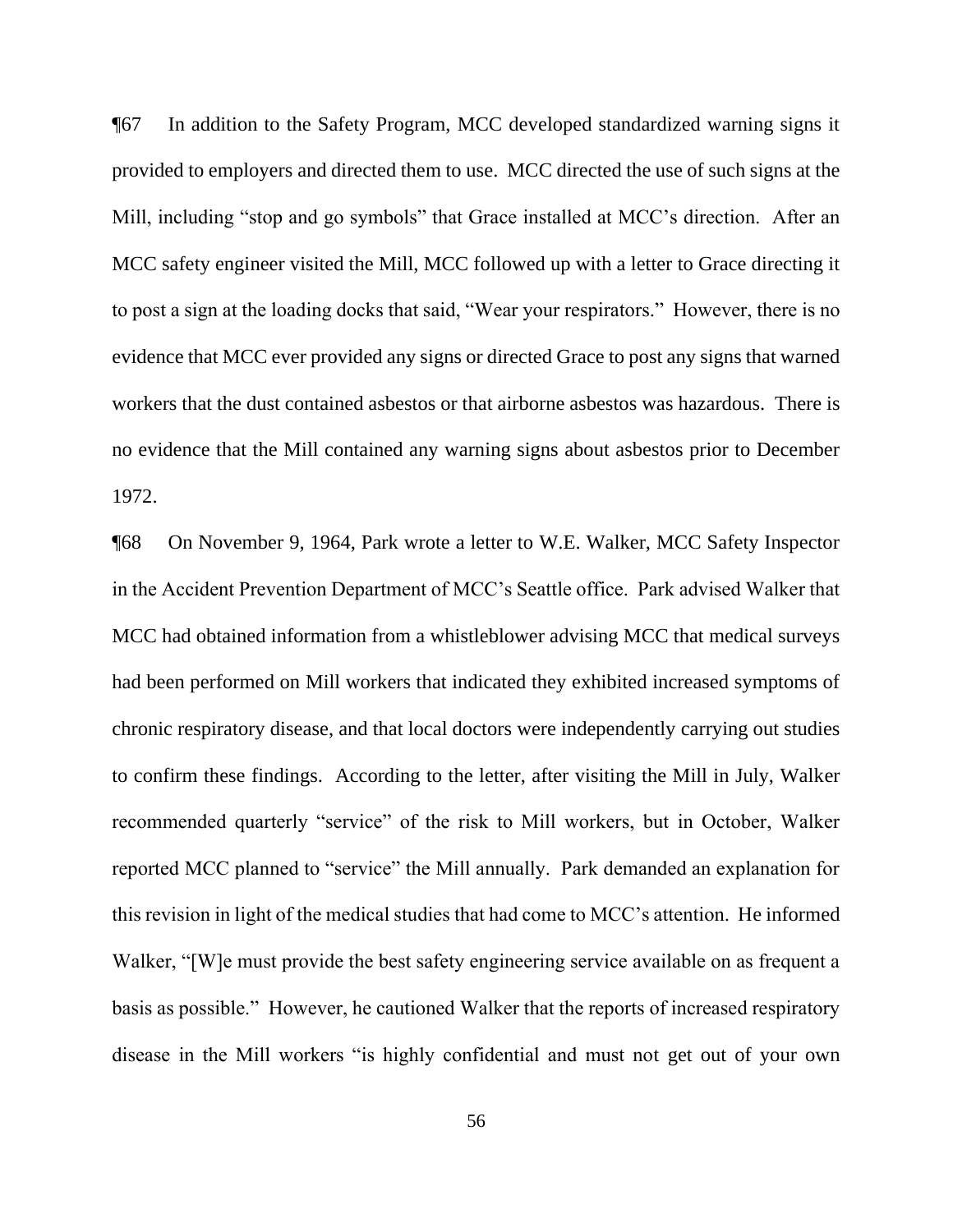offices." He further added, "Our problem is to determine means of controlling the problems so that further occupational disease does not develop and to arrange for job placement or rehabilitation where necessary to prevent claims arising from existing lung deficiencies." Although Park's letter indicates MCC's commitment to improving safety at the Mill, it also lays bare the concealment aspect of MCC's plan to avoid paying claims. As Park admits, MCC's strategy was to prevent workers from filing claims—even though the medical findings indicated these workers had been injured at the Mill.

¶69 On December 29, 1964, Park wrote to Zanone, his supervisor, about ongoing concerns with the Mill. He praised the Safety Program that MCC was developing for the Mill, advising Zanone that the draft was nearing completion and that it was "a well rounded program covering every phase of employment from pre-employment examination to retirement." He further noted the rehabilitation section "limits the likelihood of our exposures to claims under the occupational disease act even below what would normally be expected for this type of risk." He added, "It is my personal opinion that we can satisfactorily engineer this risk . . . ." At the time Park wrote this letter, MCC knew at least 30 Mill workers had asbestos-related disease.

¶70 Park also wrote to T.B. McMath, the Director of the Accident Prevention Department of the Zonolite Division of Grace, that day. He discussed the progress of MCC's Safety Program draft, advising McMath that Grace had approved MCC's first draft. He further noted that MCC was aware of chronic lung disease issues prevalent in the area of the Mill and noted MCC had endorsed its policy to cover asbestosis because MCC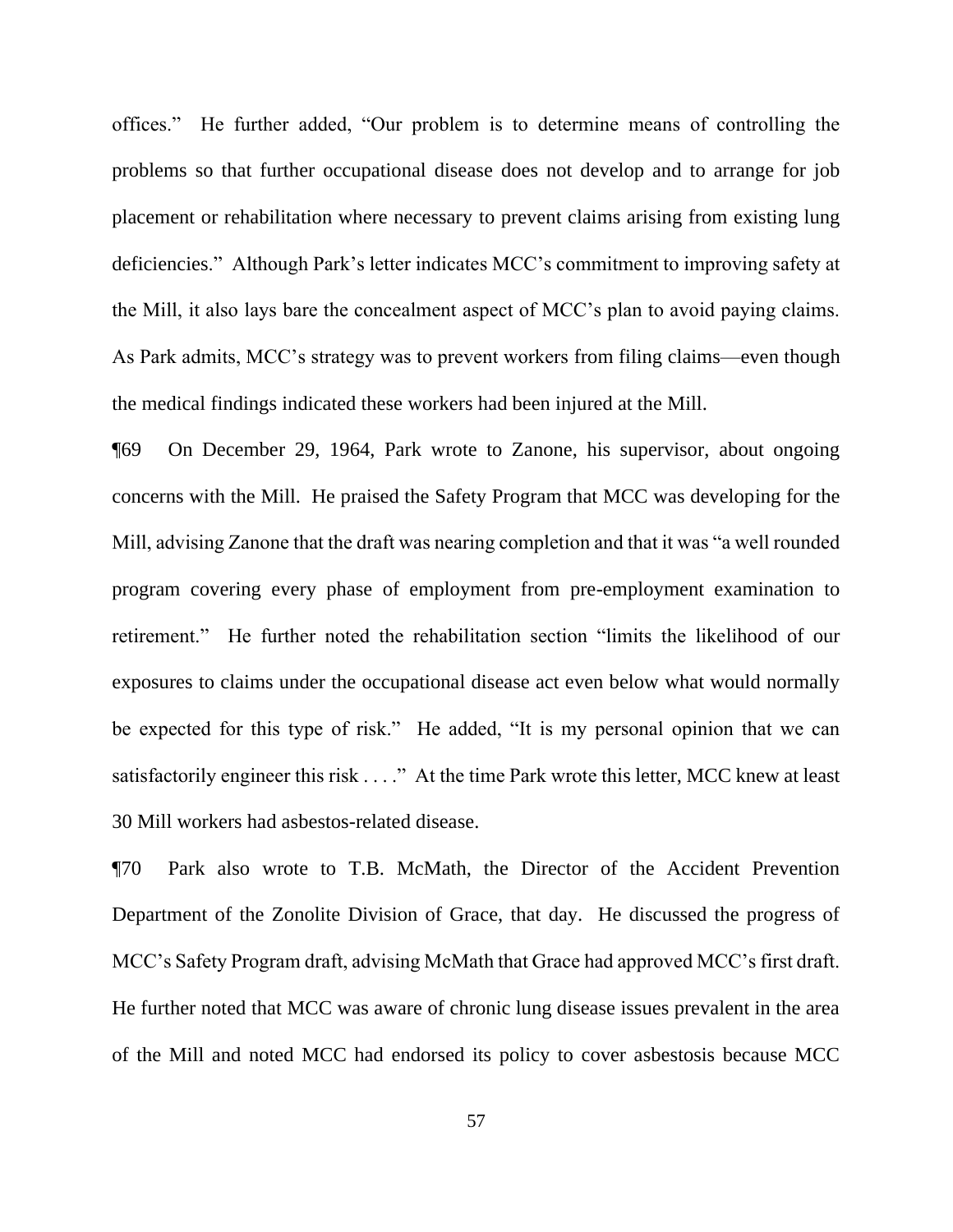understood it "would only be liable for those cases which became totally disabled during our policy period" and MCC was confident Grace would cooperate with MCC's development and maintenance of an occupational disease control program at the Mill. Park further noted he anticipated Grace's cooperation in providing Dr. Chenowith with any information he needed to evaluate the present physical conditions of the Mill workers, including x-ray films. However, as later correspondence indicated, MCC did not use this medical information Grace provided pursuant to the Safety Plan to inform workers of their illness and to provide them with medical treatment; instead, MCC used this information to "reassign" workers with lung damage to less dusty areas of the Mill as a way of delaying claim filings.

¶71 Sometime after September 7, 1966, Park forwarded to Peter Kostic, the Safety Administrator at Grace, a letter he had initially written to Walker in which Park suggested a course of action regarding some of the x-rays and radiologic reports of Mill workers that MCC had received. In the letter to Walker, Park stated, "[A]fter a cursory review of the x-ray reports received this morning, it would appear expedient that we develop some background information on a few of the [Mill] personnel." However, Park advised Walker, gathering this background information "will require diplomacy and tact," and he directed Walker to wait until his next in-person visit to the Mill to discuss the matter in confidence with E.D. Lovick, the manager of Grace's Zonolite Libby Operation, "without anyone else being in on the conversation." Park provided Walker with a list of nine Mill workers whom he desired for Walker to confidentially collect additional information about—questions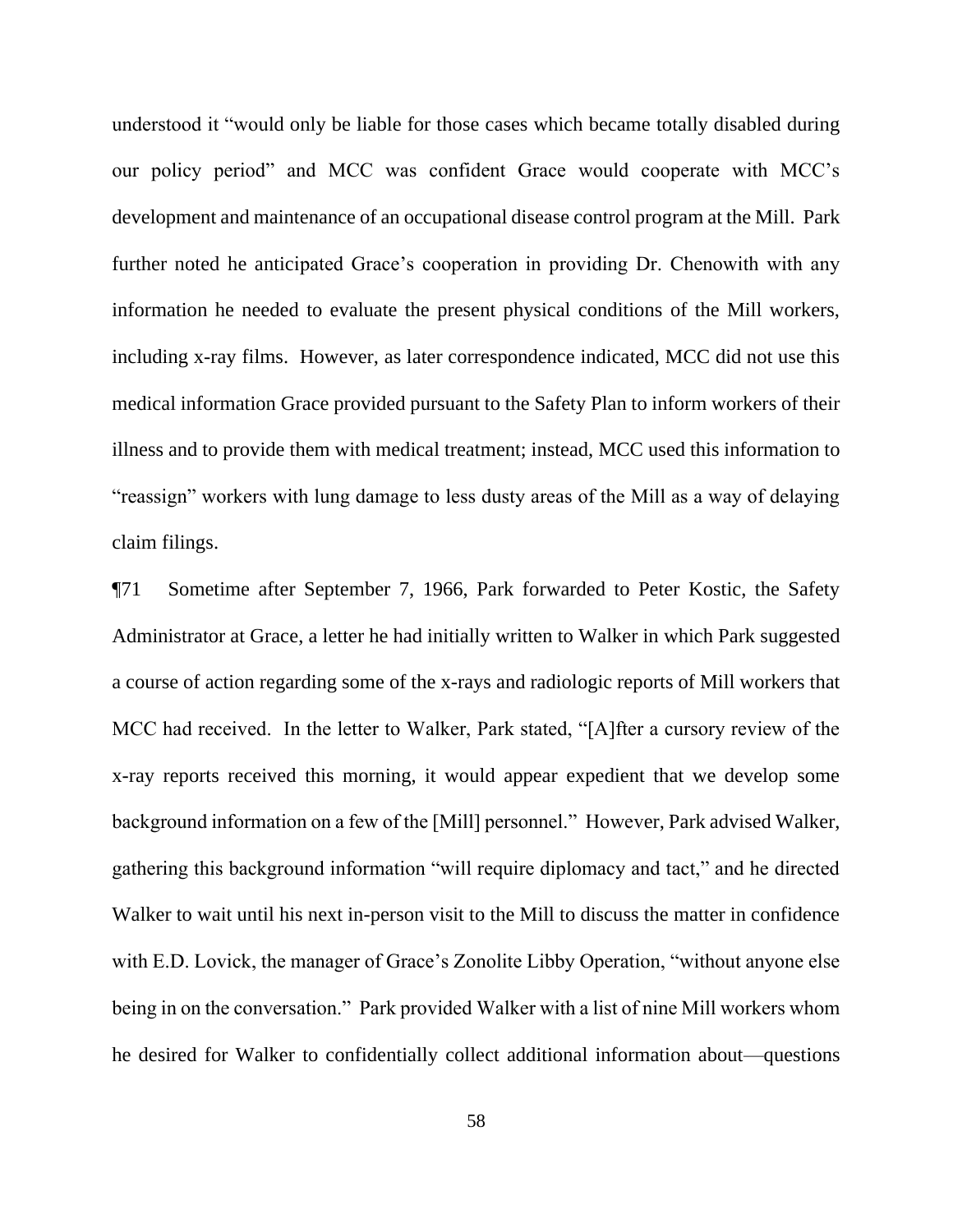such as whether the worker showed any sign of illness. Park advised Walker he was only to seek this information if Lovick could provide it confidentially. In forwarding this letter to Kostic, Park added a handwritten note asking Kostic to keep the letter confidential and to not share the information until MCC had more time to investigate. Park noted he had informed Rupp that the radiologic reports of nine Mill workers were concerning, but he did not share the workers' names with Rupp, and he wished Kostic to also not share the names of the workers listed in the letter. In other words, although MCC was now aware that nine specific workers had concerning radiologic findings, MCC affirmatively acted to conceal the identities of those workers indefinitely.

¶72 On August 29, 1967, Park wrote to the Vice President of Grace's Zonolite Division and expressed approval for Grace's plan to relocate a ventilation fan, as recommended by MCC, in order to improve the air quality in the Mill. Park assured Grace once it made the recommended correction, "the atmosphere in your mill will return to acceptable levels." Again, it was MCC, not Grace, who dictated the dust control steps taken in the Mill.

¶73 Joe A. Baker, an MCC Safety Inspector, wrote a report about his October 18, 1967 visit to the Mill. He noted Grace had implemented all of the recommendations Baker had made upon his previous visit. Baker also met with Lovick to discuss seven specific Mill workers. Baker made note of the workers' ages, whether they smoked, and their previous places of employment. Baker commented the information Grace had available on these workers was inadequate, and he instructed Lovick to obtain better information on future hires.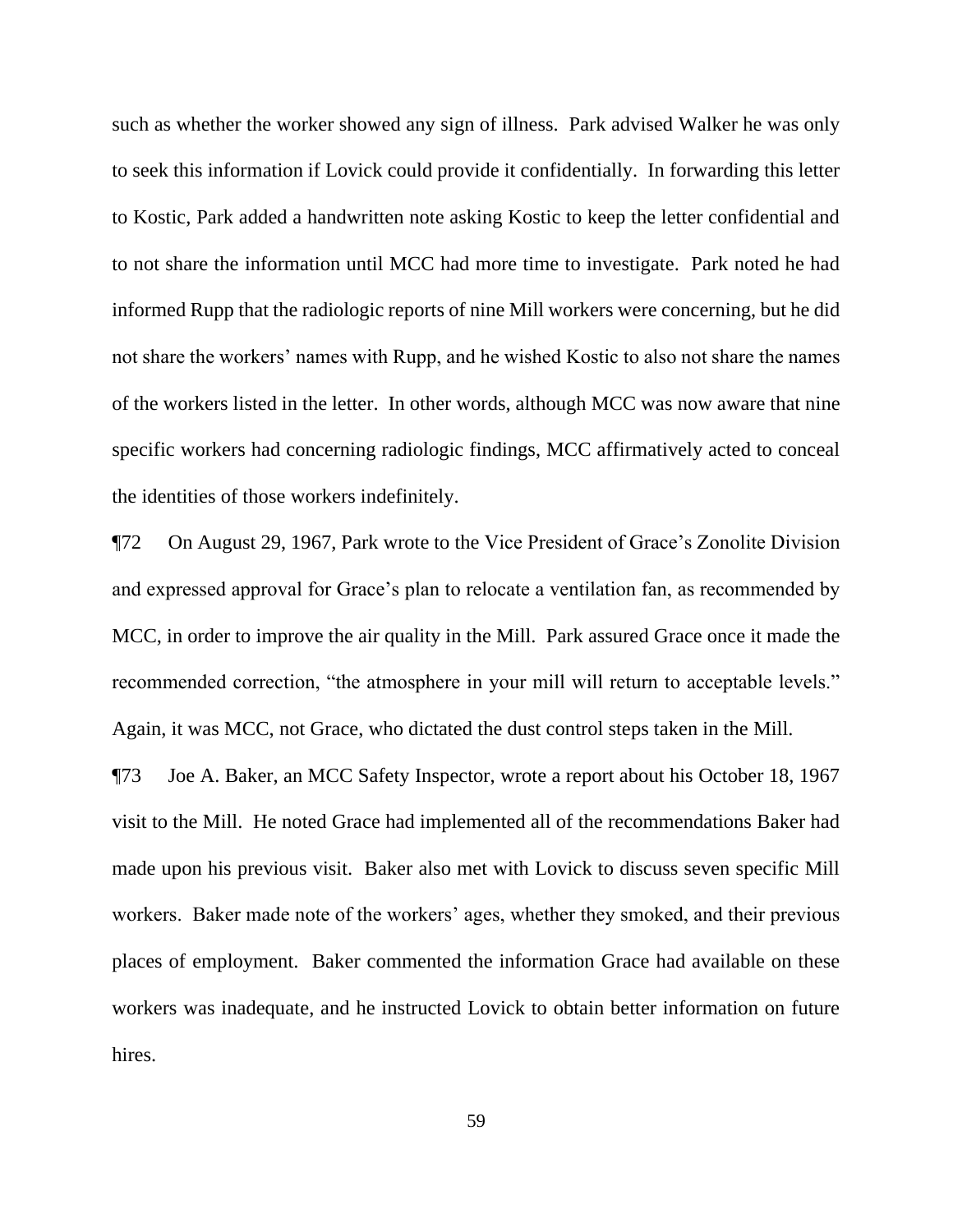¶74 After a Mill worker filed a claim alleging he suffered from asbestos-related disease as a result of working in the Mill, MCC took affirmative steps to prevent the public from learning about the problems at the Mill. On November 25, 1967, S. Y. Larrick, an MCC attorney based in Maryland, wrote a letter to John Hopkins, an MCC employee based in Oregon, that followed up on a recent telephone conversation they had had about a workers' compensation claim that had been filed by Lilas D. Welch, a Mill worker. Larrick recited some of the history of the Mill's "dust problem," explaining the Montana State Board of Health (State Board) had made note of this "dust problem" after it first inspected the Mill in 1956. Later inspections revealed the dust at the Mill contained asbestos and the dust concentrations "far exceed[ed] what were considered . . . allowable . . . ." The State Board made recommendations to Grace, but Grace was slow to implement the recommendations. By 1962, the State Board recognized the high asbestos content of the dust and it opined Grace had made "no progress" in dust mitigation. In 1963, the State Board urged Grace to take immediate action to lower the dust levels.

¶75 Larrick explained MCC intended to conceal as much information as possible about the nature and extent of the asbestos issue at the Mill. He urged Hopkins to keep the State Board reports regarding the Mill's chronic "dust problem" "out of the hands of the Industrial Accident Board, and through it, the general public." He expressed particular concern the Mill workers' union or local attorneys could become aware of the scope of the lung damage issues at the Mill.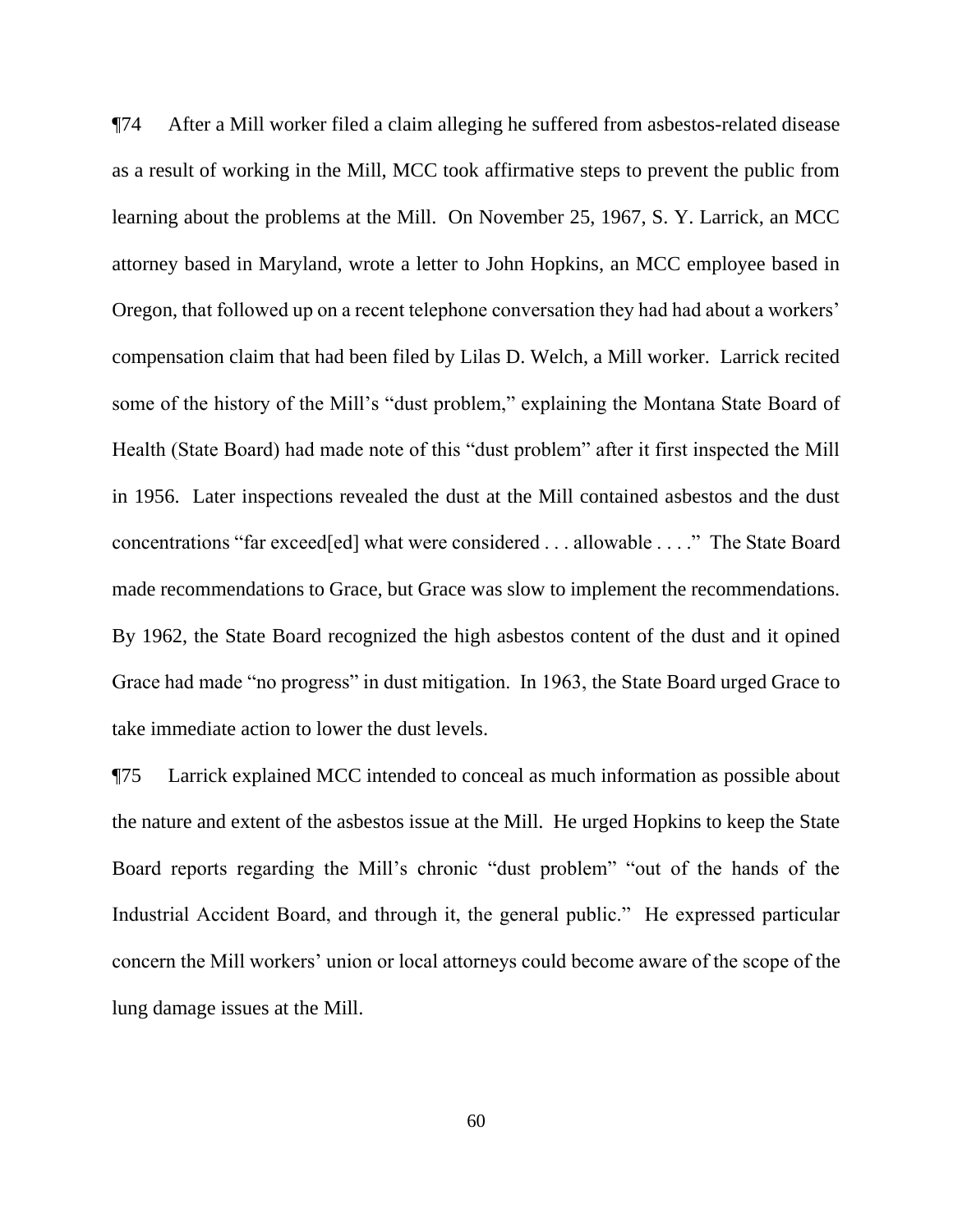¶76 Larrick also informed Hopkins that William Little, a Libby physician, had been conducting studies that indicated "a good many of the employees suffered from lung abnormalities which could be the result of encroaching asbestosis" and that when MCC learned this, MCC immediately sent representatives to Libby to meet with him. Dr. Little informed the MCC representatives that a significantly greater proportion of Mill workers suffered from lung abnormalities than would be expected in a normal population. He advised MCC that this was a "severe problem" and it should anticipate many occupational disease claims for asbestosis. However, Larrick informed Hopkins that the workers had not been informed of Dr. Little's conclusions. Instead, "apparently the only persons aware of the studies are [Grace's] officials, and Dr. Little." And Larrick intended to keep it that way: "Again, as you may well realize, I would much like to avoid having evidence presented by [Welch] which would reveal the extent and severity of the problem with which we are concerned."

¶77 Larrick informed Hopkins of the affirmative actions he had taken to avoid anyone else learning of the danger to the Mill workers. He explained that since Welch worked in a different area of the Mill than the area where the State Board conducted its dust testing, Larrick did not provide the State Board's reports to the Industrial Accident Board when it requested information about the dust conditions in the Mill because he was only required to provide "relevant" information—even though, as Larrick acknowledged later in the letter, the air from the area where the State Board conducted its dust testing was exhausted into the area where Welch had worked and therefore even MCC's own expert would be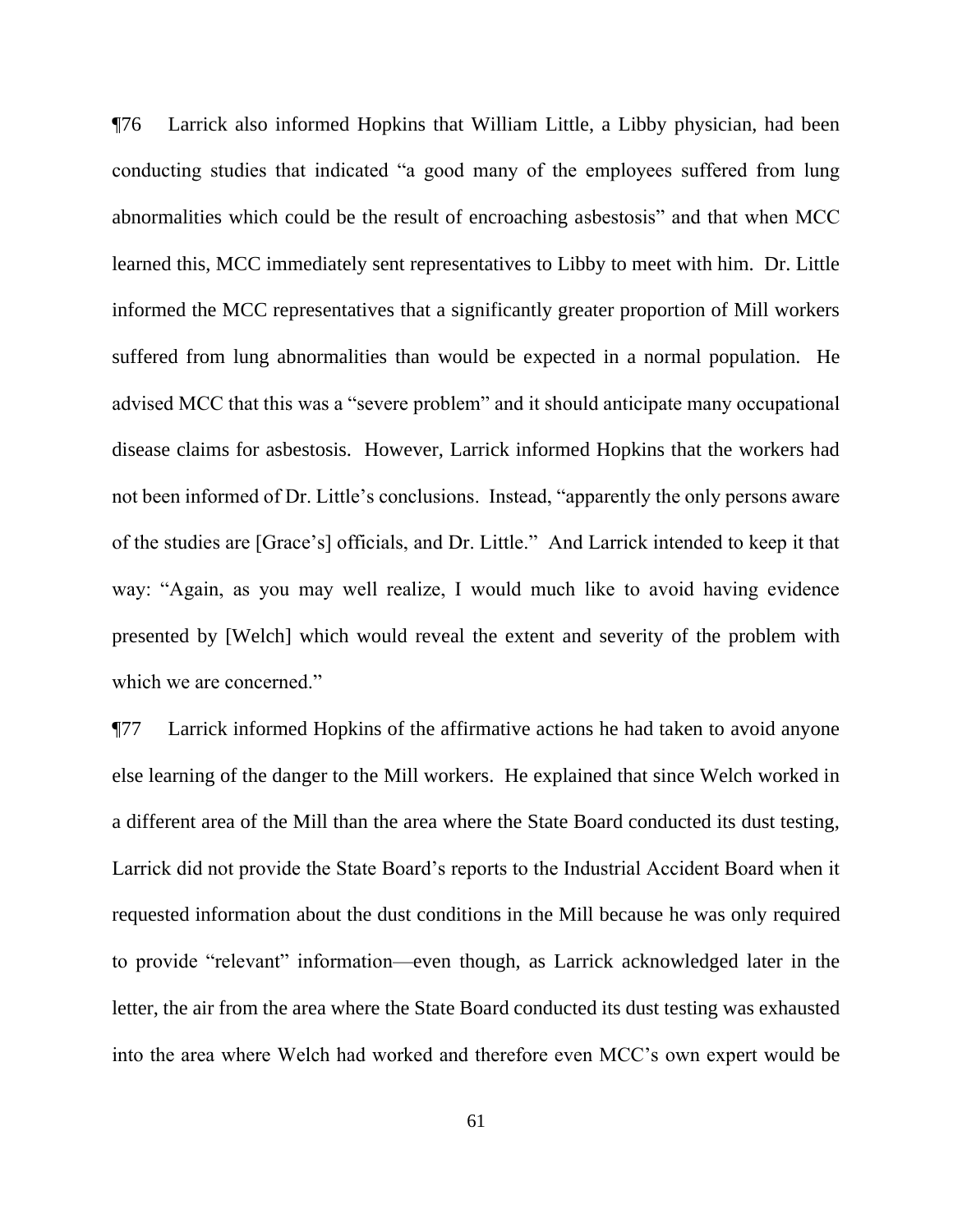forced to admit the relevancy of the testing "were he in fact examined." Larrick added, "The fact also now must be considered that a great many of [Grace's] employees suffer from lung abnormalities and a good many of them have probably never been in the mill, which of course simply means that they are contracting the disease in the yard or in fact at any point where a dust condition may exist." Larrick acknowledged the expert opinions he had obtained indicated that Welch likely had a compensable occupational disease. He urged Hopkins to try to settle Welch's claim so as to avoid "the more damaging aspects of our own situation" becoming evident at the hearing. Larrick opined it would be better for MCC if the dust problem was alleviated at the Mill "prior to facing either the Industrial Accident Board, or a competent claimant's attorney."

¶78 Hutt deposed Neil DeBlock, MCC's Vice President of Workers' Compensation, pursuant to M. R. Civ. P. 30(b)(6). During that deposition, DeBlock acknowledged under the occupational disease statutes in effect during the subject time period, if a worker failed to make a claim for an occupational disease within one year of his last day of employment, the claim was time-barred. DeBlock testified he did not consider MCC to know of any Mill worker that developed asbestosis, lung cancer, or mesothelioma from exposure to asbestos dust at the Mill. He explained Park's letters—which name workers with "lung involvement"—did not provide MCC with any knowledge of such because MCC only has "knowledge" of an injury if a worker actually files a workers' compensation claim, and that even if MCC's Medical Division determined that injuries had occurred, MCC would nonetheless have no "knowledge" of such. Thus, DeBlock asserted MCC had no obligation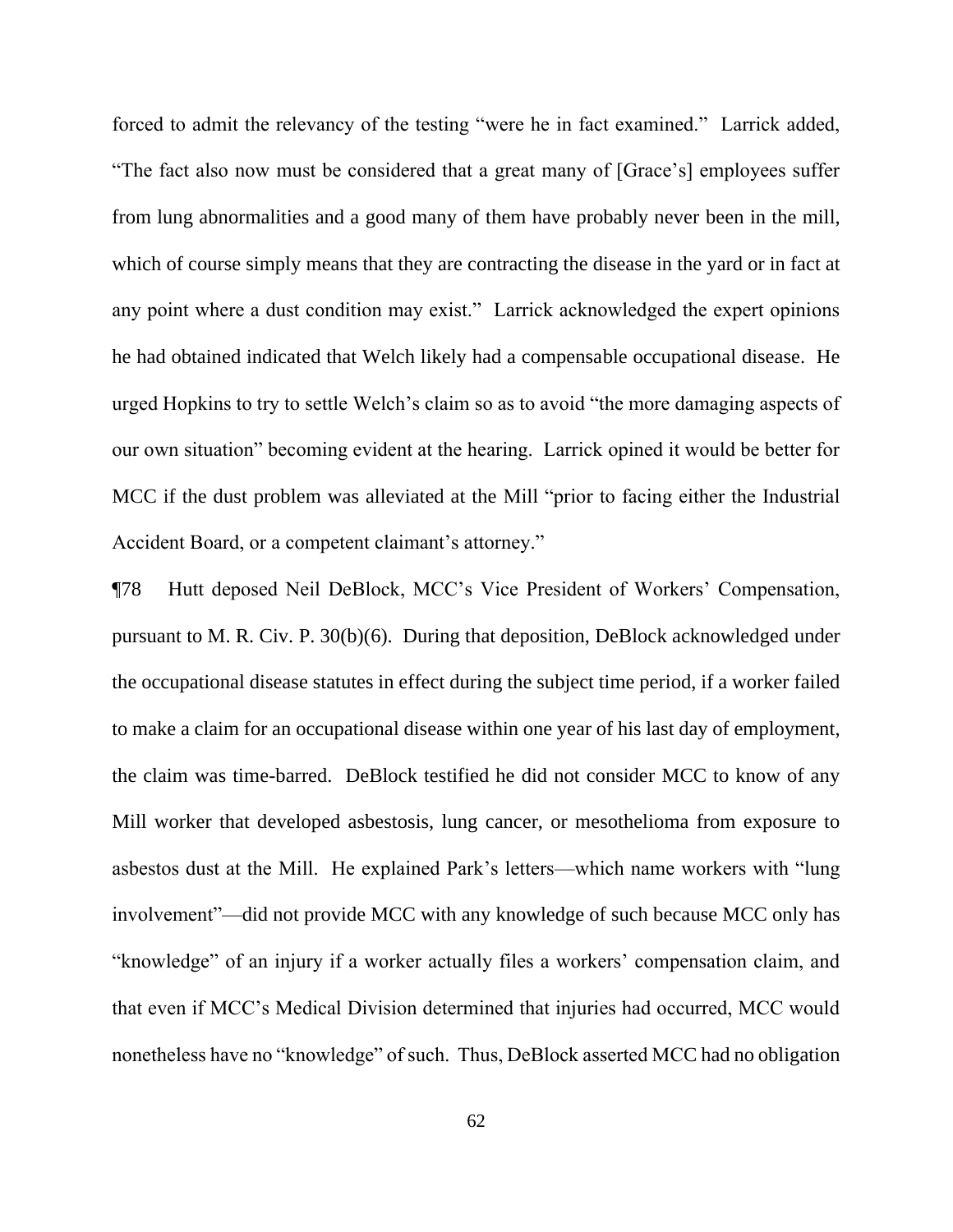to inform any of its insured's workers they may have been injured, and, "Until a claim is filed, [MCC] would not pursue any type of recourse or treatment" and would not disclose any information to the worker.

¶79 DeBlock was further questioned as to whether MCC used "reassignments" as a way to keep workers with radiologic findings of lung damage from learning they had asbestos-related disease until it was too late to file a claim. He stated he did not "know for a fact" MCC used "reassignments" in this manner. He further denied knowing of any instances in which MCC denied a claim as untimely; when confronted with denial letters from MCC which discussed the fact that the claim was filed more than one year after the worker's last day of employment, DeBlock either denied that the letter was a denial, or he maintained that the basis for the denial was unclear from the letter.

¶80 The record establishes clear, affirmative actions that MCC undertook to act as industrial hygienist for Grace's workers, including drafting a Safety Program covering every phase of employment from pre-employment examination to retirement and working in coordination with Grace to implement the Safety Program. This program included dust control and prevention measures, medical monitoring and evaluation of worker lung conditions, and development and implementation of workplace safety measures in addition to administration of workers' compensation and occupational disease claims. The record contains ample evidence of MCC supervising and conducting the medical monitoring of Mill workers through MCC's Engineering Division and Medical Division which included but was not necessarily limited to collecting and analyzing air samples to monitor dust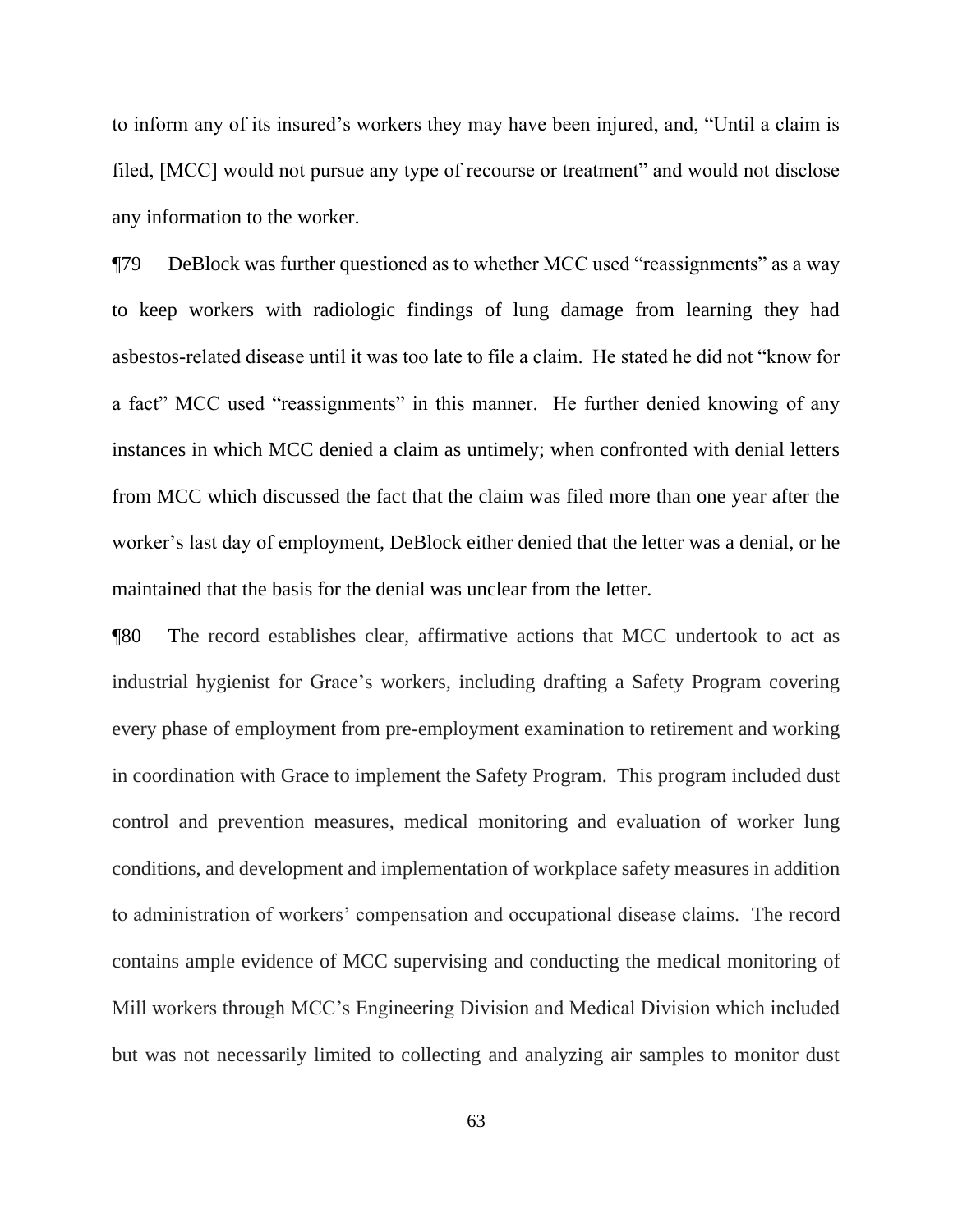prevention measures, obtaining and analyzing pre-employment x-rays and annual x-rays for employees who showed lung damage, directing Grace which types of prospective employees were ineligible for employment, and directing Grace to re-assign workers who showed signs of lung damage. Beyond merely undertaking industrial hygiene services and implementing a Safety Plan, the record establishes extensive communication between MCC and Grace revealing affirmative efforts by MCC to conceal early signs of asbestosis and other lung disease in Grace and Zonolite workers. Grace and MCC worked together to transfer ill employees to areas with reduced concentrations of asbestos dust in order to avoid insurance liability. MCC was not merely negligent in its failure to act; rather, in strategically recognizing the latency period for asbestosis to develop, MCC engaged in affirmative actions to conceal the asbestos exposure risk and worker injuries to avoid liability, effectively increasing the risk of additional harm to Mill workers from further asbestos exposure. Based on these facts, I would also conclude MCC owed a duty of care to Hutt under Restatement § 324A(a).

¶81 Next, I concur with the Court in concluding MCC owed a duty of care to Hutt under Restatement § 324A(b). Grace had a general common law duty to provide workers with a safe work environment. Additionally, workers' compensation insurers generally provide workers' compensation insurance and related risk management programs for the benefit of the insured employer and the undertaking of providing such incidental to providing workers' compensation insurance is insufficient to establish a duty pursuant to § 324A(b). Here, however, on the record before us, I believe it is beyond any material dispute that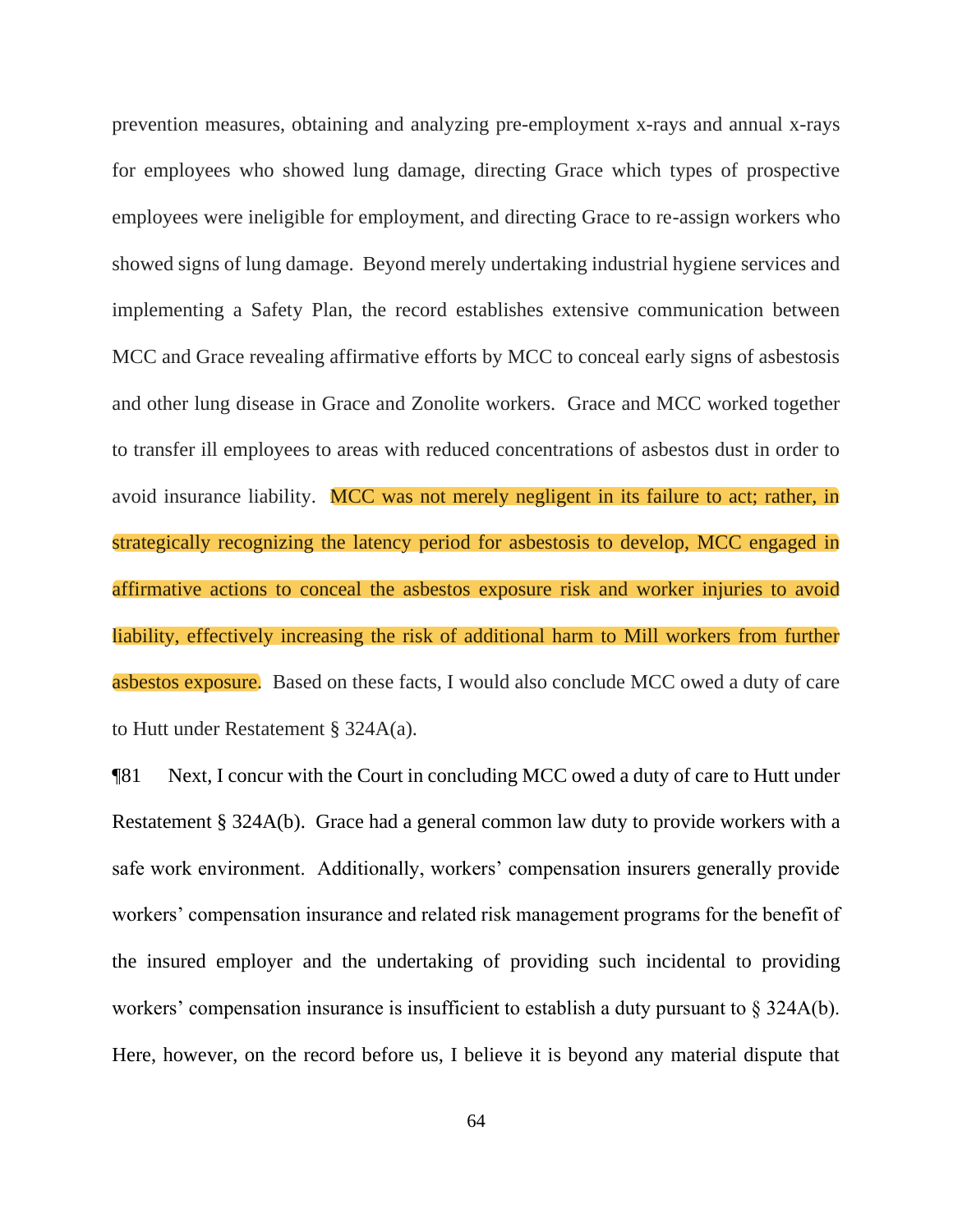MCC through its affirmative actions as generally outlined above and in the Court's opinion, went far beyond providing usual risk management services incidental to providing workers' compensation insurance and assumed much of Grace's duty to provide a safe work environment. As such, I concur MCC owed a direct common law duty of care to Hutt and other Grace workers under Restatement § 324A(b) to use reasonable care to protect them from the known risk of exposure to asbestos in the workplace.

¶82 Finally, while I concur with the Court's conclusion that MCC owed a duty to Hutt under § 324A(c), I believe the Court applies Restatement § 324A(c) too narrowly to these facts. The Court writes, "[W]e agree with MCC that Hutt has failed to meet his Rule 56 burden of showing facts upon which to conclude that he and other Grace workers in fact relied on MCC to provide for their safety in any regard." Opinion, ¶ 53. I disagree. While Hutt was employed at Grace, MCC was engaged in medical monitoring of certain Mill workers. Hutt received multiple chest x-rays, one of which reflected fibrotic changes to his lung tissue. Hutt had no recollection of ever being informed of the results or diagnosed with early stages of a lung-related disease. Nonetheless, the fact that MCC did not communicate the x-ray results or diagnosis, standing alone, suggests that there was reliance by Hutt. His reliance is akin to one who sees a doctor, is subject to testing revealing early stages of cancer, and then assumes his health is satisfactory because there is no follow-up from the doctor's office.

¶83 Further, it is entirely reasonable under the facts for an employee such as Hutt to deduce that the safety program and medical testing that take place as a result of his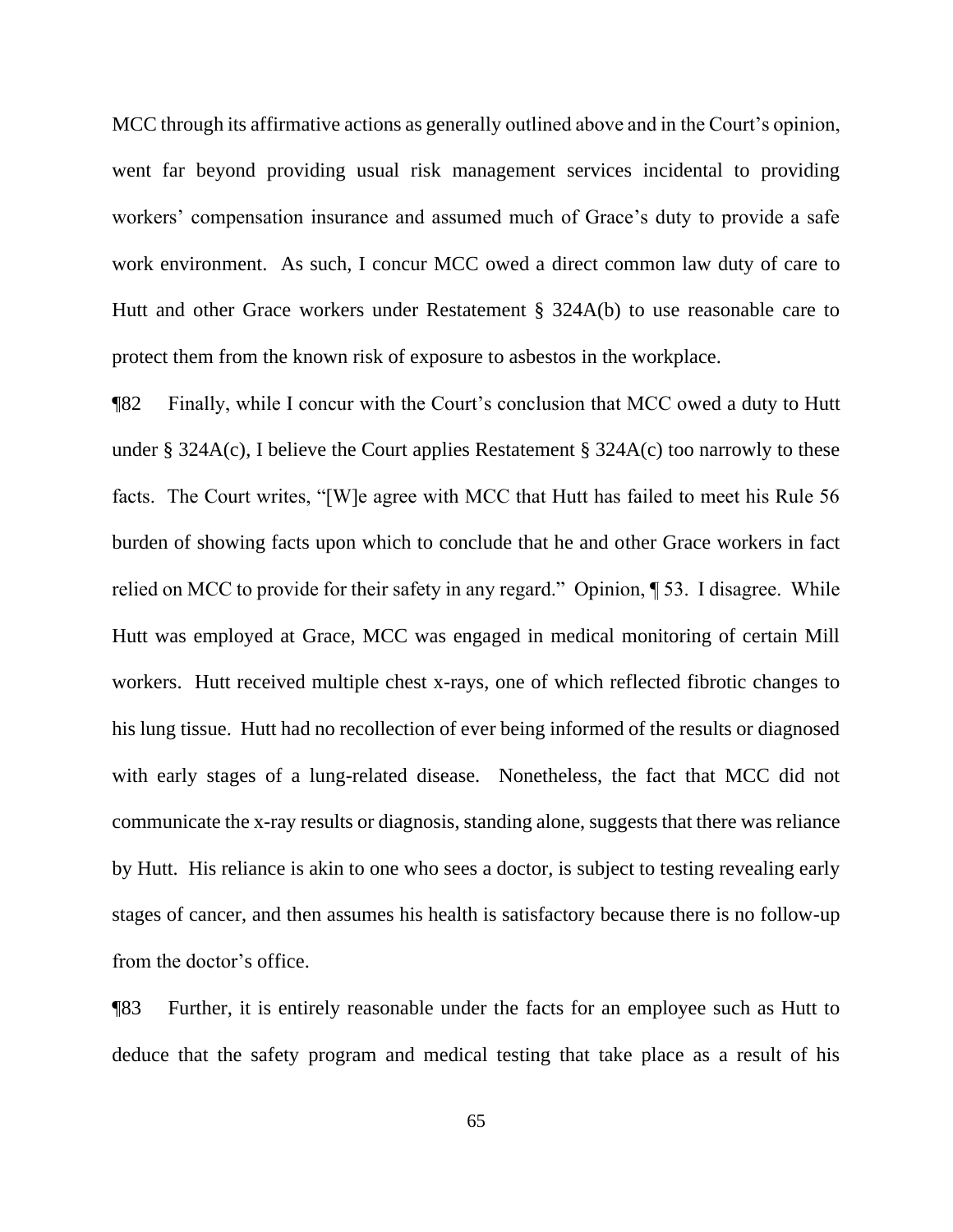workplace environment are designed to protect him. It is not a matter of concern to the employee whether the medical testing was conducted by MCC or Grace. His reliance on the lack of follow-up on his testing is focused on the doctor or other medical professional conducting the tests, irrespective of whether that medical professional was employed by MCC or Grace. Accordingly, based on Hutt's reliance on MCC's services, I would also conclude MCC owed a duty of care to Hutt under Restatement § 324A(c).

# /S/ INGRID GUSTAFSON

Justice James Jeremiah Shea and Justice Laurie McKinnon join in the concurring Opinion of Justice Gustafson.

# /S/ JAMES JEREMIAH SHEA /S/ LAURIE McKINNON

Chief Justice Mike McGrath, concurring.

**The State I** concur with the Court's Opinion<sup>1</sup> along with the concurring Opinion of Justice Gustafson. I feel compelled, however, to address a residual issue, evident in the record before the Asbestos Court although not raised in the briefing, regarding the possibility of Grace's bankruptcy precluding Hutt's and other Grace and Zonolite workers' claims

<sup>&</sup>lt;sup>1</sup> While joining the Opinion, I am not entirely in agreement with the Court's analysis of the application of Restatement § 324A(c) to the extent the subsection could apply to the reliance of W.R. Grace, the debtor. As the Gustafson Concurrence notes, the reliance of Hutt and other Grace workers, particularly those that were x-rayed, is an important factor here.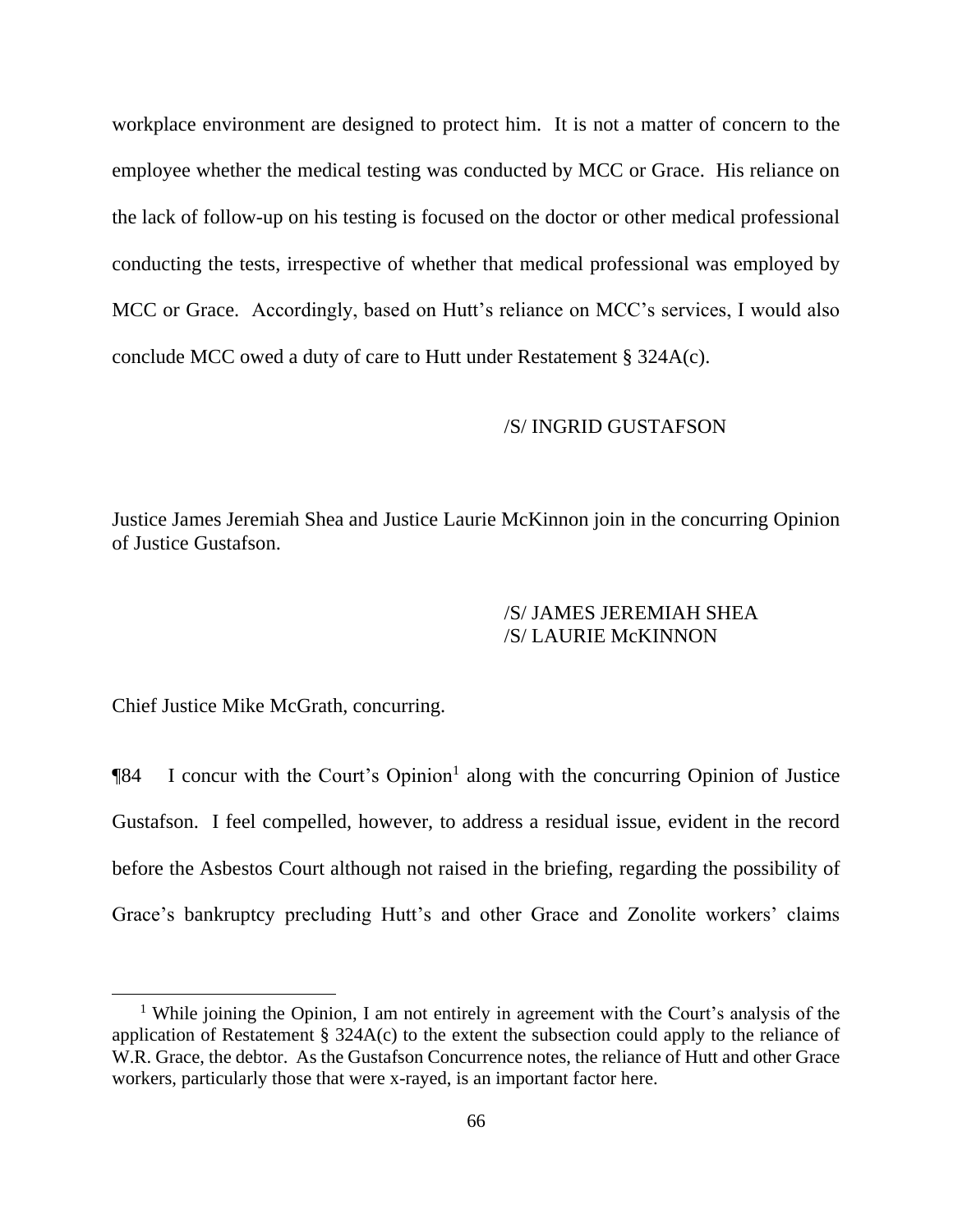against MCC upon this Court's adoption of Restatement § 324A. Indeed, MCC explicitly argues for the adoption of Restatement § 324A in its brief, presumably under the assumption that it may use Grace's bankruptcy to shield itself from potential liability. However, by adopting the Restatement on third party duty, it becomes clear that MCC's duties owed to Hutt and other Grace and Zonolite workers are not derivative of MCC's contractual duties owed to Grace. Accordingly, Grace's Chapter 11 bankruptcy stay<sup>2</sup> will not preclude Hutt and other potential plaintiffs' recovery from MCC pursuant to  $\S$  524(g) of the Bankruptcy Code provided these plaintiffs can prove MCC breached its duty in implementing its industrial hygiene services and safety programs and/or breached its duty to warn of the hazards of asbestos dust such that its breach proximately caused plaintiffs' injuries.

¶85 Section 524(g) of the Bankruptcy Code creates a channeling injunction in asbestos bankruptcies, enjoining certain types of third-party claims against the debtor's insurers from proceeding in state court. *See Cont'l Cas. Co. v. Carr*, 900 F.3d 126, 130 (3d Cir. 2018). Section 524(g) requires a debtor's insurer to satisfy two requirements in order for this injunction to apply: (1) the tort claims filed by plaintiffs in state court against the debtor's insurer must be derivative of the debtor's misconduct, and (2) the insurer's provision of insurance owed to the debtor is legally relevant to the elements of the tort claims. *In re W.R. Grace & Co.*, 607 B.R. 419, 423 (Bankr. D. Del., Sept. 23, 2019). If

 $2 \ln 2014$ , Grace's Chapter 11 bankruptcy reorganization plan became effective, establishing a channeling injunction pursuant to § 524(g) of the Bankruptcy Code. This stay enjoined holders of asbestos personal injury claims from attempting to recover against Grace and certain protected parties outside the bankruptcy process.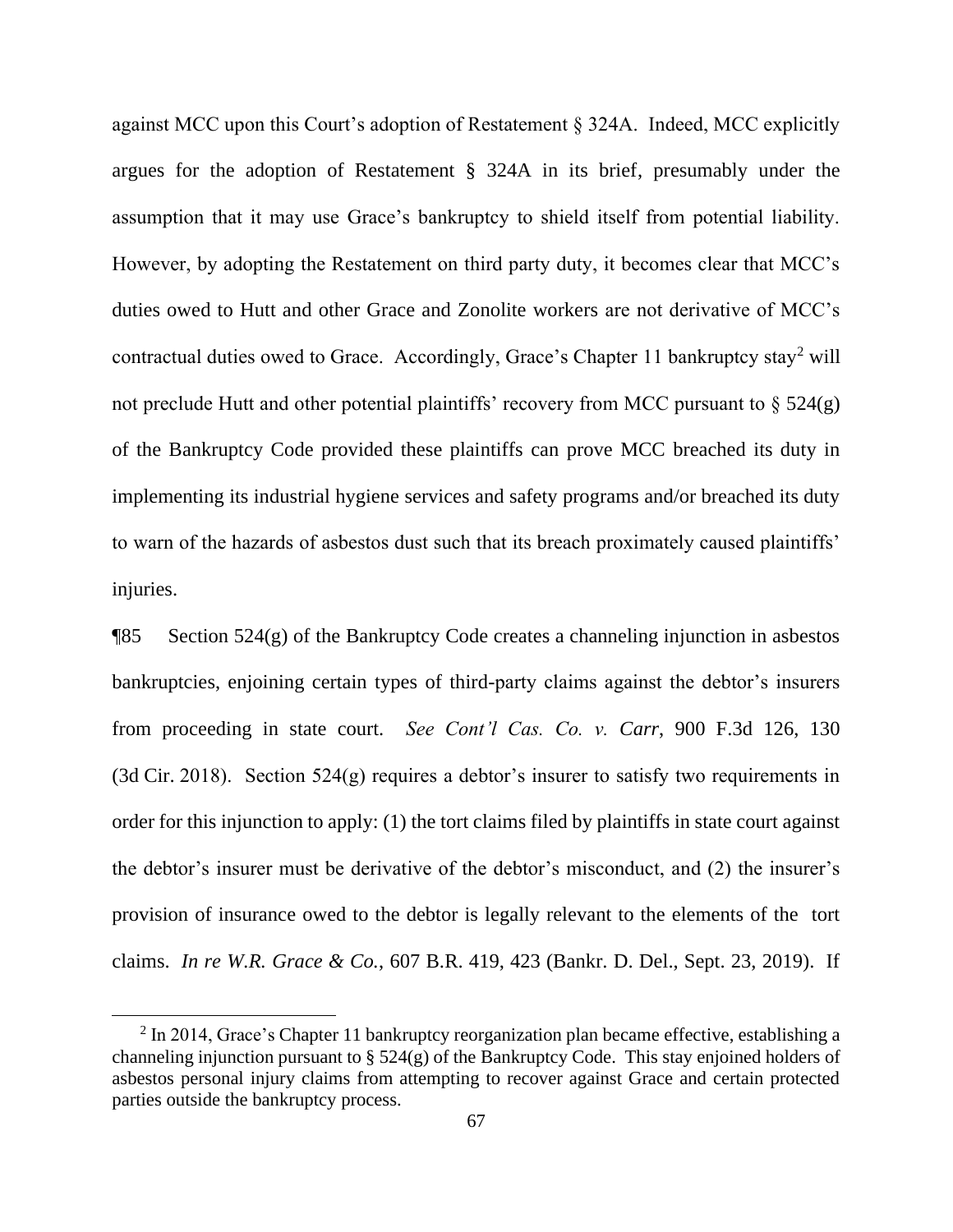the insurance company fails to establish either of these requirements, then the tort claims may proceed in state court. *W.R. Grace & Co.*, 607 B.R. at 423.

¶86 Under bankruptcy law, a claim against an insurer is derivative if: (1) it seeks to recover from the debtor's insurance policy, constituting the debtor's res, and (2) is based on the debtor's, rather than the insurer's, conduct. *W.R. Grace & Co.*, 607 B.R. at 442 (citing *MacArthur Co. v. Johns-Manville Corp.*, 837 F.2d 89, 92-93 (2d. Cir. 1988); *see also In re Tronox Inc.*, 855 F.3d 84, 99 (2d Cir. 2017).In deciding whether a claim is derivative, a bankruptcy court must consider both the factual origin of the claim as well as whether an insurer has a legal duty under state law in its dealing with plaintiffs, independent of the insurer's contractual obligations to the debtor to indemnify those injured by the debtor's conduct. *In re Johns-Manville Corp.*, 517 F.3d 52, 67 (2d Cir. 2008) (*rev'd on other grounds sub nom. Travelers Indem. Co. v. Bailey*, 557 U.S. 137, 129 S. Ct. 2195 (2009)).

¶87 I echo the Bankruptcy Court's holding in *W.R. Grace & Co.* that upon this Court's adoption of Restatement § 324A (or under a traditional common law negligence analysis), Hutt's negligence and duty to warn claims asserted against MCC do not satisfy the derivative liability requirement of  $\S$  524(g) necessary to be enjoined by Grace's channeling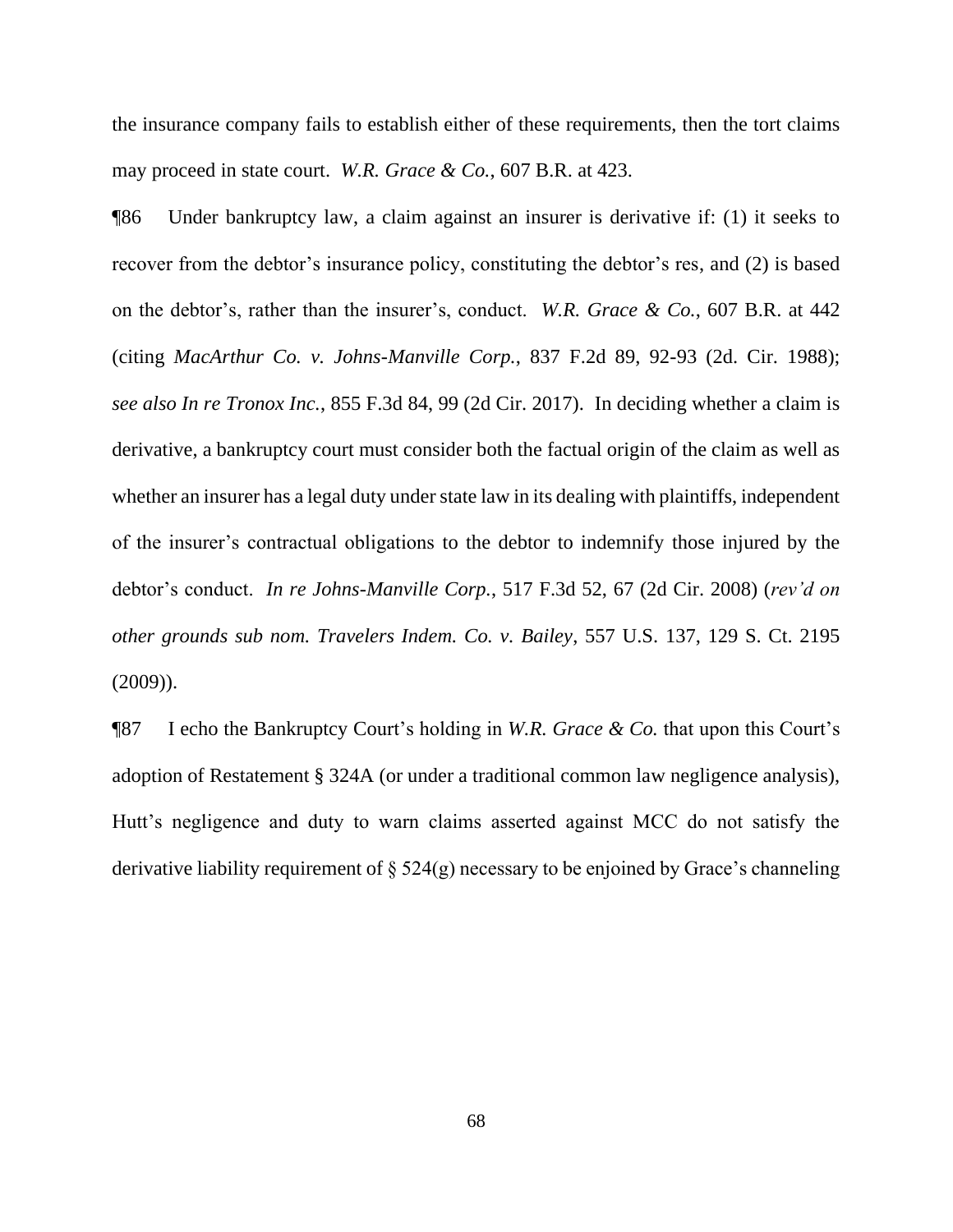injunction.<sup>3</sup> *W.R. Grace & Co.*, 607 B.R. at 447. Under the Restatement, MCC owed a duty to Hutt and other potential plaintiffs independent of its contractual indemnification obligations owed to Grace.<sup>4</sup> W.R. Grace & Co., 607 B.R. at 447. The nature of the harm suffered by Hutt and other Grace and Zonolite workers is predicated on MCC's misconduct, not Grace's, such that neither the negligence claim nor the duty to warn claim

<sup>4</sup> In fact, on remand, the Bankruptcy Court held that regardless of whether the Restatement or the common law standards applied, Grace's insurers' legal duty to Montana plaintiffs under Montana law is completely independent of the insurers' contractual duties owed to Grace under its insurance policies. *W.R. Grace & Co.*, 607 B.R. at 447. In addition, the court found that Grace had no right to sue its insurers for negligence or breach of a duty to warn under the Restatement or common law standards, given that plaintiffs' claims are not derivative under the *Tronox*  analysis. *W.R. Grace & Co.*, 607 B.R. at 448.

<sup>3</sup> The procedural history of *W.R. Grace & Co.* stems from two Bankruptcy Court cases for the District of Delaware, *Cont'l Cas. Co. v. Carr (In re W.R. Grace & Co.)*, 2016 Bankr. LEXIS 3753 (Bankr. D. Del., Oct. 17, 2016), and *Hutt v. Md. Cas. Co. (In re W.R. Grace & Co.)*, 2016 Bankr. LEXIS 3754 (Bankr. D. Del., Oct. 17, 2016). Both cases were decided by the same judge on the same day, concerned the same general facts, and addressed the same issue—whether Grace's asbestos channeling injunction precluded Montana plaintiffs from filing negligence and duty to warn claims in Montana state court against Grace's insurers. The primary difference between the two cases is that *Cont'l Cas. Co.* concerned claims against CNA (Continental Casualty Company and Transportation Insurance Company), Grace's primary commercial and general liability insurers beginning in 1973, while *Hutt* concerned Hutt's claims against MCC, Grace's primary general liability and workers' compensation insurer from 1962-1973. In both cases, the Bankruptcy Court determined that the Montana plaintiffs' claims against Grace's insurers were barred in Montana state court by Grace's channeling injunction. On direct appeal to the Third Circuit, the appellate court vacated the Bankruptcy Court's holdings that the Montana claims satisfied the derivative liability and statutory relationship requirements under  $\S 524(g)(4)(A)(ii)$ and remanded the issues back to the Bankruptcy Court with instructions. *See Carr*, 900 F.3d at 139. On remand, the court in *W.R. Grace & Co.* determined that the derivative and statutory requirements for § 524(g) of the Bankruptcy Code were not satisfied such that Montana plaintiffs' claims were not precluded against CNA in Montana state court. *W.R. Grace & Co.*, 607 B.R. at 454.For the same reasons, Hutt's negligence and duty to warn claims against MCC are also not precluded in Montana state court.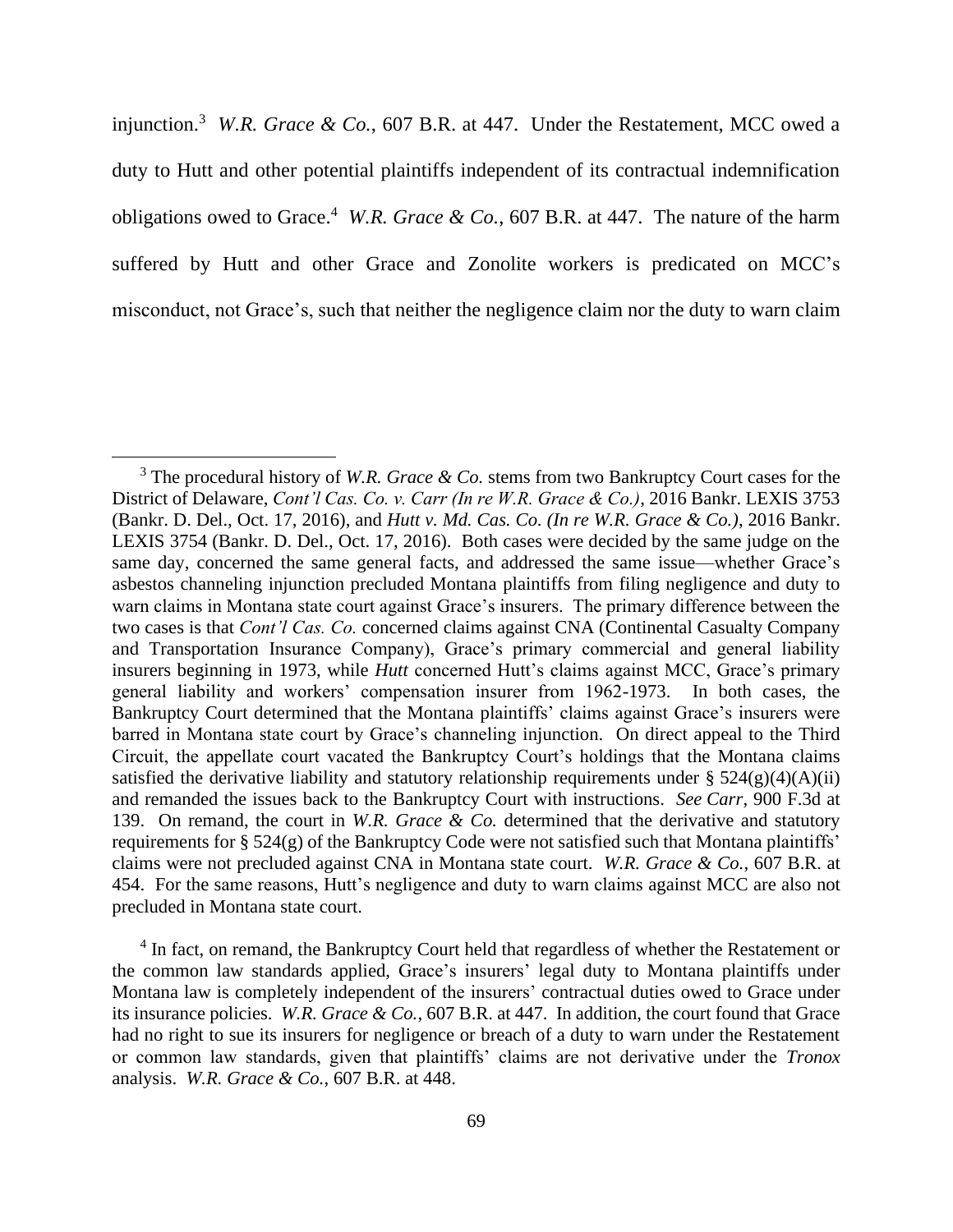is derivative under Restatement § 324A. *W.R. Grace & Co.*, 607 B.R. at 447.<sup>5</sup> Accordingly, any recovery will not affect Grace's res, but rather, will be satisfied directly through MCC's assets. *W.R. Grace & Co.*, 607 B.R. at 448. Furthermore, although Hutt's injuries may have "arisen" out of Grace's insurance relationship with MCC, this relationship does not disavow the legal duty MCC independently owed to Hutt and other Grace workers under the Restatement. *W.R. Grace & Co.*, 607 B.R. at 447 (citing *Tronox*, 855 F.3d at 106 (holding that plaintiffs *would* have had a nonderivative claim against debtor's insurer if they had alleged that the insurer had been negligent in its supervision of the cleanup of a toxic tort site)).

¶88 Under these facts as applied to the Restatement, in implementing its safety program and providing industrial hygiene services, MCC independently owed a duty of reasonable care to Hutt and other Grace and Zonolite workers, including a duty to warn them of the known risk of exposure to airborne asbestos in and about Grace's workplace(s). Because Hutt's claims against MCC are not derivative of Grace's conduct, Grace's bankruptcy channeling injunction does not preclude Hutt's claims in Montana state court or shield MCC from potential liability for any breach of its duties owed to Hutt. I otherwise join in

<sup>&</sup>lt;sup>5</sup> Because both the derivative action and statutory relationship prongs must be satisfied for the Montana claims to be barred in Montana state court by Grace's bankruptcy channeling injunction, it is not necessary to address the statutory relationship prong. However, the Bankruptcy Court also determined that CNA's insurance provision to Grace is not legally relevant to the elements of the Restatement. *W.R. Grace & Co.*, 607 B.R. at 454. The Restatement only requires performance of a service under a contract; there is no requirement a defendant must provide insurance for the defendant's duty to arise, let alone any mention of insurance at all. *W.R. Grace & Co.*, 607 B.R. at 454. Likewise, MCC cannot demonstrate its provision of insurance to Grace satisfies the requisite statutory relationship under § 524(g)(4)(A)(ii)(III). *W.R. Grace & Co.*, 607 B.R. at 454.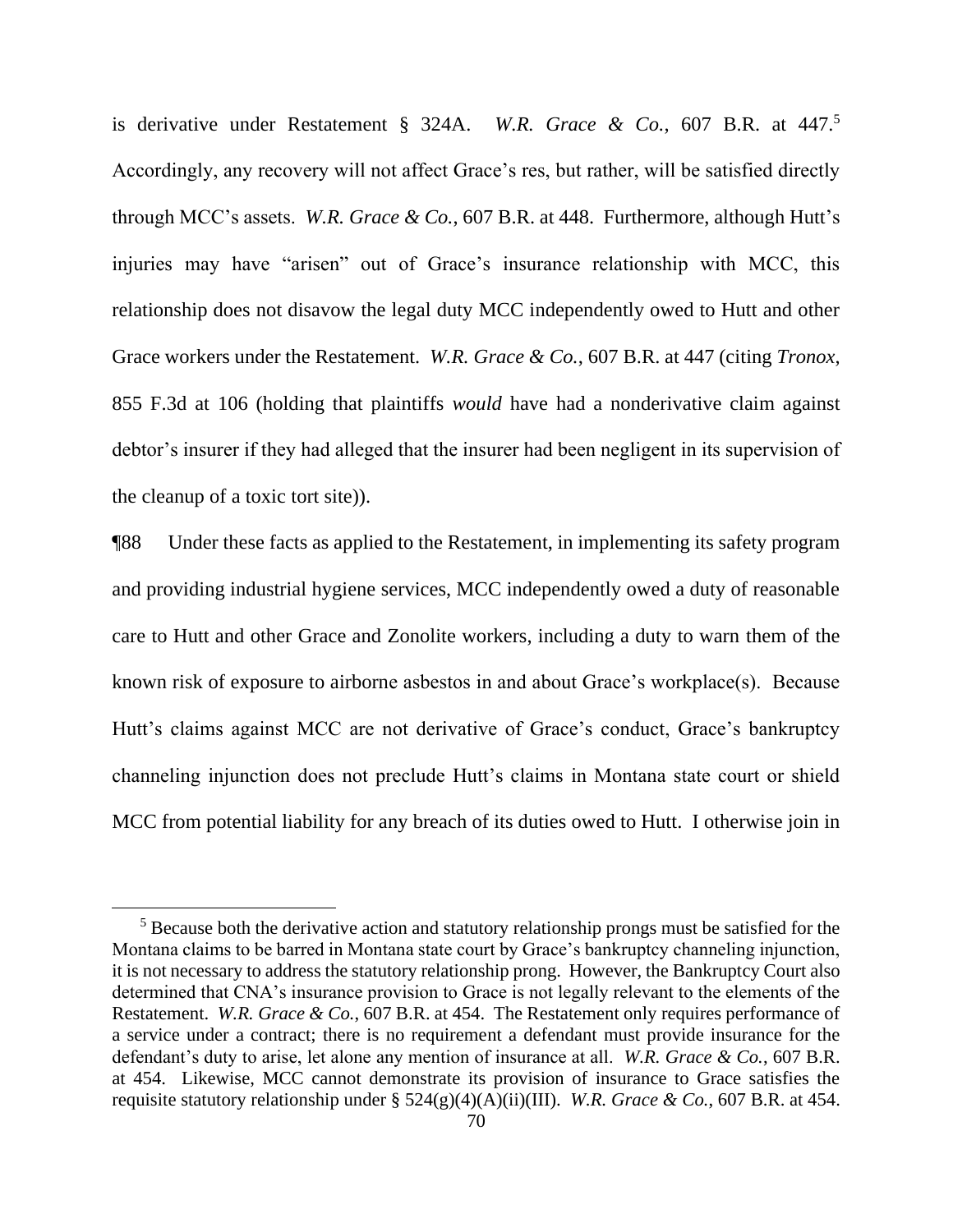the Court's adoption of Restatement § 324A and in the Gustafson Concurrence's application of subsections (a), (b), and (c) of Restatement § 324A in defining MCC's duty of care owed to Hutt and other Grace and Zonolite workers.

#### /S/ MIKE McGRATH

Justice Ingrid Gustafson and Justice Laurie McKinnon join the concurring Opinion of Chief Justice Mike McGrath.

# /S/ INGRID GUSTAFSON /S/ LAURIE McKINNON

Justice Laurie McKinnon, concurring.

¶89 I join the Court's opinion, as well as the opinions of the Chief Justice and Justice Gustafson.

¶90 The Court's opinion adopts § 324A, but concludes there are insufficient facts to support the existence of a duty under subsection (a). The opinions of the Chief Justice and Justice Gustafson conclude that a duty is also owed under subsection (a) of § 324A. I agree there are sufficient facts to support the existence of a duty under all subsections.

¶91 While I concur that sufficient facts support the majority's conclusion that a duty was owed by MCC to Grace and Zonolite workers under *all* subsections of § 324A, in my opinion § 324A is a circuitous and unnecessary route for identifying the existence of a duty. Our precedent provides an adequate framework to determine the existence of a duty of care. I would conclude that MCC owed workers a duty of care when it acted affirmatively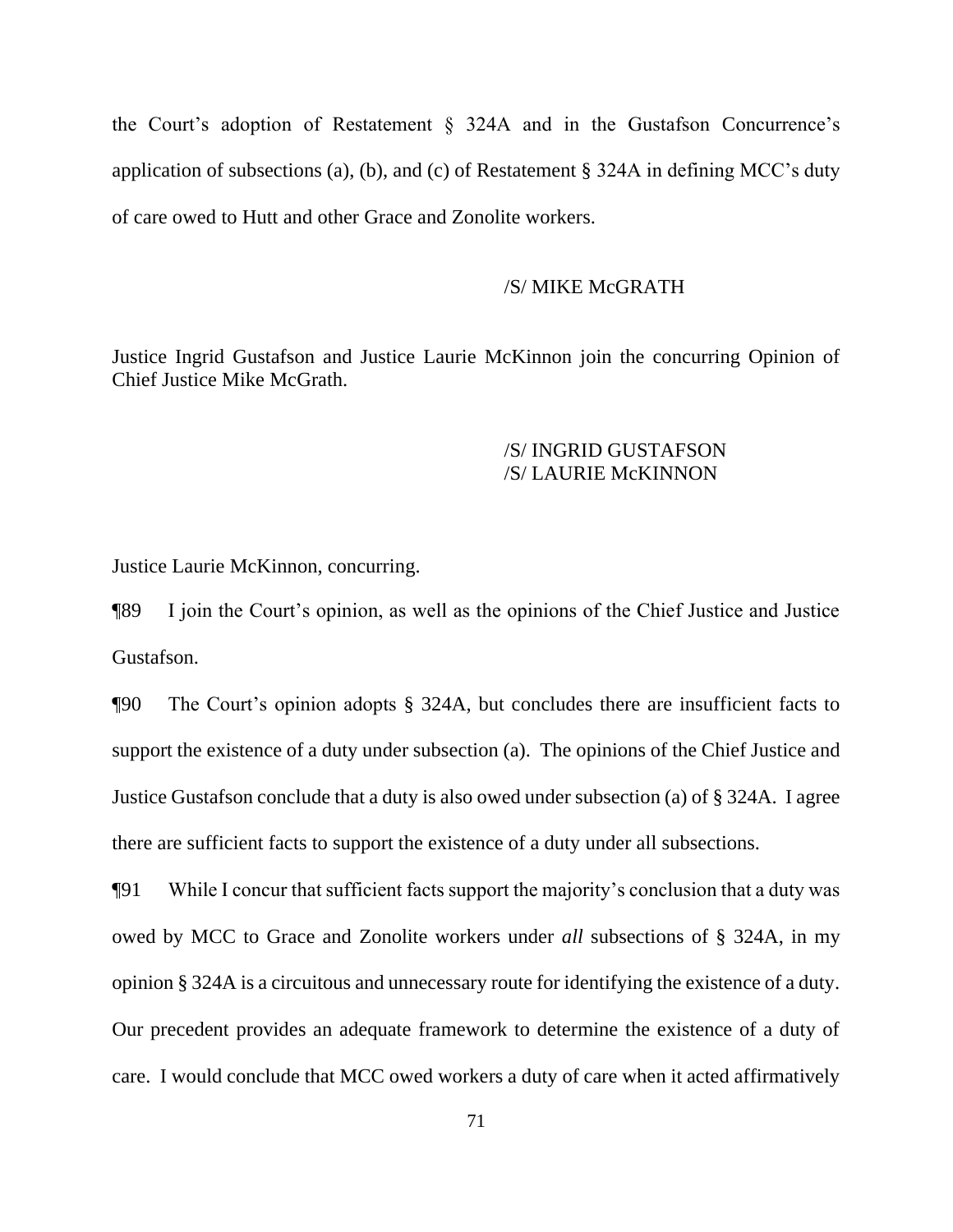to implement an industrial hygiene program; conducted chest x-rays of workers and accumulated health care information for individual workers; failed to inform workers of the results of medical testing, which indicated lung-related disease; and then coordinated with Grace to develop a program to minimize MCC's liability after it learned through its medical monitoring that workers would get sicker if not transferred to different units. While analyzing these facts through the third-party framework of § 324A does not produce an inconsistent or contrary result, I would conclude that Montana's precedent clearly supports the imposition of a duty of care owed by MCC directly to the workers.

¶92 We have long recognized that "[a]t the most basic level, we all share the common law duty to exercise the level of care that a reasonable and prudent person would under the same circumstances." *Fisher*, ¶ 16; *Bassett*, ¶ 23; *see also* § 27-1-701, MCA ("[E]ach person is responsible . . . for an injury occasioned to another by the person's want of ordinary care or skill in the management of the person's property or person . . . ."); § 28-1-201, MCA ("Every person is bound, without contract, to abstain from injuring the person or property of another or infringing upon any of another person's rights."). Thus, a person has a duty to exercise the same level of care that a reasonable and prudent person would when placed in a position where, if he did not use such care, he would injure another's person or property. *Bassett*, ¶ 23. In determining whether a duty exists, courts consider "whether the imposition of that duty comports with public policy, and whether the defendant could have foreseen that his conduct could have resulted in an injury to the plaintiff." *Fisher*, ¶ 17; *Bassett*, ¶ 23.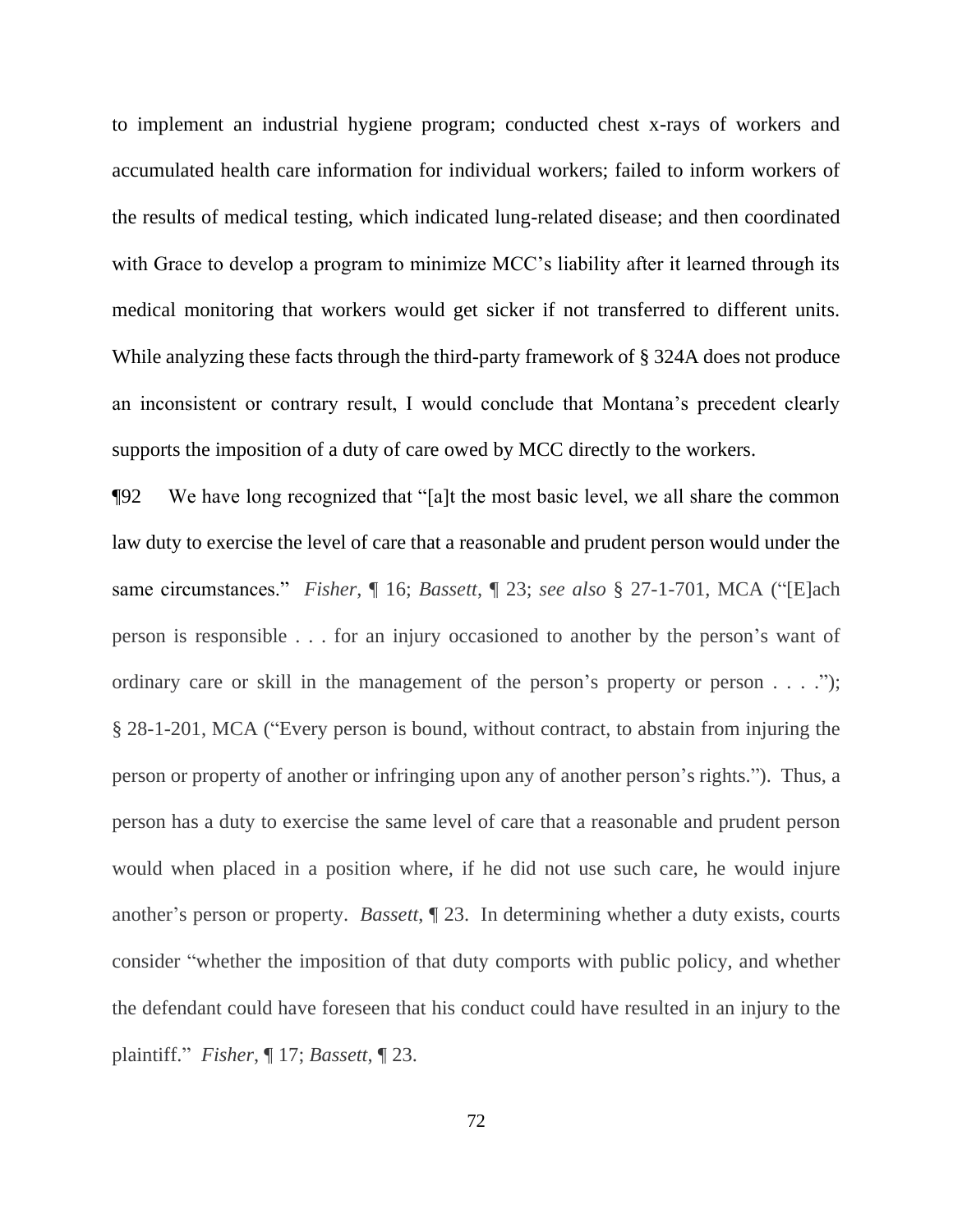¶93 Here, MCC took affirmative acts to manage and implement Grace's industrial hygiene program and to affirmatively monitor and gather workers' health care information. There is also extensive communication between MCC and Grace to prevent workers from knowing the results of their health care monitoring and the effects of asbestos exposure. These constitute affirmative actions taken by MCC. Whether MCC was required to warn the workers of asbestosis and their x-ray results informs whether MCC carried out its duty reasonably. However, by engaging in these affirmative actions, the first consideration in determining whether a direct duty should be imposed is satisfied—MCC *acted* in a way which, if it did not exercise reasonable care, would cause injury to another person. In doing so, "[a]t the most basic level," MCC had to act in a manner that was reasonable and prudent under the circumstances. *Fisher*, ¶ 16; *Bassett*, ¶ 23. Had MCC not taken these affirmative actions, the analysis of whether a duty arises between MCC and the workers ends. In my opinion, however, MCC's implementation of an industrial hygiene program, medically monitoring workers, and transferring workers to different locations of the plant were affirmative acts which could establish a direct duty of care between MCC and the workers. Whether a duty should be imposed is next informed by foreseeability and considerations of public policy.

¶94 "Foreseeability is of prime importance in establishing the element of duty . . . ." *Busta*, 276 Mont. at 362, 916 P.2d at 134. For a duty to be imposed, a reasonably prudent defendant must foresee a danger of injury as a result of a defendant's failure to exercise reasonable care. Here, MCC had gathered health care information about individual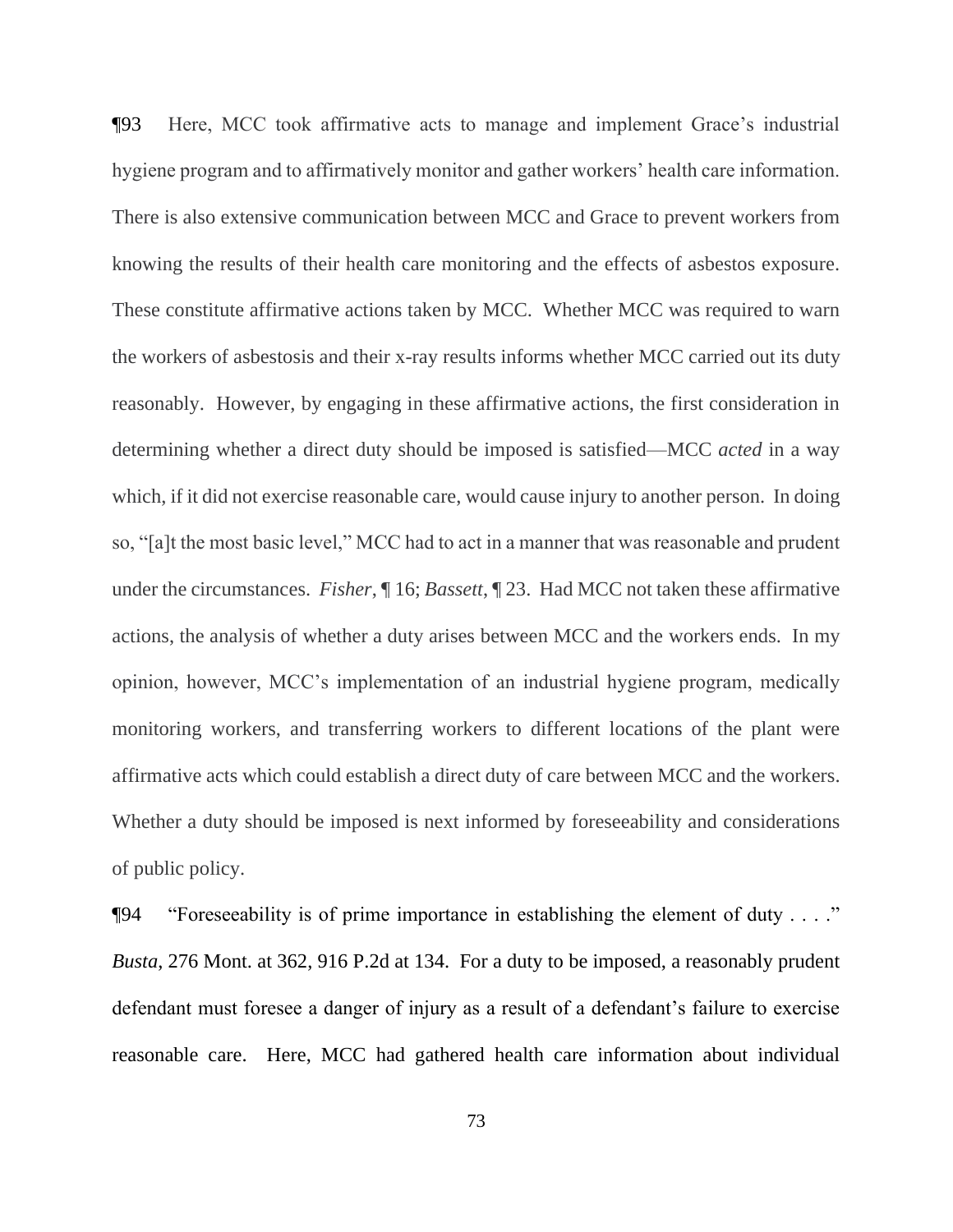workers through MCC's medical personnel and MCC was advised by its medical experts evaluating the health care information that further asbestosis exposure would harm workers. The workers were clearly foreseeable persons who would be harmed if MCC did not exercise reasonable care in implementing a medical monitoring and industrial hygiene program. Clearly, health injuries in the form of the onset or worsening of asbestosis to workers was a foreseeable danger if MCC did not act in a reasonable and prudent manner. Injuries to workers were therefore foreseeable if MCC failed to exercise reasonable care.

¶95 The final consideration for imposition of a duty is whether it comports with public policy. Certainly, public policy should encourage development of adequate safety plans for workers. Conversely, MCC's affirmative actions in gathering workers' health care information and developing a policy designed to minimize liability by not disclosing medical results to workers and transferring workers to different locations to minimize exposure and avoid claims, is contrary to the safety of workers and therefore to public policy. While MCC's development of a safety plan for workers may have helped some workers by minimizing exposure, MCC failed to advise workers of the results of its medical monitoring and the health risks of continued exposure to asbestos. MCC undertook health care monitoring and never advised the person being monitored of the results. In the context of workers' health care information, public policy supports imposition of a duty upon MCC to utilize the health care information it accumulated and implement a safety plan in a way that was reasonable and prudent, and that did not injure another person—in this case, the workers.